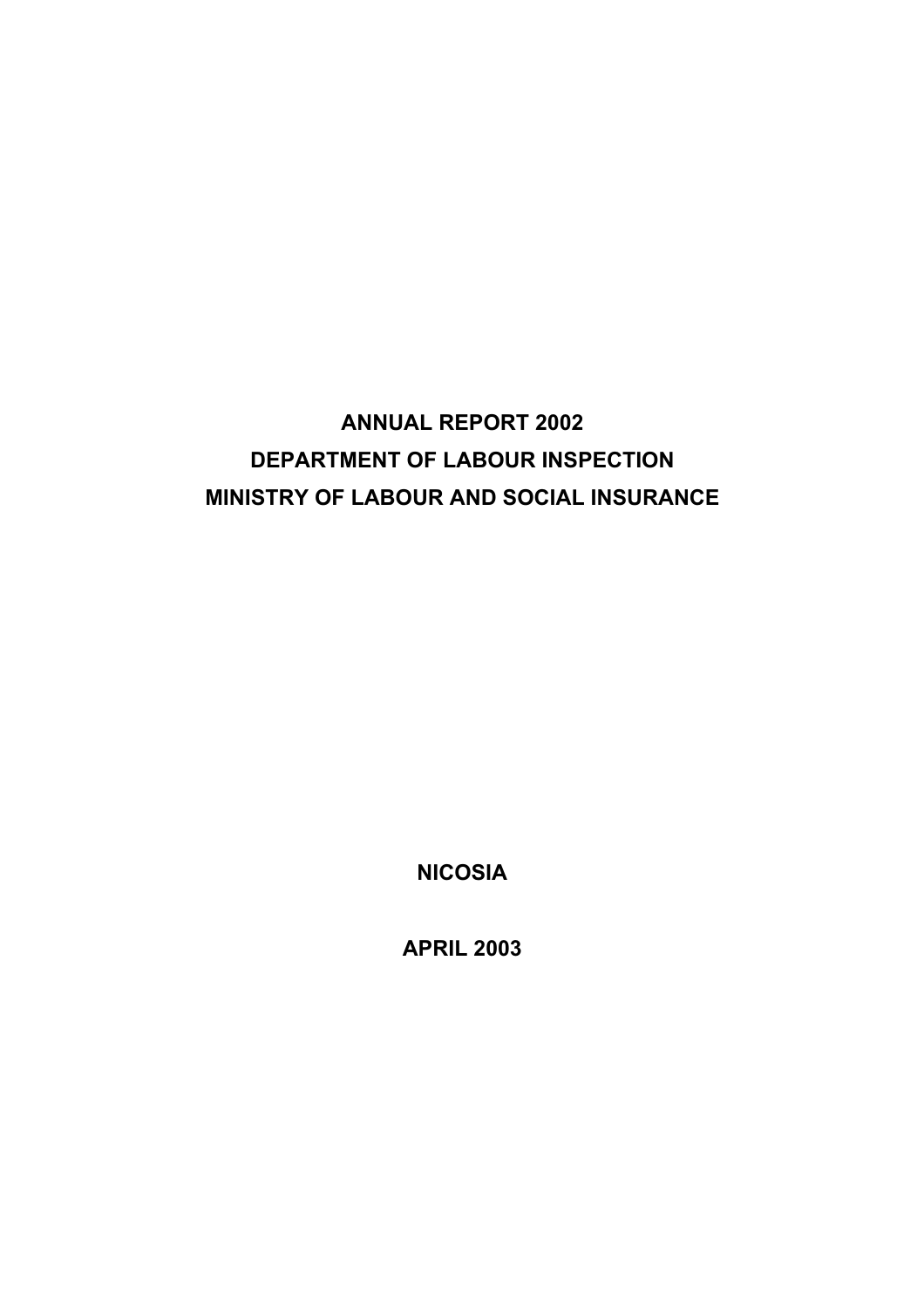## **CONTENTS**

|                  |                                                                              | Page |
|------------------|------------------------------------------------------------------------------|------|
|                  |                                                                              |      |
| $\mathbf{1}$ .   | Safety and Health at Work - Conditions and Terms of Work 1                   |      |
| 2.               |                                                                              |      |
| 3.               |                                                                              |      |
| 4.               |                                                                              |      |
| 5.               |                                                                              |      |
| 6.               |                                                                              |      |
| 7.               |                                                                              |      |
|                  |                                                                              |      |
| 1.               | SECTOR OF SAFETY AND HEALTH AT WORK - CONDITIONS                             |      |
|                  |                                                                              |      |
| 1.1.             |                                                                              |      |
| 1.2.             |                                                                              |      |
| 1.3.             |                                                                              |      |
| 1.4.             |                                                                              |      |
| 1.5.             |                                                                              |      |
| 1.6.             |                                                                              |      |
| 2.               | SECTOR OF THE MACHINERY INSPECTION & CERTIFICATION 10                        |      |
| 3.               | SECTOR OF THE CONTROL OF DANGEROUS SUBSTANCES  12                            |      |
| $\overline{4}$ . | OCCUPATIONAL HEALTH AND SAFETY TRAINING CENTRE  13                           |      |
| 4.1.             |                                                                              |      |
| 4.2.             | Annual Campaign on the Prevention of Labour Accidents and                    |      |
|                  |                                                                              |      |
| 4.3.             | Participation of the Department of Labour Inspection in the 27 <sup>th</sup> |      |
|                  |                                                                              |      |
| 4.4.             |                                                                              |      |
| 5.               | INDUSTRIAL POLLUTION CONTROL SECTOR  17                                      |      |
| 5.1.             |                                                                              |      |
| 5.2.             |                                                                              |      |
| 5.3              |                                                                              |      |
| 5.4.             |                                                                              |      |
| 5.5.             |                                                                              |      |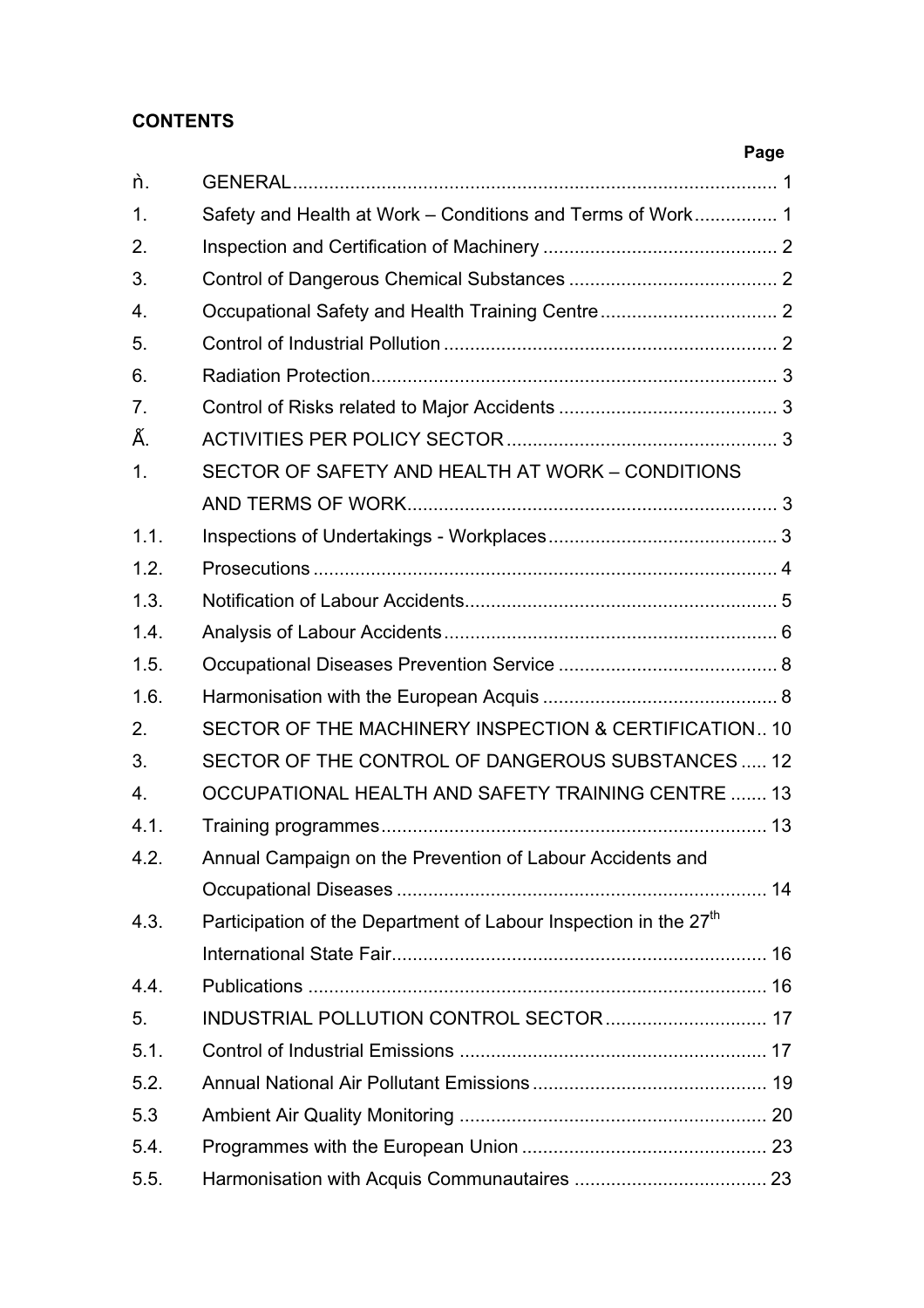| 5.5.1.         |                                                                           |  |
|----------------|---------------------------------------------------------------------------|--|
| 5.5.2.         |                                                                           |  |
| 6.             | SECTOR ON RADIATION PROTECTION, RADIOACTIVE                               |  |
|                | WASTE MANAGEMENT AND NUCLEAR SAFETY  26                                   |  |
| 6.1            | Legislation for protection against risks from ionising radiation  26      |  |
| 6.2.           |                                                                           |  |
| 6.3.           | Implementation of the IAEA Model Project for Cyprus 28                    |  |
| 7 <sub>1</sub> | CONTROL OF RISKS FROM MAJOR ACCIDENTS SECTOR  28                          |  |
| 8.             | PARTICIPATION OF THE DEPARTMENT OF LABOUR                                 |  |
|                | INSPECTION TO COMMITTEES OF THE EUROPEAN UNION                            |  |
|                | AND TO OTHER INTERNATIONAL ORGANISATIONS  29                              |  |
| 9.             |                                                                           |  |
|                | APPENDIX I - Organisational Structure of the Department of Labour         |  |
|                |                                                                           |  |
|                | APPENDIX II - List of Legislation for which the Department of Labour      |  |
|                |                                                                           |  |
|                | APPENDIX III - Inspections of Undertakings for the Year 2002 38           |  |
|                | APPENDIX IV - Registered Undertakings as on 31.12.2002 39                 |  |
|                | APPENDIX V - New Registered Undertakings for the Period between           |  |
|                |                                                                           |  |
|                |                                                                           |  |
|                | APPENDIX VII - Analysis of Work Accidents by Economic Activity Sector,    |  |
|                |                                                                           |  |
|                | APPENDIX VIII - Analysis of Work Accidents by Economic Activity Sector 44 |  |
|                | APPENDIX IX - Notified Work Accidents during the Period 1985 - 2002 45    |  |
|                | APPENDIX X - Notified Fatal Work Accidents during the Period 1985 -       |  |
|                |                                                                           |  |
|                | APPENDIX XI - Analysis of Working Days Lost during the Period 1985-       |  |
|                |                                                                           |  |
|                | APPENDIX XII - Analysis of Work Accidents by Causation for the Year       |  |
|                |                                                                           |  |
|                | APPENDIX XIII - Frequency Index 2002 of Work Accidents by Economic        |  |
|                |                                                                           |  |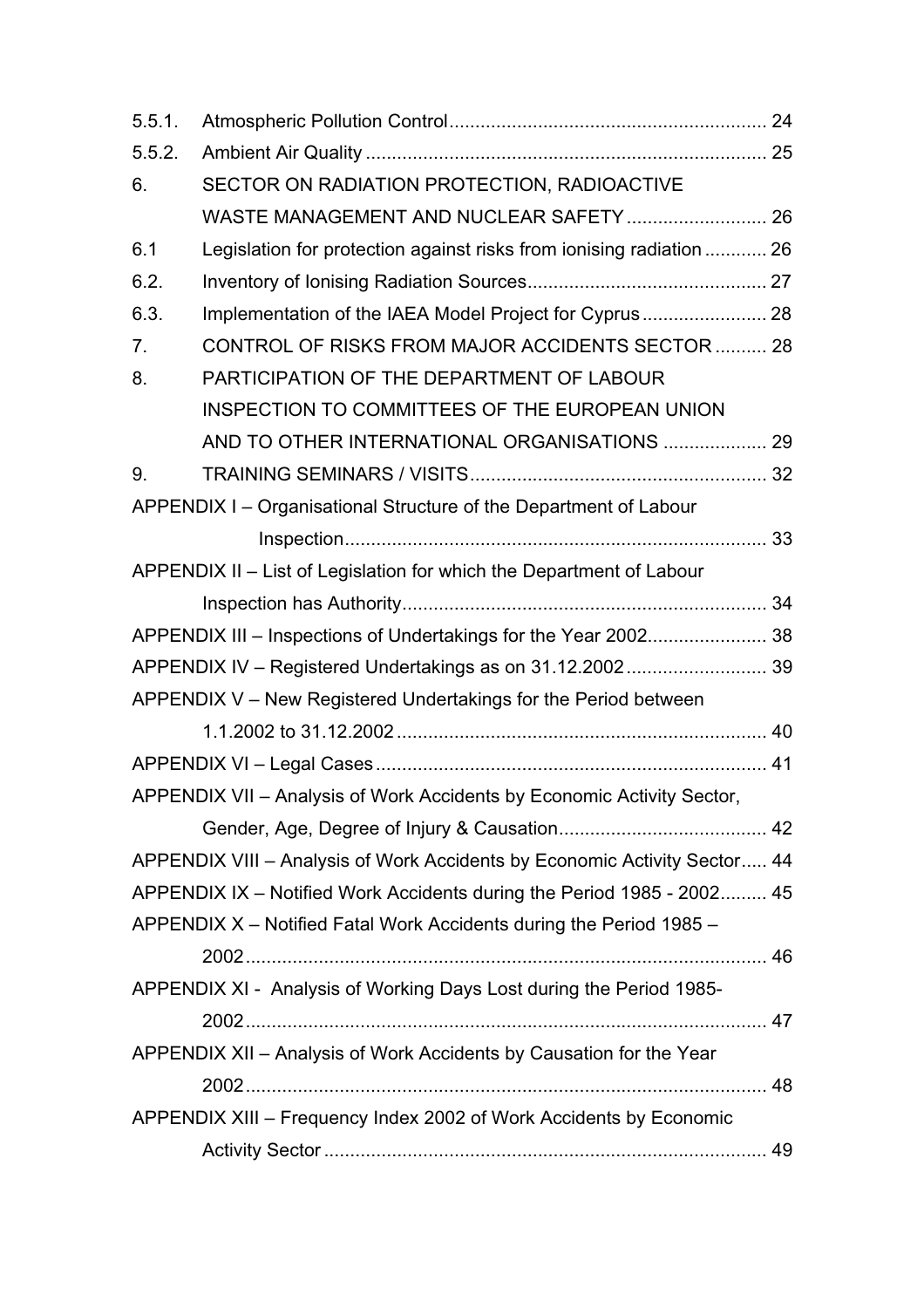| APPENDIX XIV – Comparison of Frequency Indexes of Work Accidents by |  |
|---------------------------------------------------------------------|--|
|                                                                     |  |
|                                                                     |  |
| APPENDIX XVI - Registered Inspectable Machinery as on 31.12.2002 52 |  |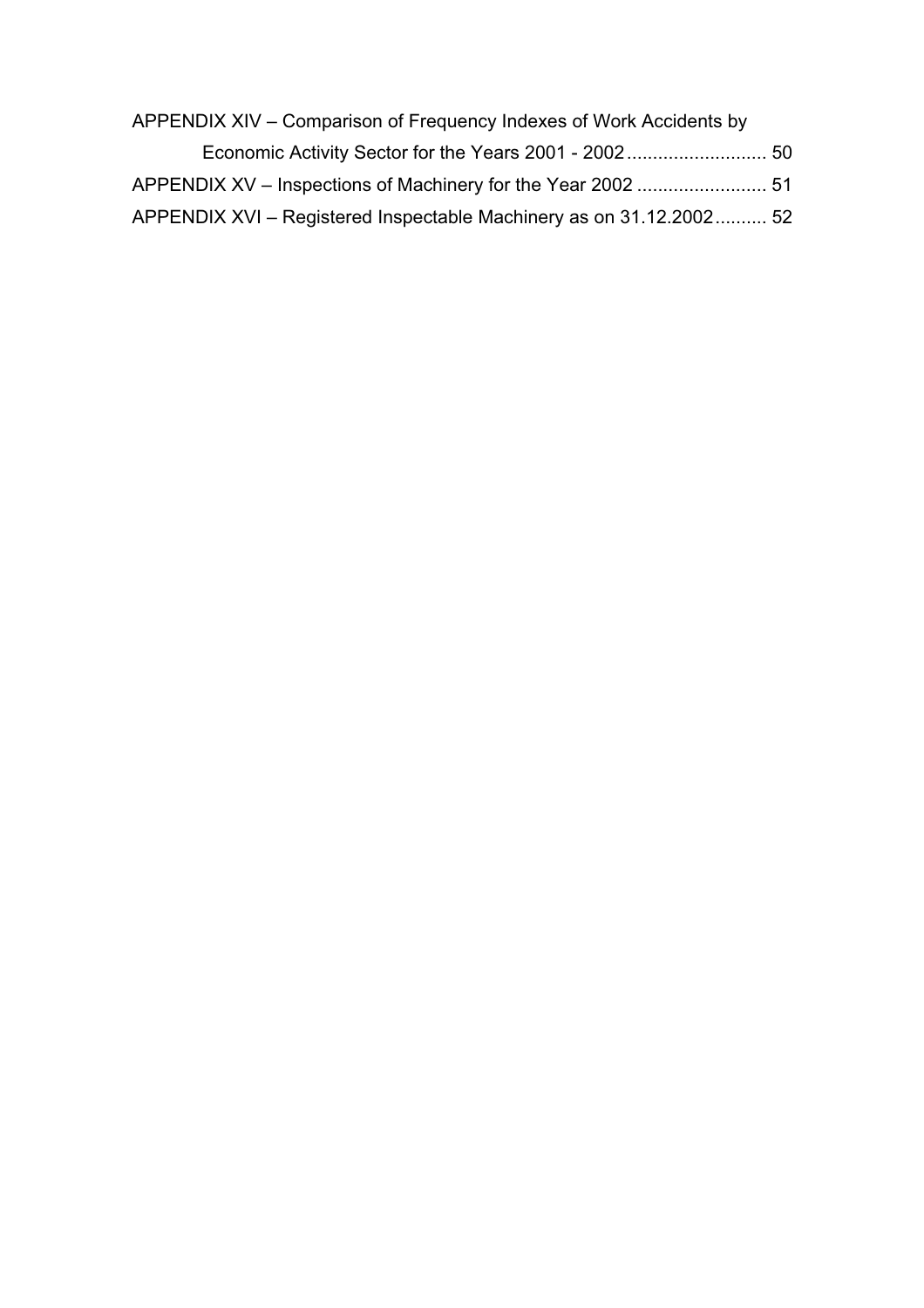#### **DEPARTMENT OF LABOUR INSPECTION**

#### **. GENERAL**

The basic aim of the Department of Labour Inspection is the safeguarding of adequate levels of safety and health at work as well as appropriate conditions and terms of employment for all workers, the protection of the public against risks arising from activities at work, the protection of the public and the environment with the effective control of industrial pollution, the risks from major accidents, the chemical substances and the risks that arise from the use of ionising radiation, as well as the control of the ambient air quality.

The Department of Labour Inspection comprises three Sections, the Safety and Health at Work Policy Section, the Industrial Pollution Control Policy Section and the Field Operations Section. The headquarters of the Department are situated in Nicosia whereas there are District Offices in Nicosia, Limassol, Larnaca (serving also the Famagusta District) and Paphos. In 2002 there were 53 posts in the Department.

The Organisational structure of the Department of Labour Inspection is shown in Appendix I. A list of the legislation in which the Department has authority is shown in the Table of Appendix II.

The sectors of authority of the Department of Labour Inspection are the following:

#### **1. Safety and Health at Work – Conditions and Terms of Work**

This Sector deals with issues of safety and health related to the use of equipment (machinery, tools, pressure vessels, personal protective equipment, etc.), with building works and works of engineering construction, with suitability of building installations and of undertakings and generally with all workplaces.

Also, the Sector deals with issues related to the risks to health arising from the use of asbestos, chemical agents, biological agents, carcinogenic and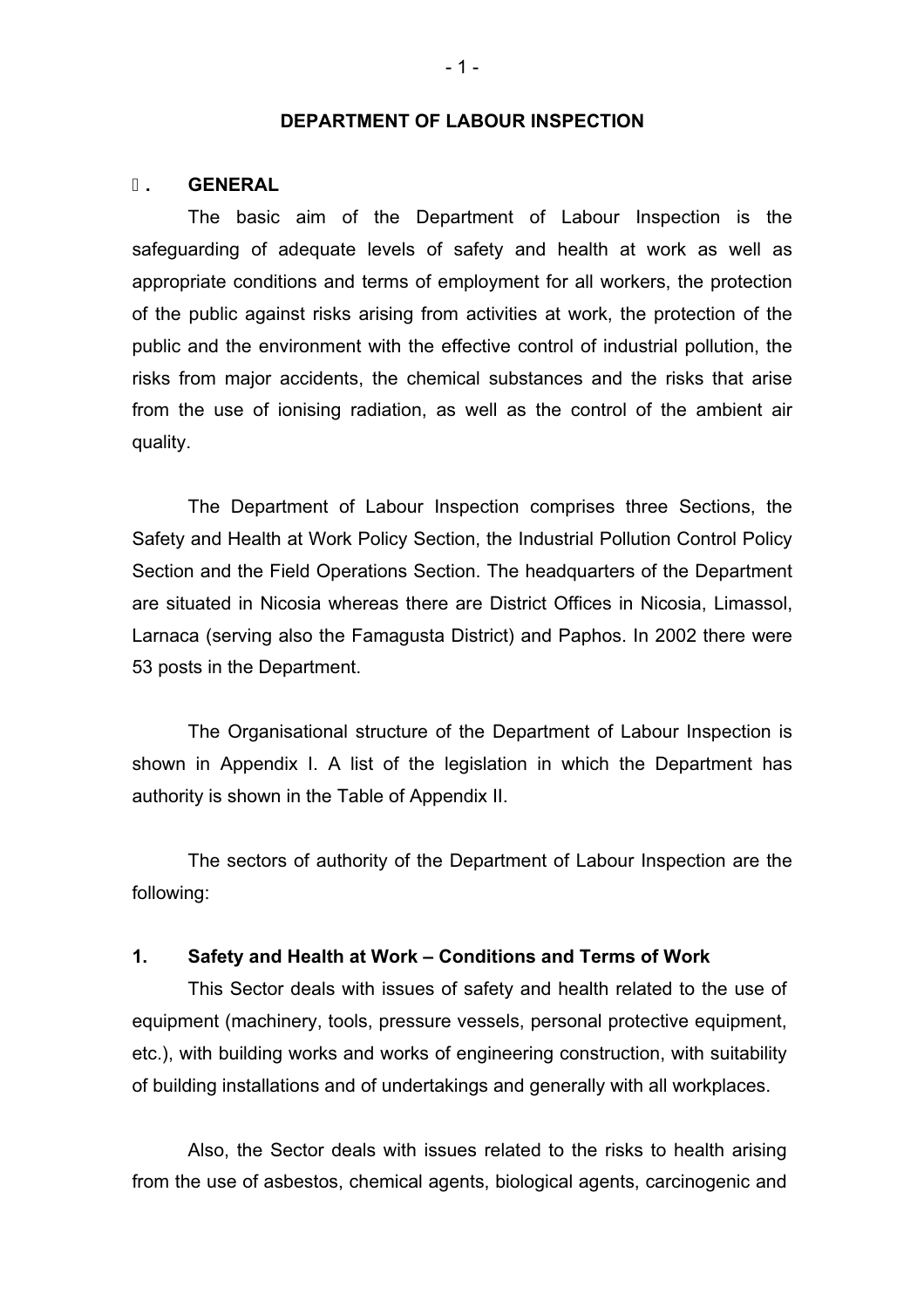mutagenic agents, from physical factors, such as noise, lighting, heat, or from ergonomic factors, such as the manual lifting and handling of loads, monotonous work, pace of work, etc.

This Sector has also the responsibility for the surveillance of the enforcement of legislation that refers to the terms and the conditions of employment of children and young persons, to hours of work, to maternity protection and to minimum wages.

#### **2. Inspection and Certification of Machinery**

The issues of inspection and certification of inspectable machinery, such as lifts, hoists, steam boilers, steam receivers, cranes, winches, overhead travelling cranes and air receivers consist the object, which this Sector is dealing with.

### **3. Control of Dangerous Chemical Substances**

This Sector deals with issues related to the proper labelling, classification, and packaging of dangerous chemical substances with the purpose of providing the appropriate information to the users.

#### **4. Occupational Safety and Health Training Centre**

The Centre deals with the provision of information and training to employers and workers on issues of occupational safety and health as well as the preparation of vocational and training programmes, manuals, and informative material.

#### **5. Control of Industrial Pollution**

This Sector deals with the monitoring and control of the pollution caused by substances emitted to the environment during the operation of various industrial installations as well as with the monitoring of the quality of the atmosphere of Cyprus.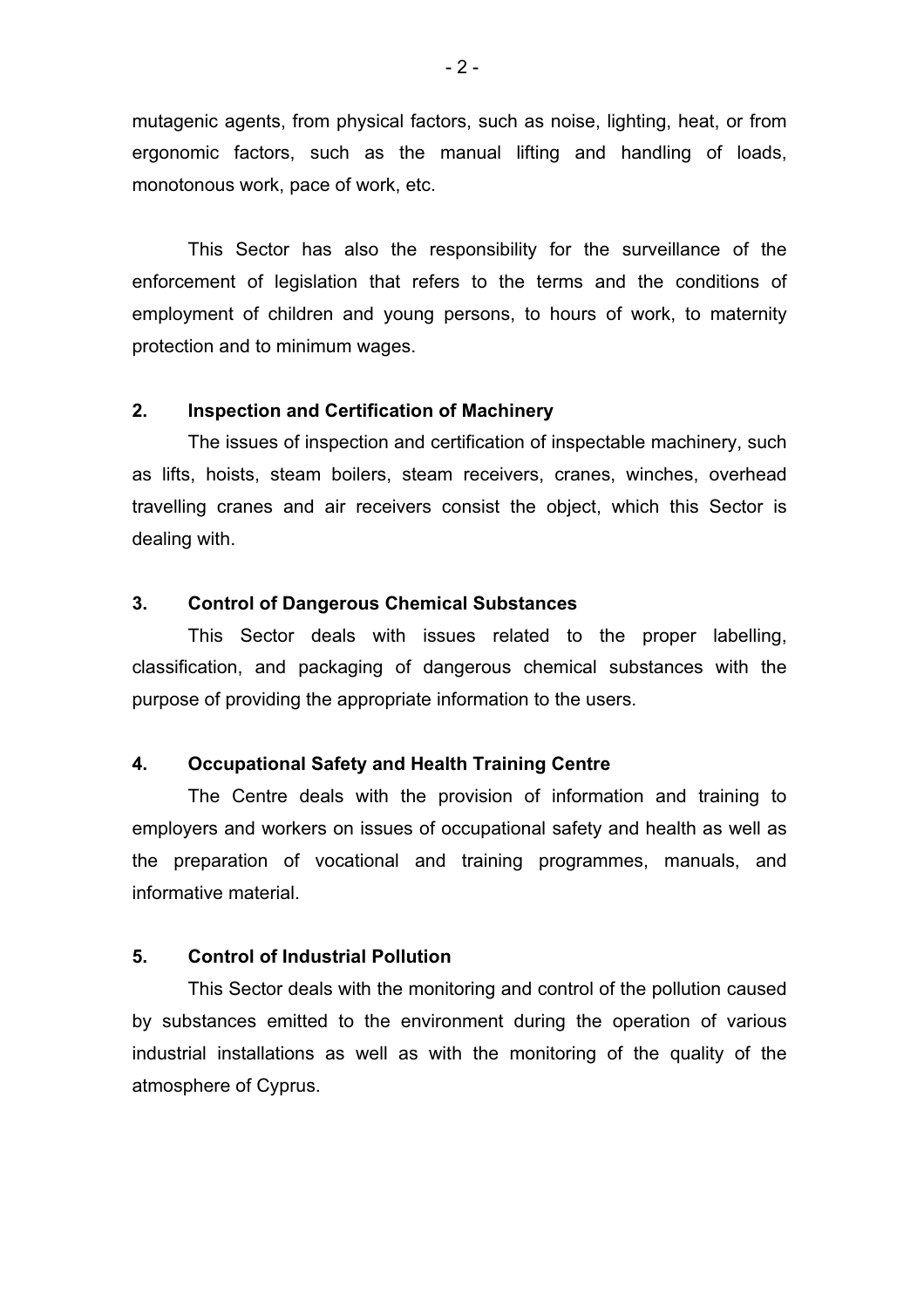#### **6. Radiation Protection**

The issues related to the use of ionising radiation in medicine, industry, construction, agriculture, research, as well as to radiation levels in the environment consist the object, which this Sector is dealing with. Also, this Sector deals with the preparation for the avoidance and confrontation of emergencies arising from ionising and radiological accidents as well as with the transportation and generally the handling of radioactive materials.

#### **7. Control of Risks related to Major Accidents**

The Sector deals with issues arising from Major Accidents in which dangerous substances are involved aiming at accident prevention and / or the mitigation of their consequences to people and the environment.

#### **. ACTIVITIES PER POLICY SECTOR**

In the text that follows, the activities of the Department of Labour Inspection, in the various Sectors for which it has competency, are presented with analysis.

## **1. SECTOR OF SAFETY AND HEALTH AT WORK – CONDITIONS AND TERMS OF WORK**

#### **1.1. Inspections of Undertakings - Workplaces**

 The main activity of the sector of Safety and Health at Work – Conditions and Terms of Work consist of the general inspections for the control of application of the provisions of the labour legislation within the competency / authority of the Department.

During 2002, the Labour Inspectors carried out inspections to workplaces falling within the provisions of the Safety and Health at Work Laws, the Factories Law as well as other Labour Laws and Regulations.

During the year 2002, the total number of undertaking inspections reached 4.569, in contrast to the 3.297 inspections carried out during the year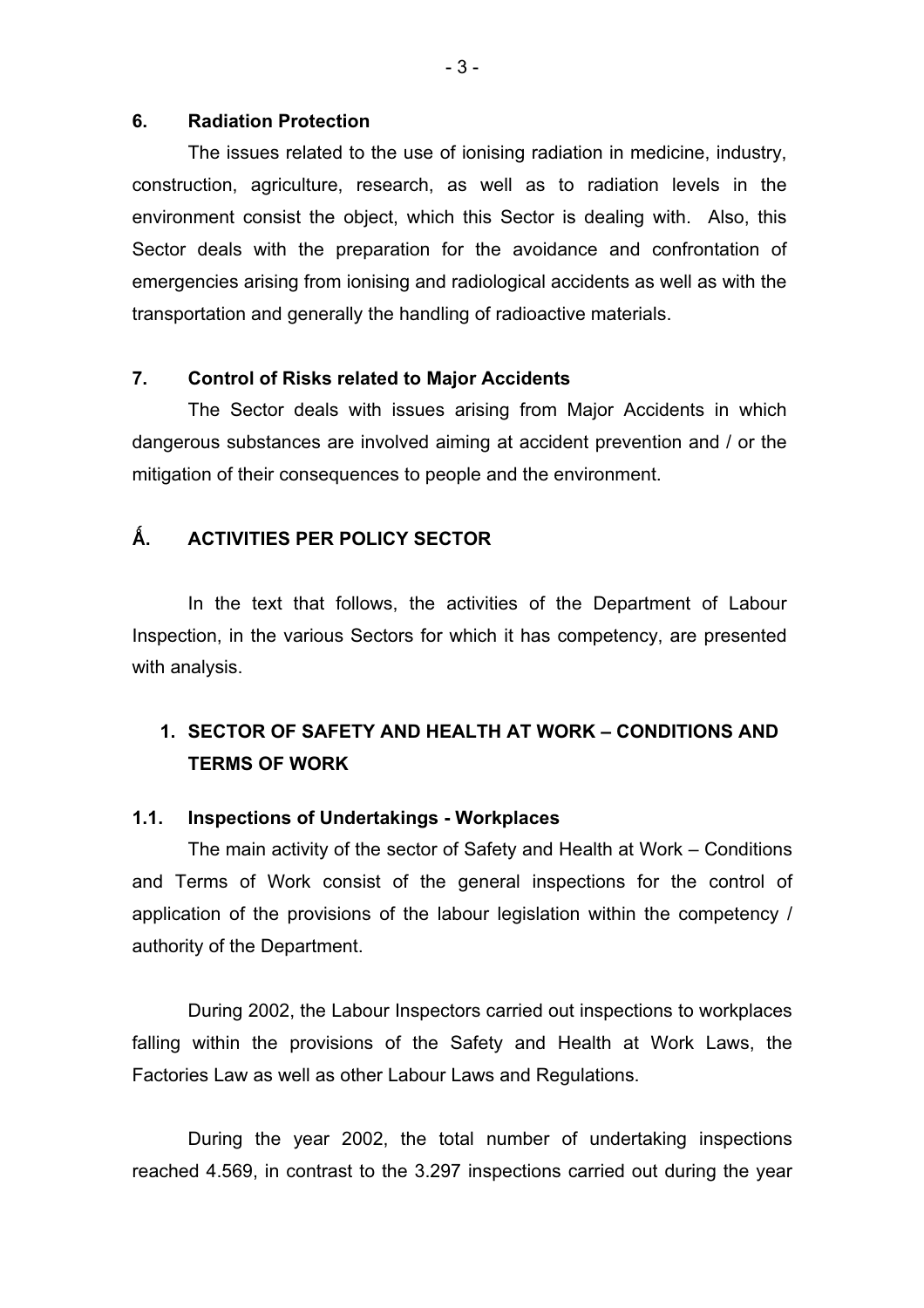2001. The inspections of the year 2002 are shown analytically in the Table of Appendix III per undertaking category and per district.

The Table of Appendix IV shows the number of undertakings registered in the Computerised Information System of the Department per District and per category upto the  $31<sup>st</sup>$  of December 2002, which reached 10.806 in total. The Table of appendix V shows the number of new undertakings, which were registered during the same period and which have reached 1.231. It is clarified that these new undertakings are included in the Table of Appendix IV.

During 2002, 64.700 persons were employed in construction and manufacturing undertakings. The total number of persons employed in all branches of economic activity was 313.900.

According to the relevant provision of the Safety and Health at Work Laws, during 2002, the Department of Labour Inspection examined 390 in total drawings of industrial buildings for the setting of terms within the scope of issuing of the Town Planning Permit and the Building Permit, in contrast to 394 cases examined during 2001. The Department of Labour Inspection suggested special terms for the issue of these permits on the basis of relevant provisions of legislation for which the Department of Labour Inspection has authority.

Based on the relevant provisions of the Safety and Health at Work Laws, the Labour Inspectors issued during 2002, 31 Improvement Notices, and 81 Prohibition Notices, which were related to various breaches in undertakings/ construction sites, which are inspected under the above Laws, in contrast to 10 Improvement Notices and 24 Prohibition Notices, which were issued during 2001.

#### **1.2. Prosecutions**

 During the year 2002, the legal proceedings for breaches of labour laws were completed in 20 instances compared to 22 instances of 2001. The fines imposed on the convicted reached £17.570 in total, compared to £23.985 in 2001.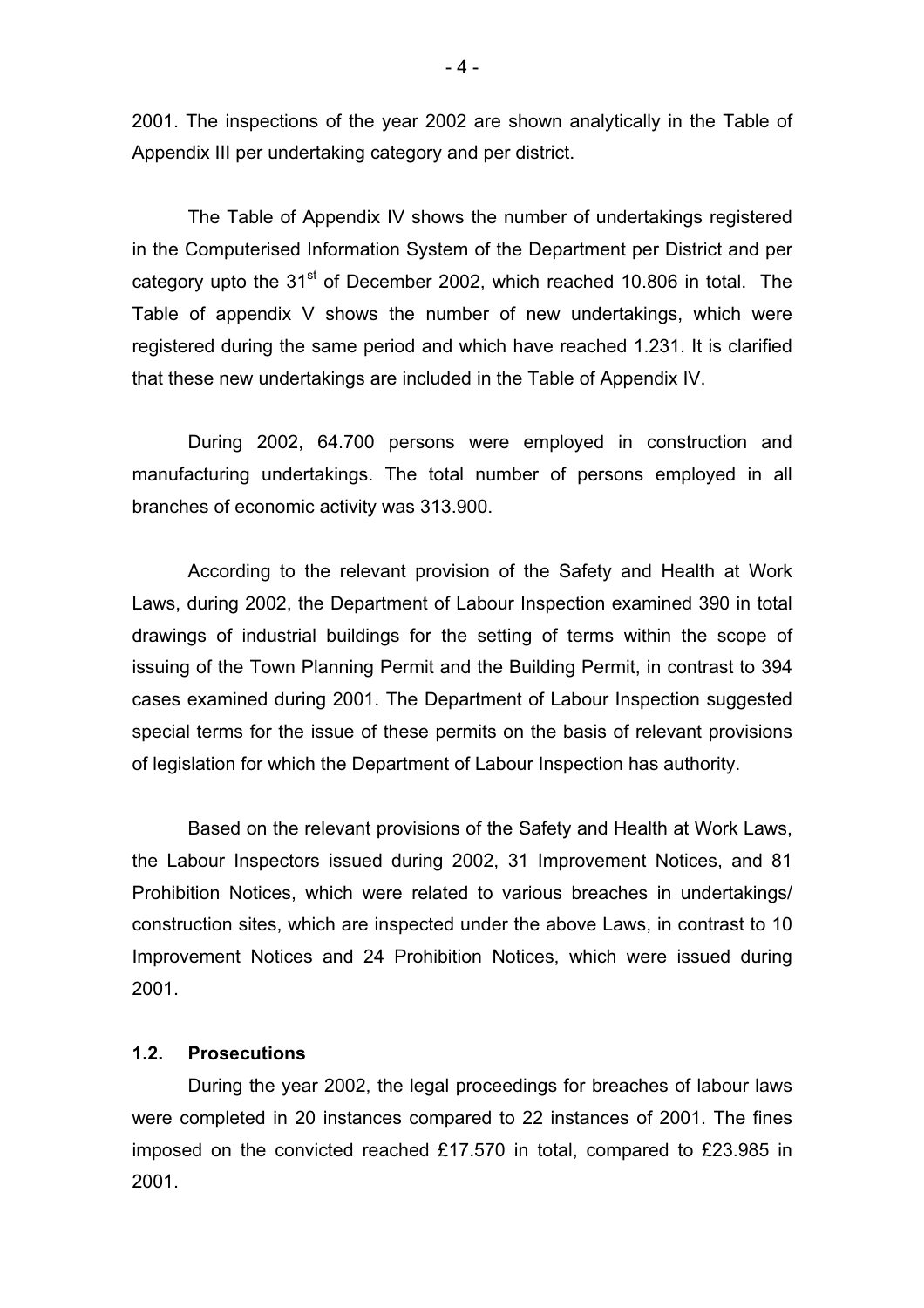The number of legal cases and the Laws on the basis of which the prosecuted parties were brought before the Court as well as the fines charged during 2001, in comparison to those of 2001, are shown in the Table of Appendix VI.

#### **1.3. Notification of Work Accidents**

According to the Notification of Accidents and Occupational Diseases Law, the employer has the duty to notify every accident, which makes his employee incapable to work for more than 3 days. During 2002, 1.670 work accidents were reported to the Department, in contrast to 1.064 of 2001. The reason for which the reported accidents in 2002 were much more than those of 2001 is due to the systematic effort exhibited during 2002 by the Labour Inspectors for the decrease of the under-reporting phenomenon of these accidents. During 2002, the fatal labour accidents were 17, in contrast to 9 during 2001.

During the same period, 4 dangerous occurrences were reported to the Department, of which 3 related to fires and one to electrical short-circuiting.

In the following two Tables, the dangerous occurrences are analysed per District and category.

| <b>NOTIFIED DANGEROUS OCCURRENCES</b><br>PER DISTRICT FOR THE YEAR 2002 |  |  |  |  |
|-------------------------------------------------------------------------|--|--|--|--|
| <b>DISTRICT</b><br><b>Number of Dangerous Occurrences</b>               |  |  |  |  |
| <b>Nicosia</b>                                                          |  |  |  |  |
| Limassol                                                                |  |  |  |  |
| Larnaca                                                                 |  |  |  |  |
| Famagusta                                                               |  |  |  |  |
| Paphos                                                                  |  |  |  |  |
| Total                                                                   |  |  |  |  |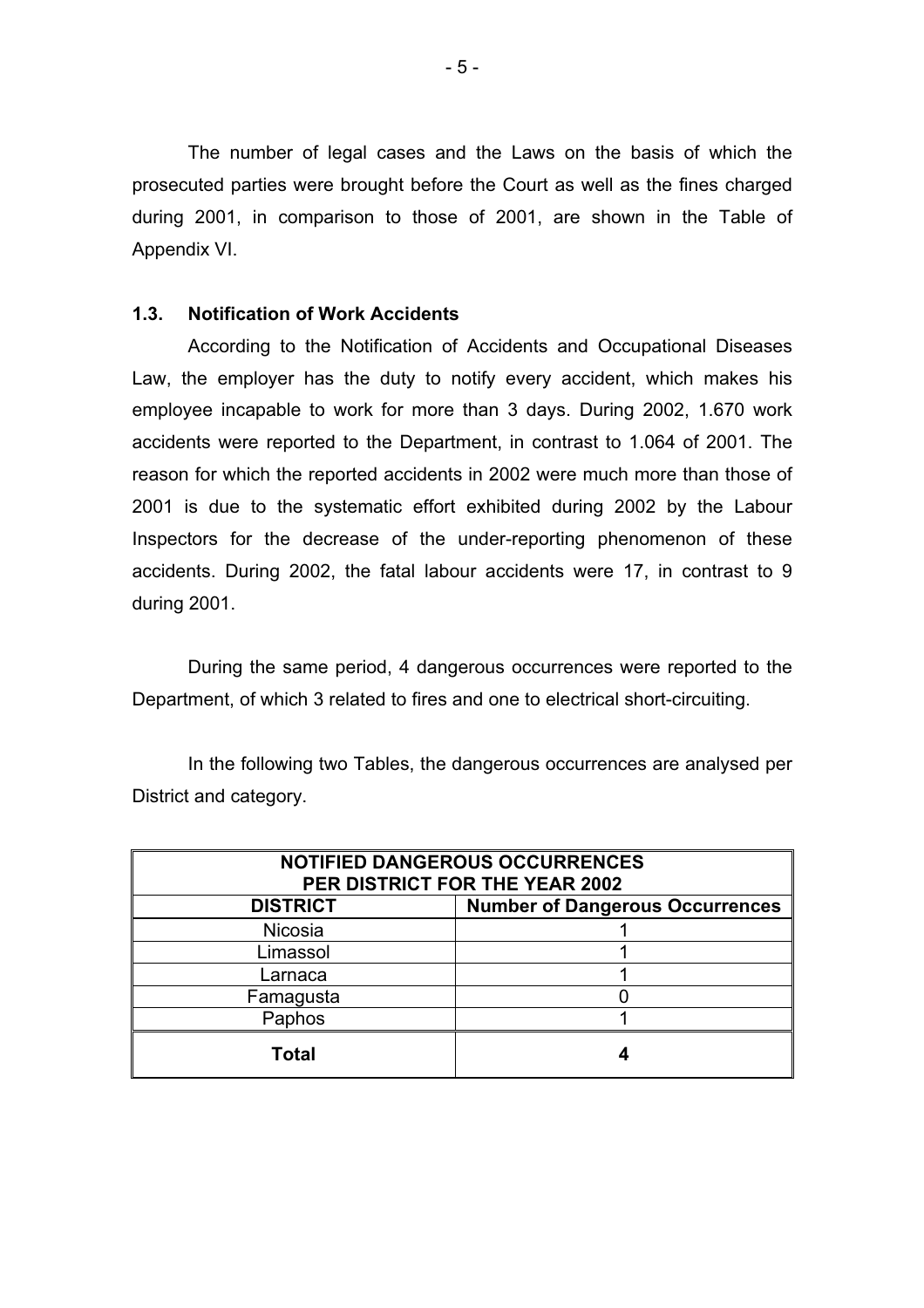| <b>NOTIFIED DANGEROUS OCCURRENCES</b><br>PER CATEGORY FOR THE YEAR 2002 |  |  |  |  |
|-------------------------------------------------------------------------|--|--|--|--|
| <b>Number of Dangerous Occurrences</b><br><b>CATEGORY</b>               |  |  |  |  |
| Fire                                                                    |  |  |  |  |
| <b>Electrical Short Circuit</b>                                         |  |  |  |  |
| Total                                                                   |  |  |  |  |

### **1.4. Analysis of Work Accidents**

The analysis of Work accidents is presented in Appendices VII-XIV, as follows:

The Table of Appendix VII shows the analysis of Work accidents per economic activity sector, gender, age, degree of injury and causation.

 In the Figure of Appendix VIII the accidents are classified per economic activity sector. As presented in this Figure, the highest number of accidents in 2002 occurs in the manufacturing sector with the percentage of 30,66%.

In the Figure of Appendix IX, the annual number of work accidents, which were reported during the period 1985-2002, is presented in graphical form.

In the following Table, the fatal work accidents per economic activity sector and causation are presented.

| <b>District</b> | Number of<br><b>Persons</b> | <b>Economic Activity</b><br><b>Sector</b> | <b>Accident Causation</b>                                                |
|-----------------|-----------------------------|-------------------------------------------|--------------------------------------------------------------------------|
| <b>Nicosia</b>  |                             | Quarry                                    | Strike by crawler<br>vehicle moving<br>backwards                         |
| <b>Nicosia</b>  |                             | <b>Machine Works</b>                      | Strike from the fall of<br>excavator bucket                              |
| <b>Nicosia</b>  |                             | <b>Drilling Works</b>                     | Trapping from<br>overturning of earth<br>drilling vehicle on the<br>road |
| <b>Nicosia</b>  |                             | <b>Paint Works</b>                        | Fall from mobile<br>ladder                                               |
| <b>Nicosia</b>  |                             | <b>Machine Works</b>                      | Strike from the fall of                                                  |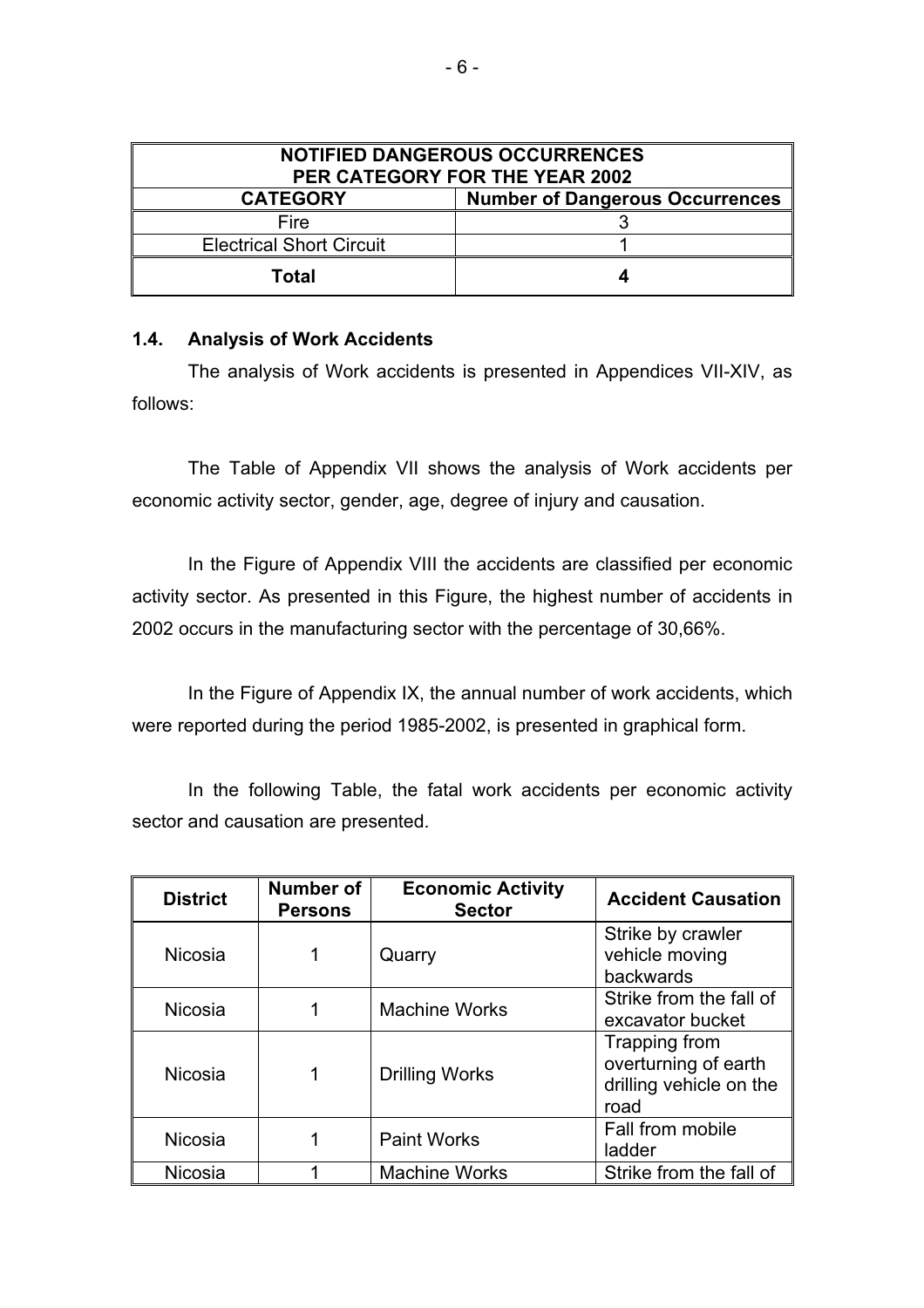| <b>District</b>                                   | Number of<br><b>Economic Activity</b><br><b>Sector</b><br><b>Persons</b> |                                                     | <b>Accident Causation</b>                             |
|---------------------------------------------------|--------------------------------------------------------------------------|-----------------------------------------------------|-------------------------------------------------------|
|                                                   |                                                                          |                                                     | crane hook                                            |
| Nicosia                                           | 1                                                                        | Forestry                                            | Inhalation of fumes<br>during forest fire<br>fighting |
| Limassol                                          | 1                                                                        | <b>Wood Works</b>                                   | Contact with moving<br>disc of circular saw           |
| Larnaca                                           | 1                                                                        | <b>Bakery products</b><br>transportation            | Road accident                                         |
| <b>Electrical Installations</b><br>Famagusta<br>1 |                                                                          | Strike from the fall of<br>wooden container<br>base |                                                       |
| Larnacca                                          | <b>Bakery products</b><br>1<br>transportation                            |                                                     | Road accident                                         |
| Larnaca                                           | 1                                                                        | Quarry                                              | Trapping between<br>rocks                             |
| Paphos                                            | 1                                                                        | <b>Municipal Authorities</b>                        | Fall from a height                                    |
| Paphos                                            | $\overline{2}$                                                           | Retail meat trade                                   | Road accident                                         |
| Paphos                                            | 1                                                                        | <b>Construction Works</b>                           | Poisoning from<br>inhalation of Carbon<br>monoxide    |
| Paphos                                            | 1<br><b>Gardening Works</b>                                              |                                                     | Fall from a height                                    |
| Paphos                                            | 1                                                                        | <b>Construction Works</b>                           | Road accident                                         |
| <b>TOTAL</b>                                      | 17                                                                       |                                                     |                                                       |

 The Figure of Appendix X shows the annual number of fatal work accidents reported during the period 1985-2002.

The Figure of Appendix XI shows in graphical from the working days lost due to work accidents and the number of work accidents reported during the period 1985-2002.

In the Figure of Appendix XII the work accidents are analysed per causation and are classified in six primary categories. According to this Figure the category «Other Causes» is the cause with the biggest percentage of accidents and the categories «Working Environment», «Transportation means», «Machinery», «Other Equipment» and «materials / Substances» follow.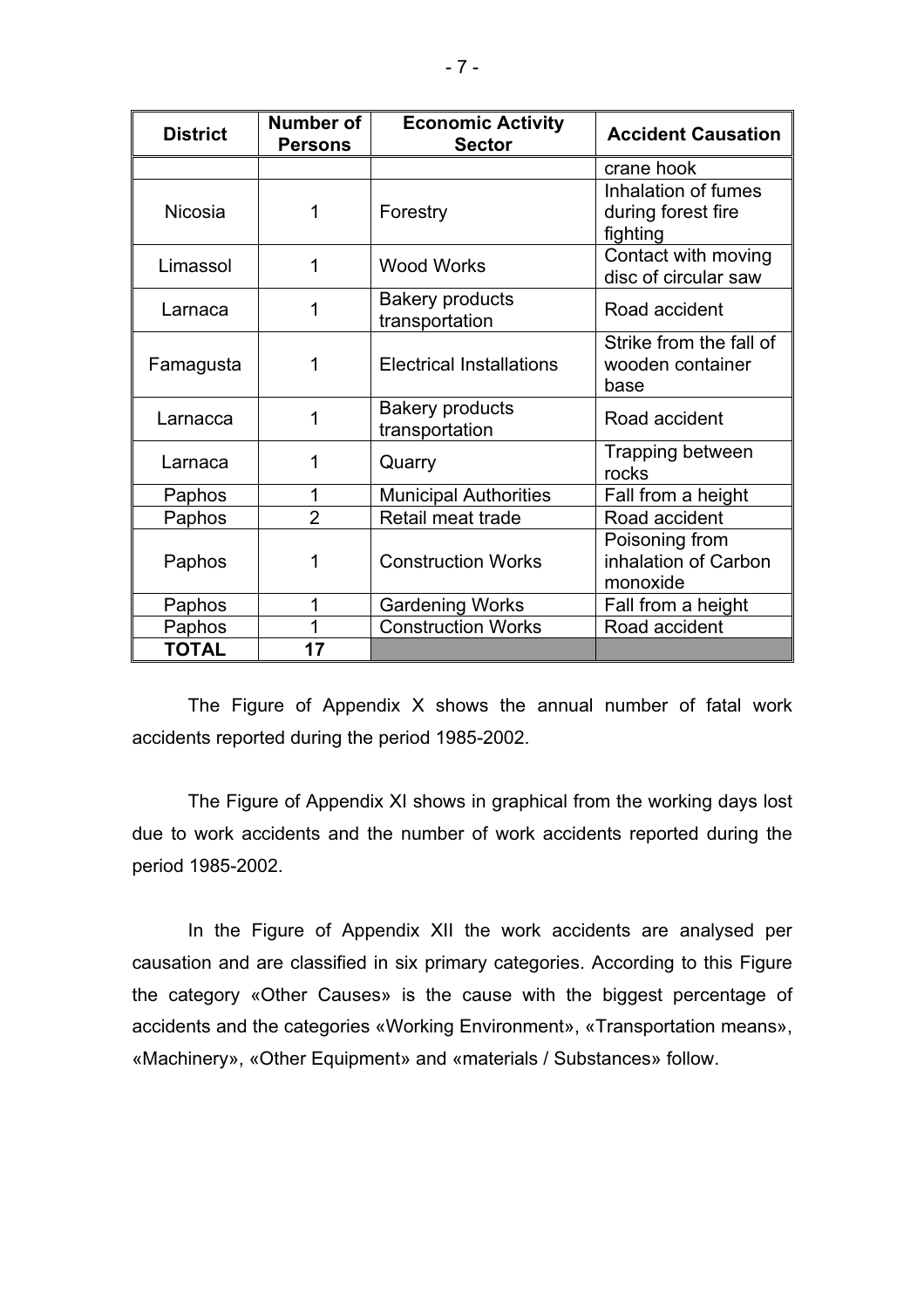The Table of Appendix XIII shows the Frequency Index [(number of accidents)/(number of persons employed) X 100.000] for the year 2002 as well as the secondary indices per economic activity sector.

In the Figure of Appendix XIV, the above frequency indices are compared with the corresponding indices of the year 2001. From the Figure it is shown that the highest frequency of accidents appears in the sector of mines and quarries followed by the sectors of construction and manufacturing.

During the year 2002, the Inspectors investigated 947 out of the total 1.670 reported accidents, in contrast to 711 out of 1.064 reported accidents for the year 2001. The investigations are aiming at finding out the conditions under which the accidents occurred and the tracing of their causes, for taking the necessary measures as well as for the provision of instructions and advice for the prevention of such events in the future.

### **1.5. Occupational Diseases Prevention Service**

The Occupational Diseases Prevention Service continued the surveys on the conditions and the work environment of workplaces where workers are likely to be exposed to agents hazardous to health, aiming at the assessment of risks and the designation of preventive measures that are necessary for both compliance with existing legislation and for further improvement of the conditions and the working environment and with farther target the prevention of occupational diseases.

#### **1.6. Harmonisation with the European Acquis**

 Within the framework of harmonising Cyprus to the European Acquis, the Department of Labour Inspection completed within 2002 the transposition to the Cyprus legislation of all the European Directives on issues of the sector of safety and health at work – conditions and terms of work.

 The following refer to the legislative pieces, which were adopted by the House of Representatives and published in the Official Gazette of the Republic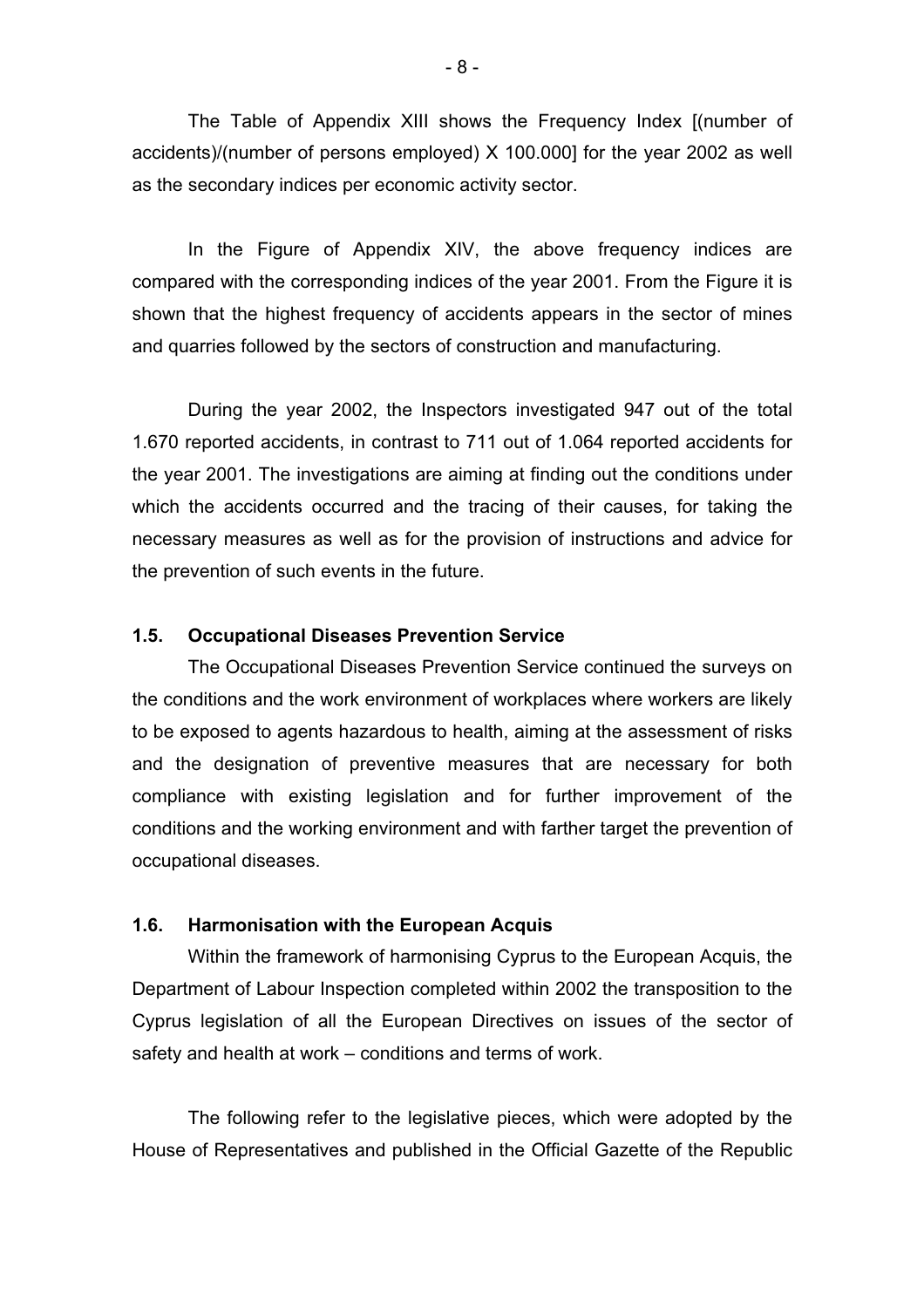during the year 2002, for harmonisation to the respective European Acquis in the Sector of safety and health at work and the conditions and terms of work.

- x The Safety and Health at Work (Amendment) Law of 2002 (25(I)/2002) (29.03.2003).
- x The Safety and Health (Minimum Requirements for Temporary or Mobile Construction Sites) Regulations of 2002. (172/2002) (05.04.2002)
- x The Management of Safety and Health Issues at Work Regulations of 2002. (173/2002) (05.04.2002)
- x The Minimum Requirements for Safety and Health at the Workplace Regulations of 2002. (174/2002) (05.04.2002)
- x The Safety and Health at Work of Workers with Fixed Duration Employment or with Temporary Employment Regulations of 2002. (184/2002) (12.04.2002)
- x The Safety and Health at Work (Protection from Noise) Regulations of 2002. (230/2002) (10.05.2002)
- x The Minimum Requirements for Safety and Health at Work (Extractive Industries through Drilling) Regulations of 2002. (274/2002) (07.06.2002)
- x The Minimum Requirements for Safety and health at Work (Surface or Underground Extractive Industries) Regulations of 2002. (275/2002) (07.06.2002)
- x The Safety and Health at Work (Minimum Requirements for the Protection of Persons at Work from Risks from Explosive Atmospheres) Regulations of 2002. (291/2002) (21.06.2002)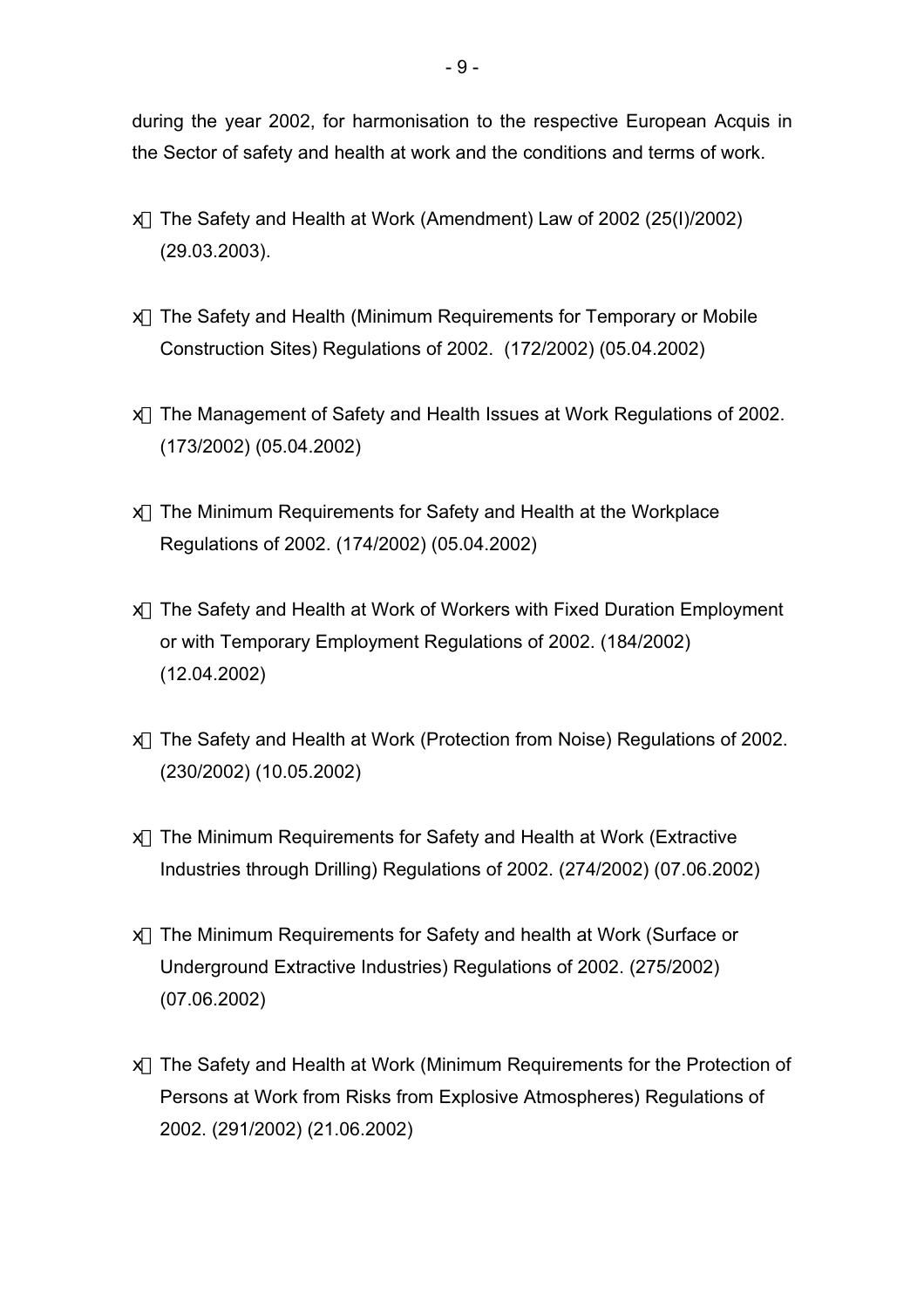- x The Maternity Protection (Safety and Health at Work) Regulations of 2002. (255/2002) (31.05.2002)
- x The Maternity Protection (Amendment) Law of 2002. (64( )/2002) (31.05.2002)

### **2. SECTOR OF THE MACHINERY INSPECTION & CERTIFICATION**

The Machinery Inspection and Certification Unit operates with personnel at the headquarters as well as at the District Offices of the Department. The Unit enforces particular sections of the labour legislation which concern prescribed by legislation types of machinery, called «Inspectable Machinery». The main activity of the Unit is the inspection of Inspectable Machinery. Other activities of the Unit concern the preparation of Reports and Certificates of Inspection, the maintenance and follow up of collecting the inspection fees, the preparation follow up and processing of legal cases, the investigation of accidents and dangerous occurrences, the preparation of new legislation, etc.

The Unit enforces the following legislation concerning the inspectable machinery:

- 1. The Safety and Health at Work Law (N. 89(I)/1996), as amended by Laws N. 158(I)/2001 and N. 25(I)/2002,
- 2. The Factories Law, Cap. 134, as amended by Laws N. 43/64, N. 32/72, N. 22/82, N. 25/89, N. 20/90, N. 220/91 and N. 90(I)/96,
- 3. The Buildings and Works of Engineering Construction (Safety, Health and Welfare) Regulations of 1973, P.I. 161/73,
- 4. The Occupational Safety and Health at Ports Regulations of 1991, P.I. 349/91,
- 5. The Factories (Manner of Preparing Steam Boiler in Cold Condition) Order,
- 6. The Factories (Forms) Order,
- 7. The Factories (Prescribed Fees) Order of 1997, P.I. 191/97,
- 8. The Accidents and Occupational Diseases (Notification) (Dangerous Occurrences) Order of 1953.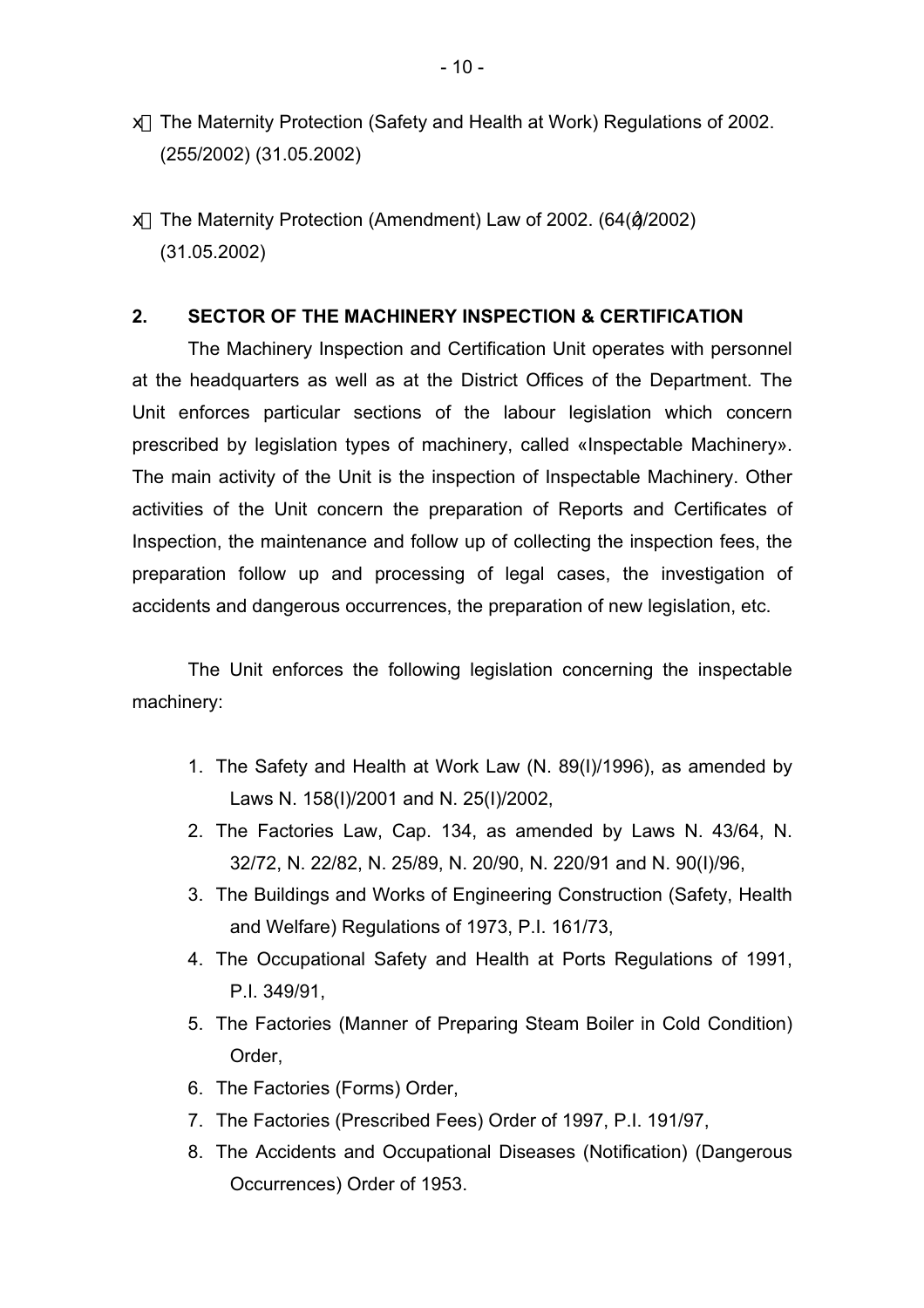Within the framework of the enforcement of the above legislation, the Unit provides specialised inspection services to the inspectable machinery owners. The services that are provided include inspection, testing and examination, according to the type of inspectable machinery. Every registered inspectable piece of machinery is certified at regular periods, according to the provisions of the legislation. The Inspector, depending on the work carried out, issues to the owner of the machinery a Report of Examination or a Certificate of Test and Examination.

The Table of Appendix XV shows the analysis of the machinery inspections carried out by the Inspectors by District and category of machinery in the year 2002.

The Table of Appendix XVI shows the analysis of inspectable machinery by District and category of machinery, as these were registered into the Computerised Information System of the Department on 31.12.2002.

The following Table shows the corresponding Sections of the Factories Law that apply to the inspectable machinery, the maximum period between two inspections and comparison of the number of inspections carried out per machinery category with the corresponding number for the year 2001.

| <b>Machinery Type</b>                        | <b>Number of</b><br><b>Inspections</b> |      | <b>Maximum</b><br><b>Prescribed Period</b> | Section of the<br><b>Factories Law on</b> |  |
|----------------------------------------------|----------------------------------------|------|--------------------------------------------|-------------------------------------------|--|
|                                              | 2002                                   | 2001 | between<br><b>Inspections</b>              | the Frequency of<br><b>Inspections</b>    |  |
| Lifts and Hoists                             | 768                                    | 594  | 6 months                                   | 33(2)                                     |  |
| <b>Hydraulic Lifting</b><br><b>Platforms</b> | 0                                      |      | 12 months                                  | 33(9)(c)                                  |  |
| Cranes and other<br><b>Lifting Devices</b>   | 170                                    | 131  | 14 months                                  | 35(2)                                     |  |
| <b>Steam Boilers</b>                         | 572                                    | 987  | 14 - 18 months                             | 40(7)                                     |  |
| <b>Steam Receivers</b>                       | 32                                     | 24   | 26 months                                  | 41(4)                                     |  |
| <b>Air Receivers</b>                         | 76                                     | 144  | 26 months                                  | 42(5)                                     |  |
| <b>TOTAL</b>                                 | 1618                                   | 1481 |                                            |                                           |  |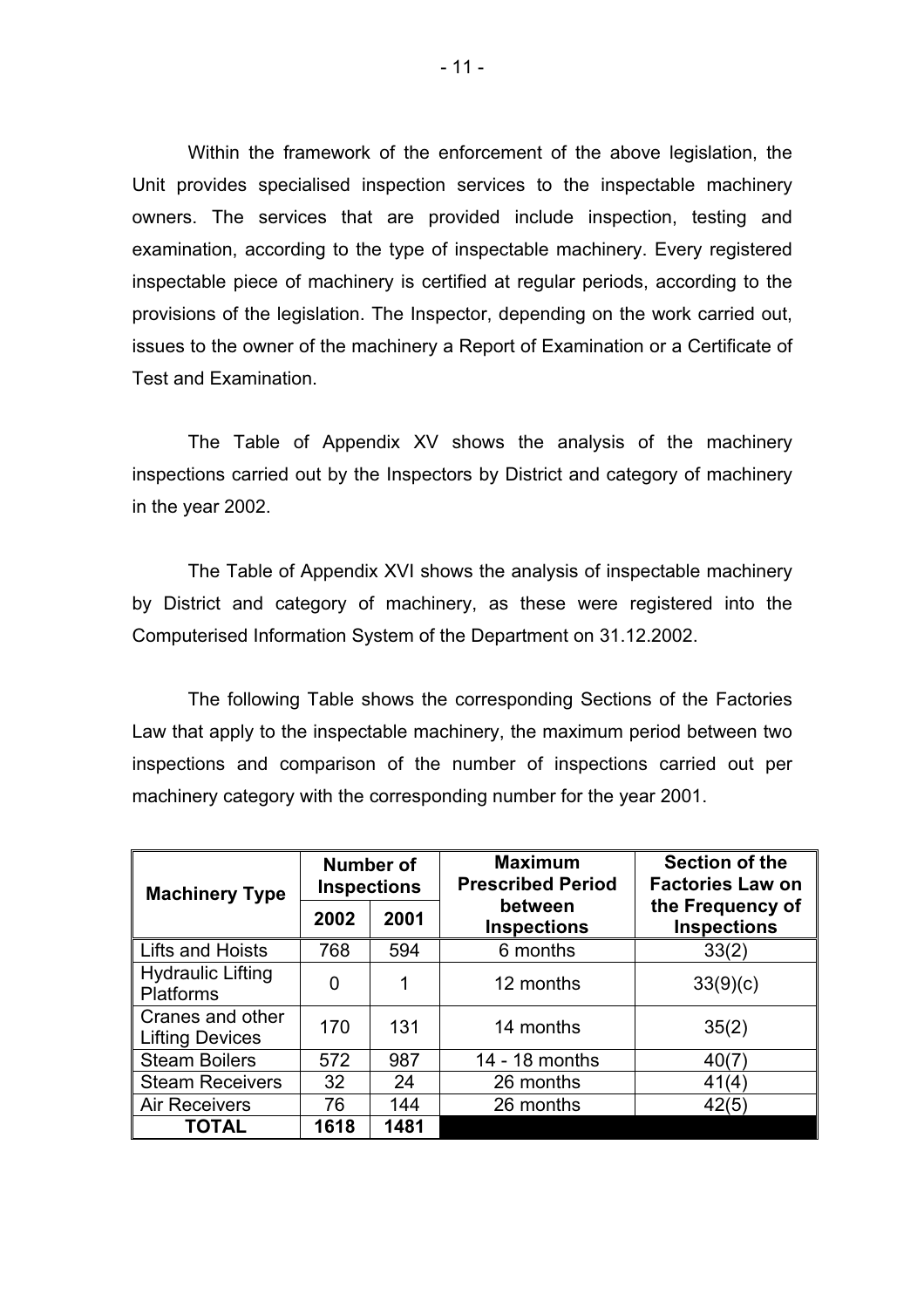Within the framework of the preparation of Cyprus for accession to the European Union, the Department of Labour Inspection undertook to transpose into the Cyprus legislation part of the New Approach Directives for the following product categories that relate to the inspectable machinery:

- $#$  Pressure Equipment,
- # Simple Pressure Vessels,
- $#$  Lifts, and
- $#$  Machinery.

For the above products, the Department prepared during 2002 draft special Regulations based on the Law on Essential Requirements that Prescribed Categories of Products should fulfil.

### **3. SECTOR OF THE CONTROL OF DANGEROUS SUBSTANCES**

 The main task of the Department of Labour Inspection in 2002 on this sector was the preparation of legislation fully harmonized to the corresponding European Directives on the classification, packaging and labelling of dangerous substances and preparations. Within this context, the Dangerous Substances Amendment Law of 2002 (N. 81(I)/2002) and the Dangerous Substances (Classification, Packaging and Labelling of Dangerous Substances and Preparations) Regulations of 2002 (P.I. 292/2002) were issued.

 Also, the Department developed further the Database of Chemical Products, which was established during 2001. Into this Database, information related to the chemical products that are manufactured, imported or circulated in the Cyprus market is kept in electronic form. It is expected that with the systematic maintenance of the above Database, the Department of Labour Inspection and other competent services will have at their disposal very useful information for the protection of the health of citizens and the presentation of the environment.

 In parallel, the Department of Labour Inspection participated, together with representatives from the competent authorities of the under accession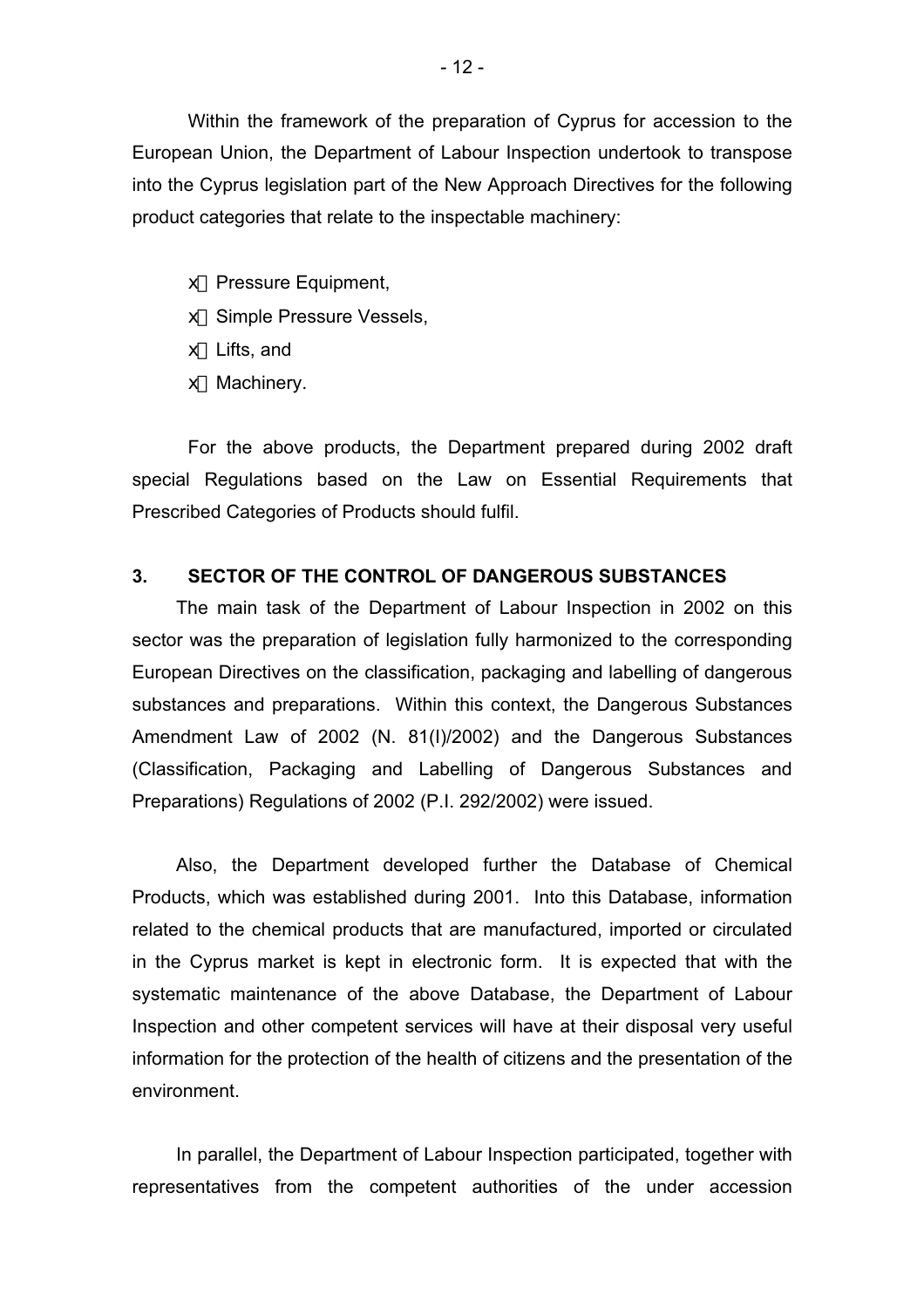countries, to the meetings of the competent authorities of the European Union for issues related to the assessment of risks from existing and new substances and the implementation of the European Acquis for the classification, packaging and labelling of dangerous substances and preparations. These meetings take place every six months in the country presiding the European Union and during these meetings the future European policy on issues of dangerous substances is formulated.

## **4. OCCUPATIONAL HEALTH AND SAFETY TRAINING CENTRE**

 The main activities of the Occupational Health and Safety Training Centre are the following:

- a) Organization of training and vocational programmes, seminars and lectures,
- b) Organization of the Annual Campaign on the Prevention of Work Accidents and Occupational Diseases, and
- c) Development, printing and distribution of information material aiming at the awareness of interested parties.

 The activities of the Occupational Health and Safety Training Centre for 2002 are described as follows:

## **4.1. Training programmes**

 During 2002, the training programmes organized by the Training Centre are included in the following three categories:

- (a) Training programmes addressed to:
	- x Safety Officers,
	- x Members of Safety Committees (in collaboration with Trade Unions),
	- x Officers / employees of organizations,
	- x Apprentices of the Cyprus Productivity Centre, and
	- x Officers of the employers and workers organizations.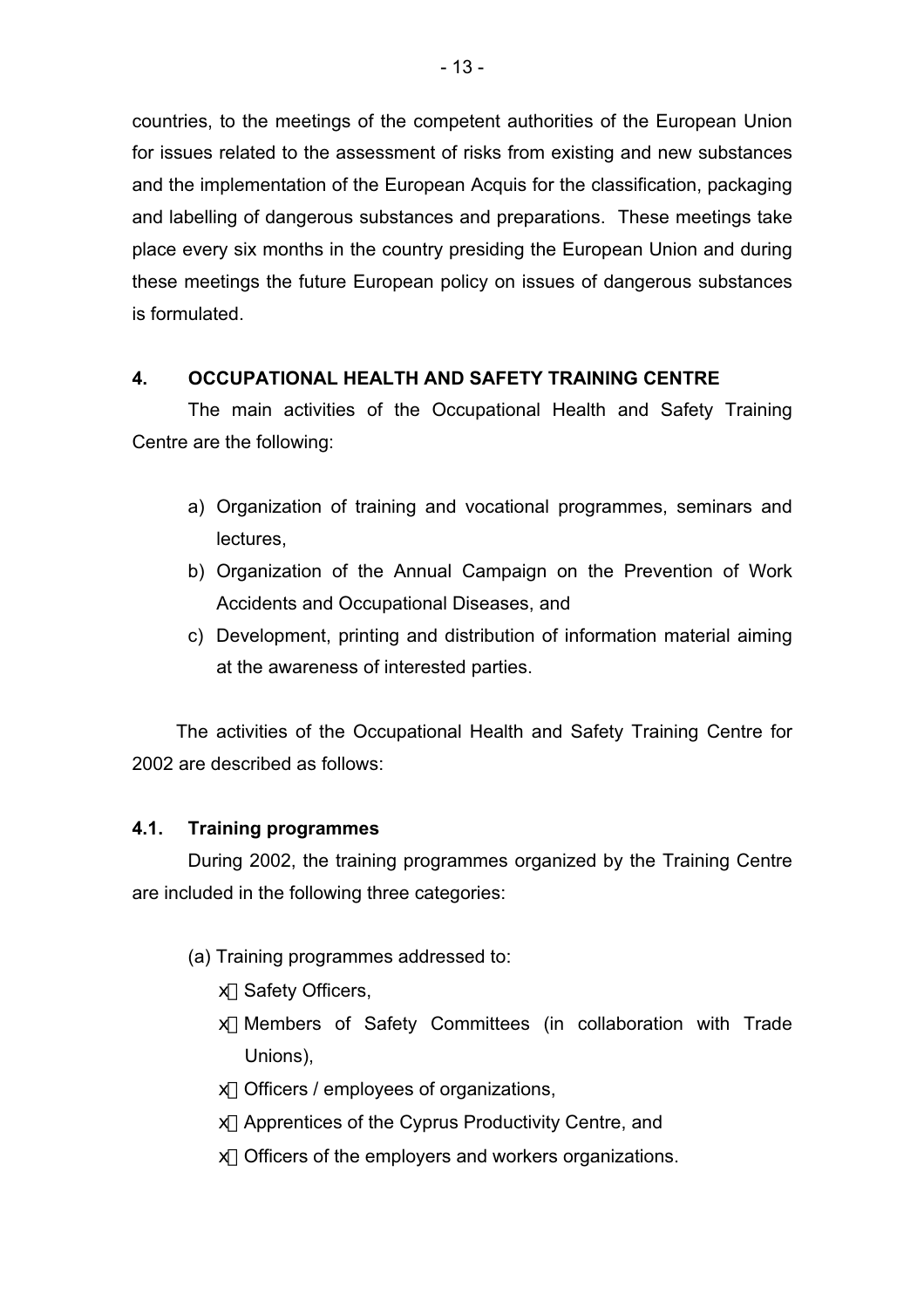(b) Lectures on safety and health at work issues delivered by Officers of the Department of Labour Inspection.

(c) Seminars:

- x Co-organized with other organizations, and
- x Organization of the Pancyprian Conference for Safety and Health at Work within the frame of the activities for the Safety and Health at Work Week.

 The Table that follows shows the details of the training programmes during 2002.

| <b>Type of Training</b><br>Programme | <b>Number of</b><br><b>Programmes</b> | <b>Number of</b><br>persons<br>trained | <b>Training volume in</b><br>person hours (Number<br>of Trained persons X<br><b>Programme hours)</b> |  |
|--------------------------------------|---------------------------------------|----------------------------------------|------------------------------------------------------------------------------------------------------|--|
| Training Programmes                  | 23                                    | 650                                    | 5.983                                                                                                |  |
| Lectures                             | 20                                    | 708                                    | 2.638                                                                                                |  |
| Seminars                             | ิค                                    | 438                                    | 2.070                                                                                                |  |
| Total                                | 49                                    | 1.796                                  | 10.691                                                                                               |  |

## **4.2. Annual Campaign on the Prevention of Labour Accidents and Occupational Diseases**

 Within the framework of the above Campaign, by decision of the Pancyprian Safety and Health Council, the Safety and Health at Work Week 2002 was organized between 14 and 18 of October and the theme adopted was «Safety and Health in the Services Sector - Protection of Health from stress», which was the theme of the European Safety and Health at Work Week.

On the 14<sup>th</sup> of October 2002, the Pancyprian Conference for Safety and Health at Work was organized which included the inaugural ceremony and the informative part. The Director and Officers of the Department of Labour Inspection delivered presentations. During the inaugural ceremony, the Safety Awards for 2002 were presented in the following industry sectors as well as the opening of the competitions for the 2003 Safety Awards.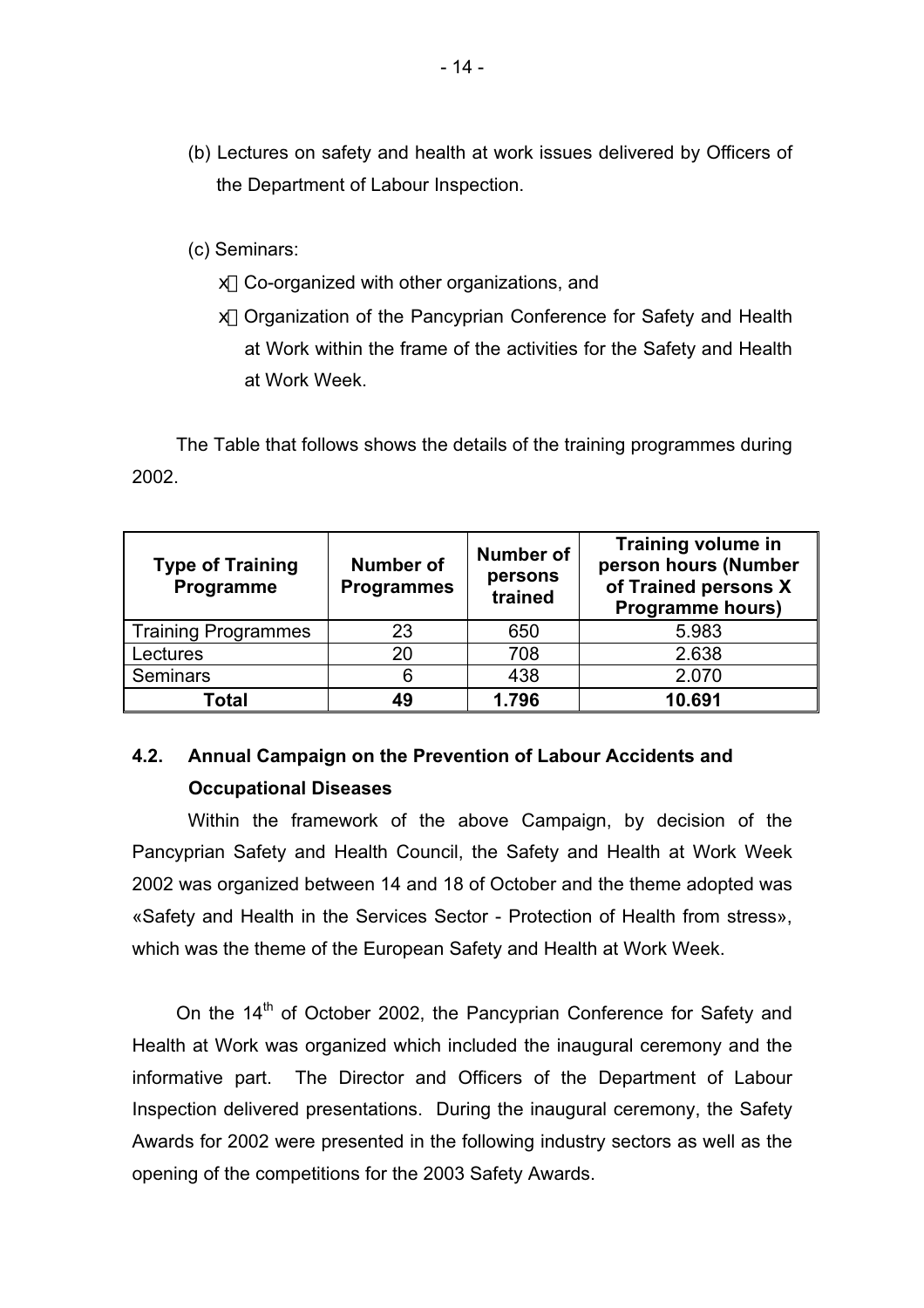- 1. Chemical Industry and Oil By-product Industry,
- 2. Woodworking Industry,
- 3. Construction Industry, and
- 4. Quarrying Industry.

 During the Safety and Health at Work Week, Labour Inspection Officers and Labour Inspectors of the Department of Labour Inspection implemented a special schedule that consisted of visits at workplaces, participation to meetings of Safety Committees, discussion with employees and distribution of information material.

The following Table shows the data related to the activities during the Safety Week 2002 per District.

| <b>District</b>     | <b>Number of Visits</b> | <b>Number of Participants</b> |
|---------------------|-------------------------|-------------------------------|
| Nicosia             | 54                      | 2.235                         |
| Limassol            | 40                      | 3.484                         |
| Larnaca / Famagusta |                         | 1.197                         |
| Paphos              | 16                      | 775                           |
| Total               | 152                     | 7.691                         |

 Furthermore within the framework of the Campaign for the Prevention of Work Accidents and Occupational Diseases, radio and TV messages were transmitted and TV stations broadcasted short duration films. In addition, Officers of the Department gave interviews and participated in awareness programmes of the radio and television mass media.

 Finally throughout the year and within the framework of a special agreement with the Department of Labour Inspection, the employers and employees representative organizations published in their newspapers articles and other awareness material for the prevention of labour accidents and occupational diseases.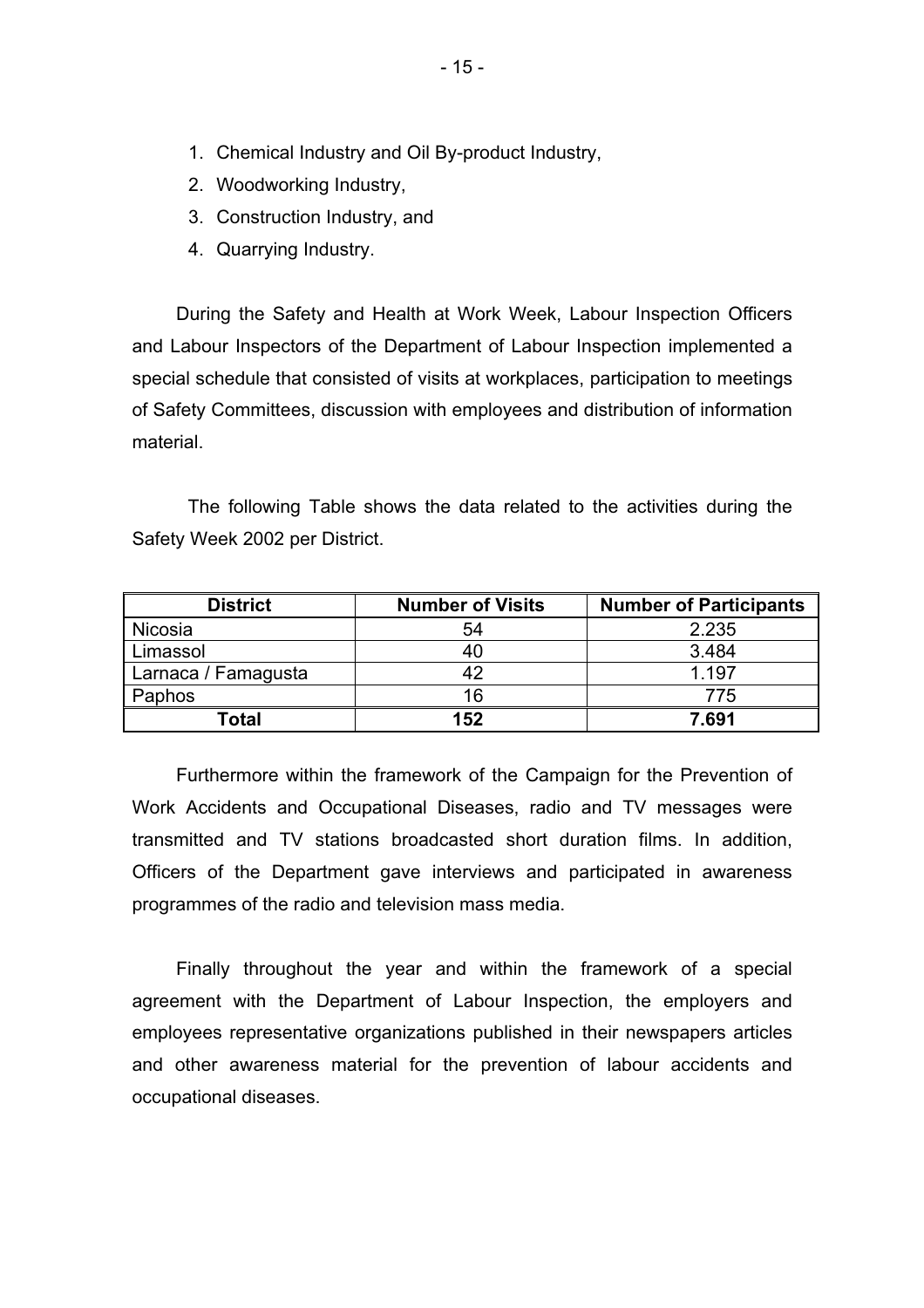## **4.3. Participation of the Department of Labour Inspection in the 27th International State Fair**

 Within the framework of the Annual Awareness Campaign for Safety and Health at Work, the Department of Labour Inspection participated in the 27<sup>th</sup> International State Fair with own exhibition area, aiming at promoting both its activities and information material that it develops, as well as at the widest possible information dissemination to the employers, the workers and the public in general on issues of Safety and Health at Work and the Control of Industrial Pollution. It is estimated that the above exhibition area was visited by approximately 5.000 persons, which received relevant information. Within the framework of the above participation, a reception was organized on the  $29<sup>th</sup>$  of May 2002 at the exhibition Kiosk which was complimented with the presence of the Minister of Labour and Social Insurance.

### **4.4. Publications**

 During 2002, informative material on the following issues was republished:

- $#$  Guarding of Machinery
- $\#$  Risks and protective measures on the fitting of tyres
- $#$  Safety in Construction works (Risks from falls)
- $#$  Fork Lift Vehicles
- $#$  Safety Instructions in Construction Works
- $#$  Safety at Work Labelling
- $\notin$  Noise as your Work
- $#$  Safety Organization Safety Committees

 Also a new leaflet on «Guide for the Plan on Safety and Health in Construction Projects» was published.

Furthermore, a number of posters was reprinted.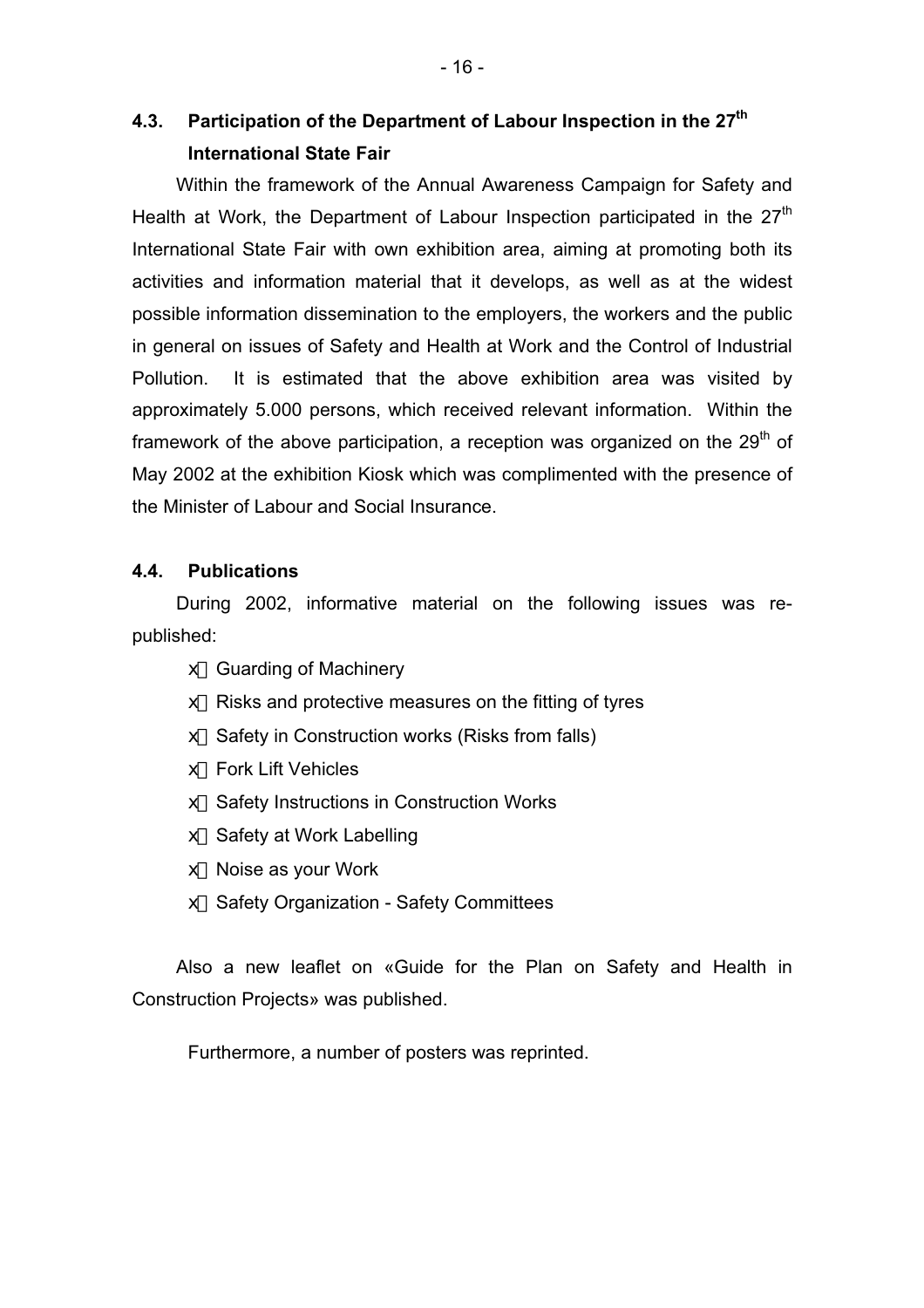#### **5. INDUSTRIAL POLLUTION CONTROL SECTOR**

The policy of the Department of Labour Inspection in the sector of Industrial Pollution Control has, as main objective, the prevention, the reduction and the control of pollution, which arises from industrial installations, so that the best possible protection of the health and welfare of the citizens and the protection of the environmental of the Republic is safeguarded.

The achievement of this objective is materialized through the effective implementation of specific legislation for the control of industrial pollution, on the basis of which an integrated system of prevention and control has been established that includes the licensing of industrial installations, the systematic monitoring of their operation with on site inspections as well as the continuous monitoring and assessment of ambient air quality.

The responsibility of the sector is focused on the control of atmospheric pollution for which the Department of Labour Inspection has the exclusive authority. For other issues of industrial pollution control such as liquid and solid industrial wastes, there is close co-operation with other co-authoritative services.

### **5.1. Control of Industrial Emissions**

During 2002, within the implementation framework of the provisions of the Atmospheric Pollution Control Law and the Water Pollution Control Law that refer to the licensing of industrial installations, the competent Technical Committee for the Protection of the Environment, which is chaired by the representative of the Department of Labour Inspection, examined 55 applications and prescribed specific operating conditions and emission limit values aiming at the effective protection of the environment. Upon proposals of the Technical Committee for the Protection of the Environment, 25 Process Registration Certificates (Air Emission Permits) were granted by the Minister of Labour and Social Insurance and 30 Discharge Licenses were granted by the Minister of Agriculture, Natural Resources and Environment.

Within the framework of the implementation of legislation, particular importance has been given to checking for compliance, of the operating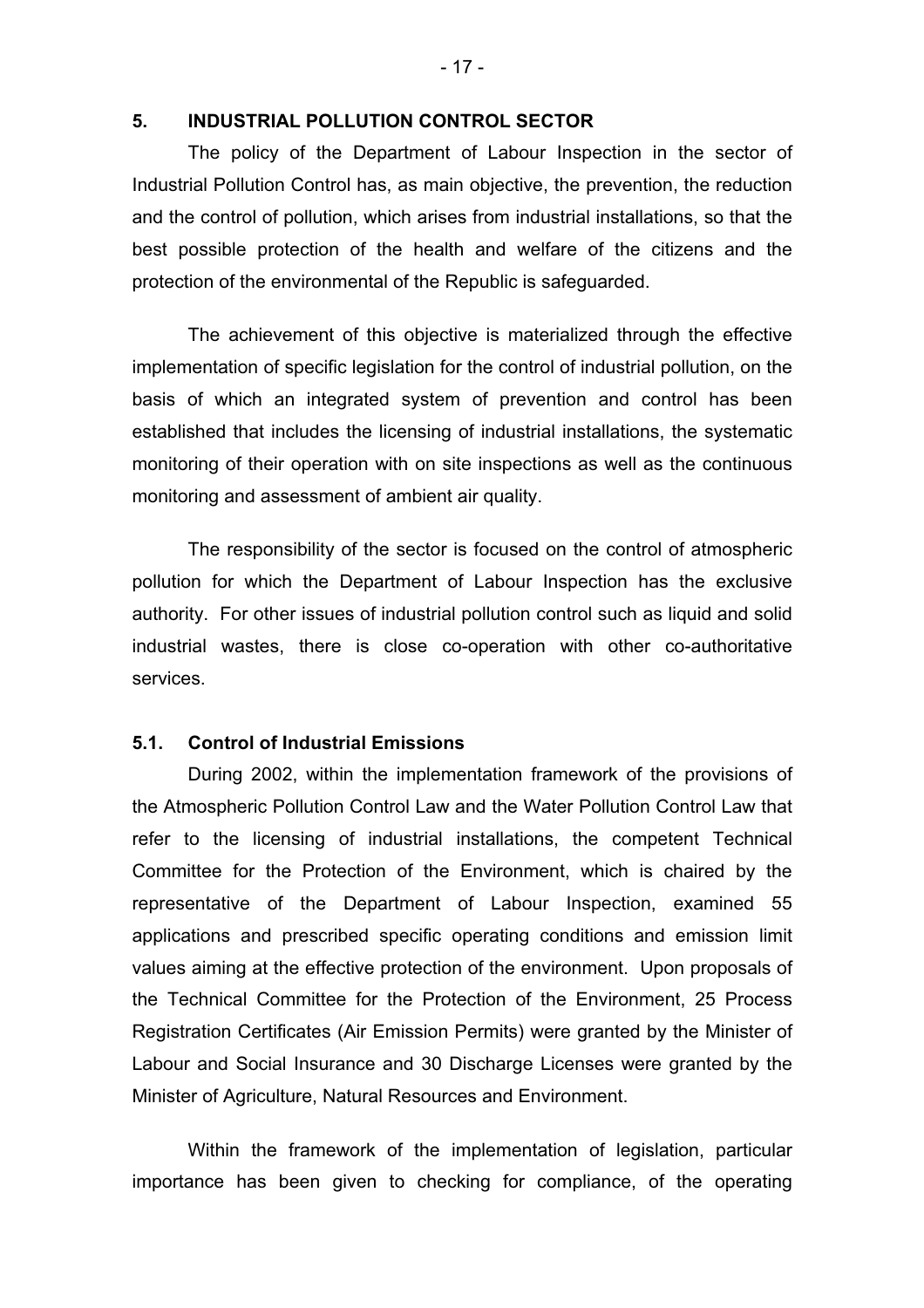conditions and of the emission limits, specified in the licenses. For this purpose, the inspections and environmental measurements programme was continued during 2002. Priority was given to the monitoring, on a systematic basis, of those industrial installations, which by the nature of their processes and location, are likely to cause higher adverse impact to the health of the public and to the environment. Already the large industrial installations have proceeded to the installation of systems for the pollution reduction at the emission sources and as a result the adverse implications on the environment from their operation has been considerably reduced.

During the year 2002, 104 inspections were carried out by the Inspectors of the Department in order to verify compliance. In addition, 16 inspections were carried out for the investigation of public complaints related to the operation of neighbouring factories.

 During the year 2002, and according to the provisions of the Atmospheric Pollution Control Law, Improvement Notices and, as consequence, Prohibition Notices were issued in two occasions of inappropriate operation of asphalt mixing plants. No Notices were issued in the year 2001.

The Mobile Monitoring Unit of the Department of Labour Inspection, which is appropriately equipped with specialised instruments, periodically monitored emissions from large-scale industrial installations. Specifically, 7 sets of emission measurements from a corresponding number of factories were carried out in order to verify the compliance with the emission limits set on the relevant Process Registration Certificates.

The monitoring of the operation of large-scale industrial installations was also achieved by competent Inspectors through a data validation and control of the air emission values obtained from instruments installed at the stacks of the aforementioned installations. The establishment, by large-scale industrial installations, of a continuous emission-monitoring programme (self-monitoring) is set as a requirement on the relevant Air Emission Permits. In the case where the implementation of an air emission self-monitoring programme is set as a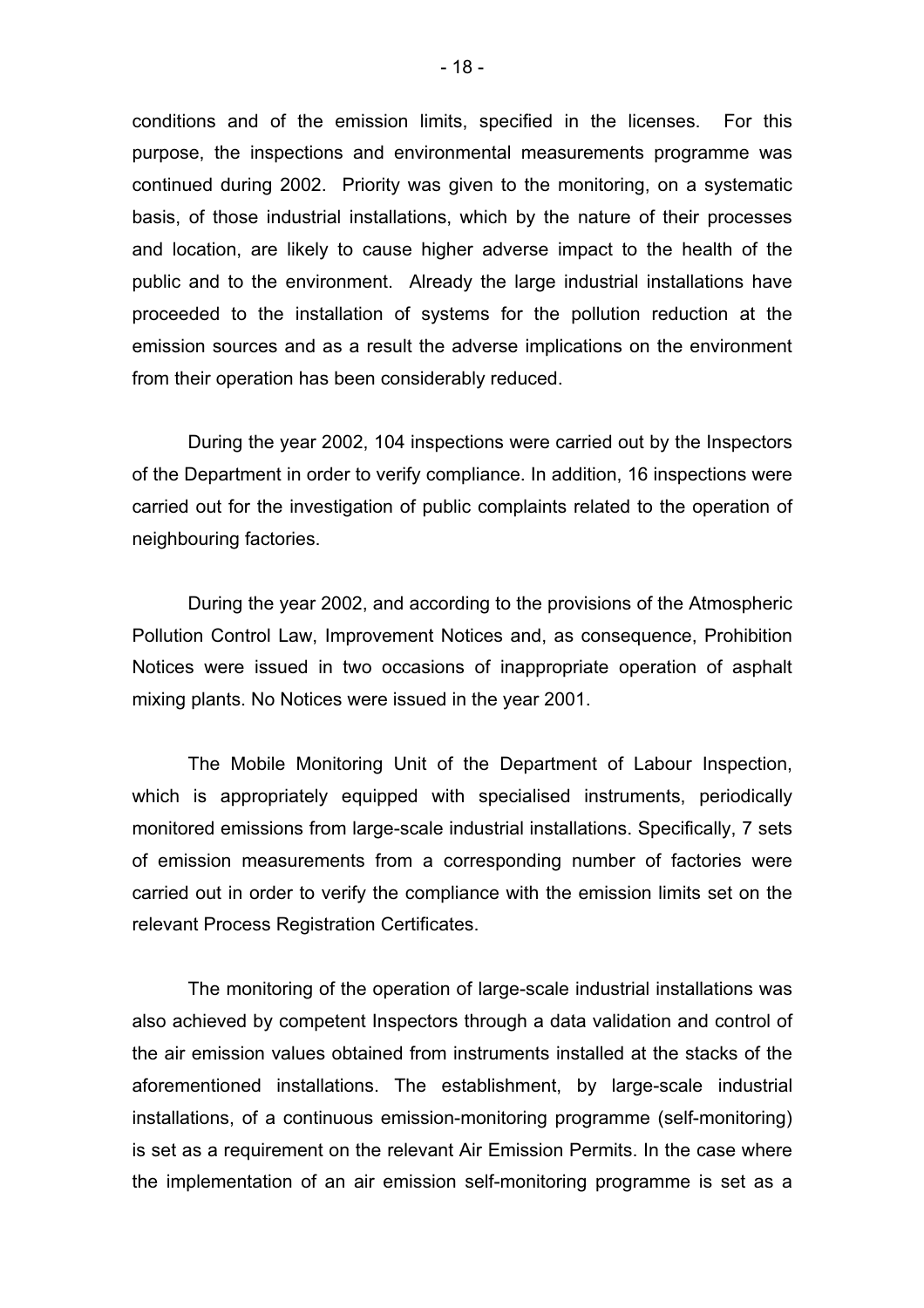requirement on the relevant Permits, the Inspectors of the Department of Labour Inspection have the right to have access to the obtained environmental data.

#### **5.2. Annual National Air Pollutant Emissions**

 The Department of Labour Inspection, acting as the national focal point for the Convention of Long-Range Transboundary Air Pollution, took actively part during 2002 in the Convention´s activities and its Protocols. Within this framework, the annual emissions of the air pollutants of Cyprus were estimated for the year 2001 and were forwarded to the Executive Body of the Convention. The data refered to above, are included in the relative reports published by the Executive Body of the Convention.

 In the following Table the annual national air pollutant emissions for the year 2001 are shown in detail per category.

| <b>Activity</b>                                   | SO <sub>2</sub> | NO <sub>x</sub> | NH <sub>3</sub> | <b>VOC</b> | CO    | Pb    |
|---------------------------------------------------|-----------------|-----------------|-----------------|------------|-------|-------|
| <b>Industrial Combustion</b>                      | 30,8            | 5,1             | ---             | 1,1        | 0,45  | 0,001 |
| Non - Industrial<br>Combustion                    | 2,5             | 0,27            | $---$           | 0,3        | 0,11  |       |
| Combustion in the<br><b>Construction Industry</b> | 5,4             | 1,78            |                 | 2,4        | 1,35  |       |
| Transportation                                    | 7,3             | 10,00           |                 | 10,1       | 82,10 | 0.058 |
| Other sources of<br>Combustion                    | 0,3             |                 |                 |            |       |       |
| Agriculture                                       | 0,8             | 0.33            | 8,55            |            | 0,02  |       |
| <b>Total Emissions</b>                            | 47,1            | 17,48           | 8,55            | 13,9       | 84,03 | 0,059 |

**Table 1: Annual Emissions of Air Pollutants for the year 2001 (k tonnes/yr)** 

The total amount of emissions of Sulphur Dioxide  $(SO<sub>2</sub>)$  are expected to decrease progressively as the consumption of diesel with lower sulphur concentration is promoted. The total emissions of Nitrogen Oxides ( $NO<sub>X</sub>$ ) and Volatile Organic Compounds (VOC) are also expected to decrease, as the number of cars using catalytic converters increases. The cars using catalytic converters emit gases with lower concentrations of Nitrogen Oxides and Volatile Organic Compounds. The emissions of Volatile Organic Compounds (VOC) are expected to further decrease with the installation of vapour recovery systems at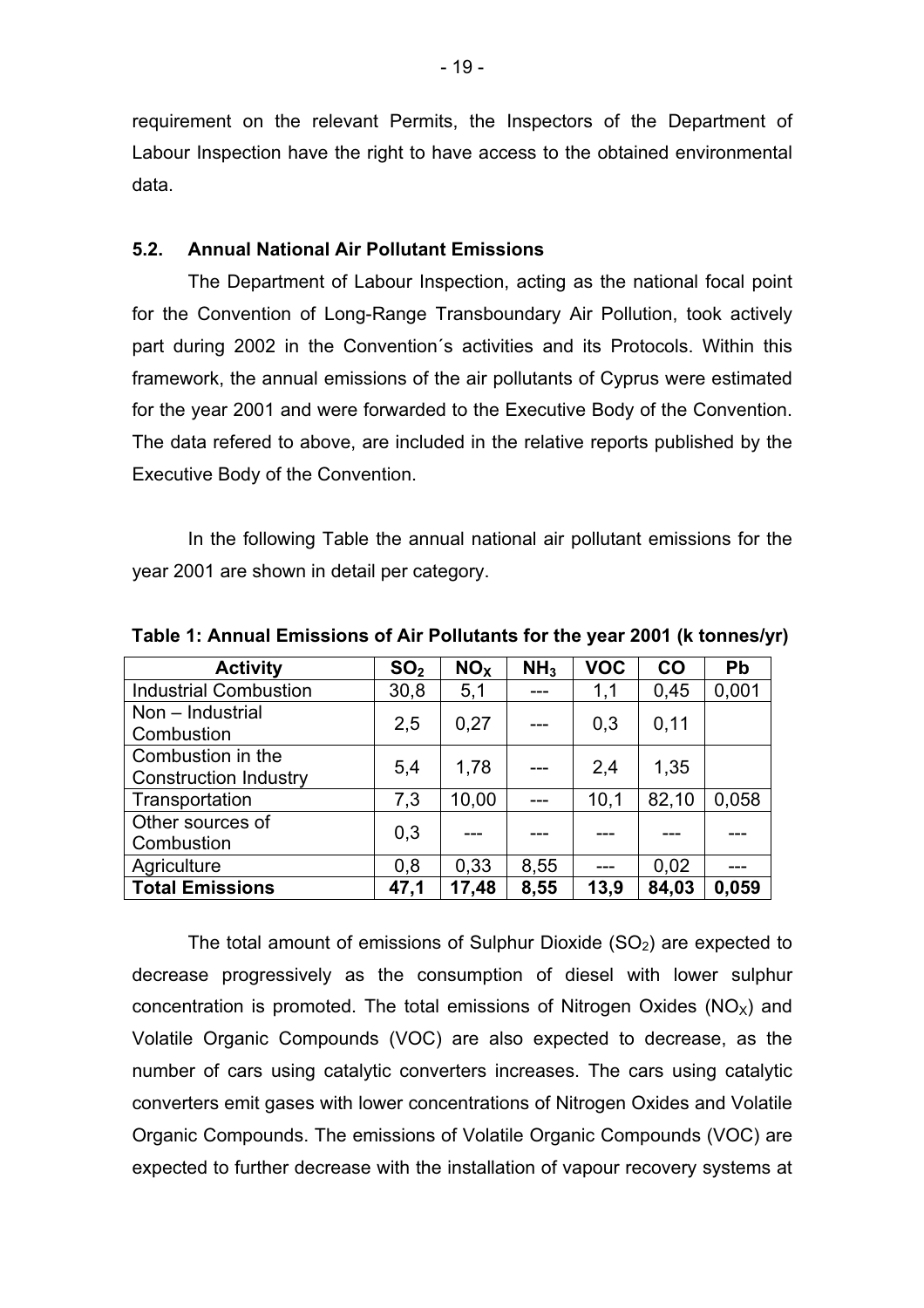the terminals of the oil companies and with the installation of proper systems of vapour collection at the petrol stations. With reference to lead (Pb) emissions it is noted that these emissions have decreased gradualy during the last few years as the consumption of the unleaded petrol in cars increases. During 2001, lead emissions decreased at 59 tonnes from 74 tonnes, which were during 2000.

## **5.3 Ambient Air Quality Monitoring**

The Department of Labour Inspection continued during the 2002 the measurements of ambient air quality of Cyprus, which are uninterruptedly being carried out since 1991. These measurements are effected using four Mobile Units, fully equipped with automatic real time monitoring instruments for continuous measurements of the following air pollutants:

- $\notin$  Nitrogen Oxide, Dioxide and Oxides (NO, NO<sub>2</sub>, NO<sub>x</sub>)
- $\#$  Ozone (O<sub>3</sub>)
- $\#$  Sulphur Dioxide (SO<sub>2</sub>)
- $#$  Carbon Monoxide (CO)
- $#$  Suspended Particles (PM), and
- $#$  Lead (Pb)

Furthermore, the most important meteorological parameters are also monitored, such as:

- $\notin$  Wind direction (WD),
- $\notin$  Wind speed (WS),
- $\notin$  Ambient temperature (T),
- $\#$  Relative humidity (RH),
- $#$  Atmospheric pressure (P), and
- $#$  Solar radiation (SR).

During 2002, measurements for the quality of the ambient air were carried out on a systematic basis in the following locations:

- (a) Yard of the Nicosia General Hospital
- (b) Yard of the Meteorological Station at Athalassa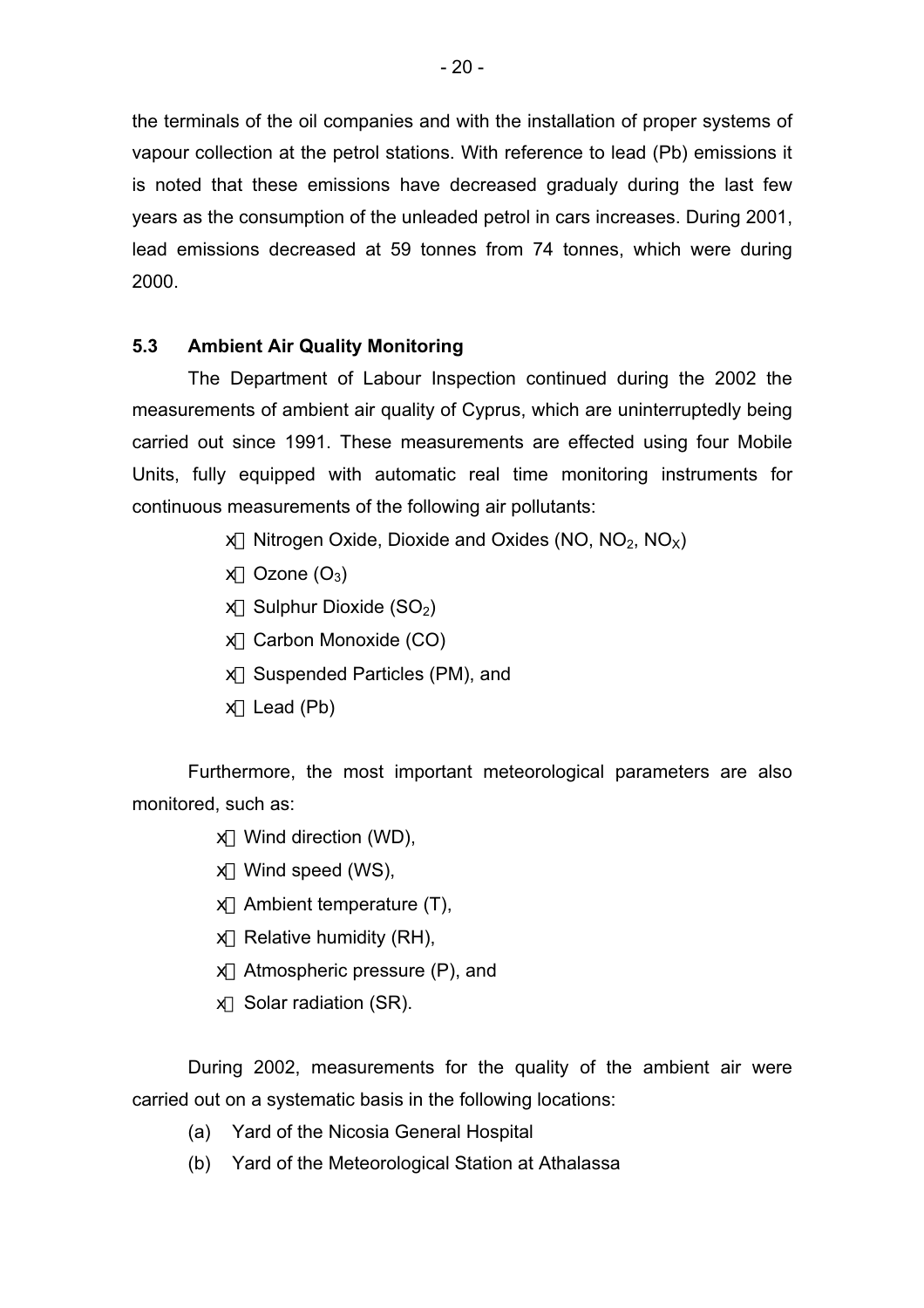- (d) Basilikos Area, Zygi
- (e) Agias Marinas Xyliatou Area.

The results of the measurements of the main ambient air pollutants in the above mentioned locations (urban, industrial, rural) shows that their concentrations are below the prescribed Ambient Air Quality Limits of Cyprus. Relevant measurement reports, referring to the Cyprus ambient air quality, are published periodically.

#### **Preliminary Assessment of the Ambient Air Quality**

The Department of Labour Inspection in cooperation with the University of Stuttgart of the Federal Republic of Germany continued the implementation of a bi - communal programme for the preliminary assessment of the Ambient Air Quality in Cyprus. This programme, which is of two years duration, started on December of 2001 and is financed by the United Nations Office for Projects Services – U.N.O.P.S.

The main objectives of the programme are:

- $#$  The preliminarily assessment of the Ambient Air Quality and the design of air pollution zones in Cyprus in accordance with the European Union framework Directive 96/62/EC on ambient air quality assessment and management.
- $#$  The provision of assistance to Cyprus to optimise the ambient air quality monitoring stations network in order to fully comply with the relevant European Union Directives.
- $#$  The collection of the required information for the formulation of a national policy on the management of ambient air quality in Cyprus, including the design of programmes to comply with the emissions limits and other requirements of the European Union.
- $#$  The provision of information and raising of public awareness on the issues related to urban and rural air pollution.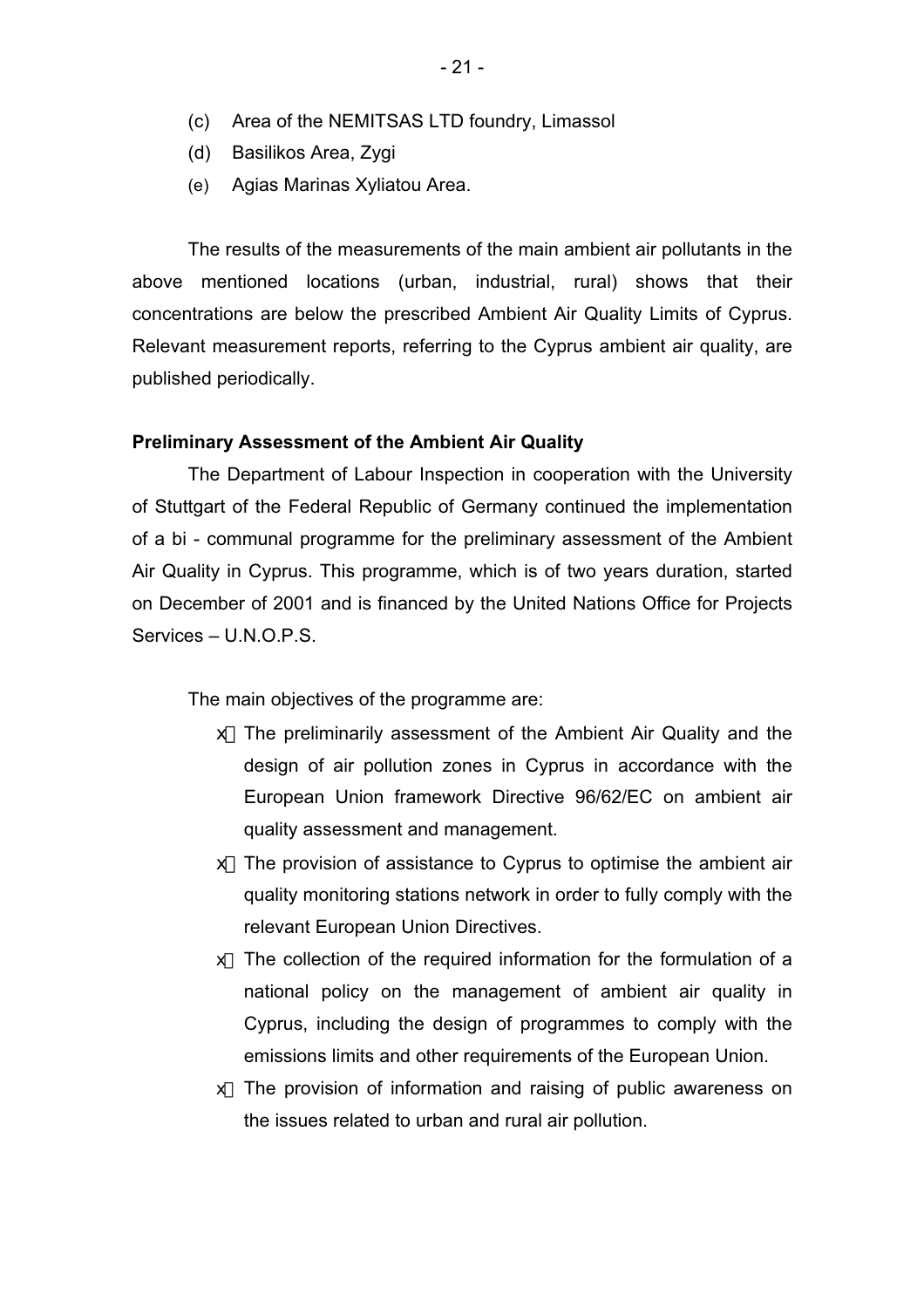Within the framework of the implementation of the programme mentioned above and for investigation purposes of the spatial distribution of the pollutants, measurements were carried out for Nitrogen Dioxide  $(NO<sub>2</sub>)$ , Sulphur Dioxide  $(SO<sub>2</sub>)$ , Volatile Organic Compounds (VOC), and Ozone  $(O<sub>3</sub>)$ , with the assistance of special passive samplers, in totally 250 points all over Cyprus (200 points in the area controlled by the Republic of Cyprus and 50 points in the occupied by the Turkish troops area).

Furthermore, for the investigation of the fluctuation of the various pollutants as a function of time, measurements were carried out on a continuous basis for monitoring of the quality of ambient air in various points in urban, agricultural and forestry areas of Cyprus with the assistance of Mobile Stations. These stations are fully equipped with automatic instruments for continuous measurement of the concentration of Nitrogen Oxide and Nitrogen Dioxide (NO / NO<sub>2</sub>), Sulphur dioxide (SO<sub>2</sub>), Ozone (O<sub>3</sub>), Carbon Monoxide (CO), breathable particles with aerodynamic diameter less than 10 microns ( $\mu$ m) (Particulate Matter – PM<sub>10</sub>) and the meteorological parameters of the wind direction (WD), the wind speed (WS), the temperature (T), and the relative humidity (RH).

In addition to the Ozone measurements that were carried out at the Background Air Pollution Measurement Station of Agia Marina Xyliatou, continuous measurements for ozone and nitrogen oxides  $(NO/NO<sub>2</sub>)$  with automatic instruments at the top of the Olympos Mountain, at Pentadaktylos and at the Stavrovouni area were carried out. The above measurements will significantly assist the study of the mechanism of the ozone formation and its spatial distribution all over Cyprus. This study will help in the development of a strategy for the ozone confrontation so that unfavourable consequences for the agriculture and the forests are decreased.

Additional measurements with automatic samplers and chemical analyses in laboratories were carried out for the benzene and other Volatile Organic Compounds in all towns of Cyprus.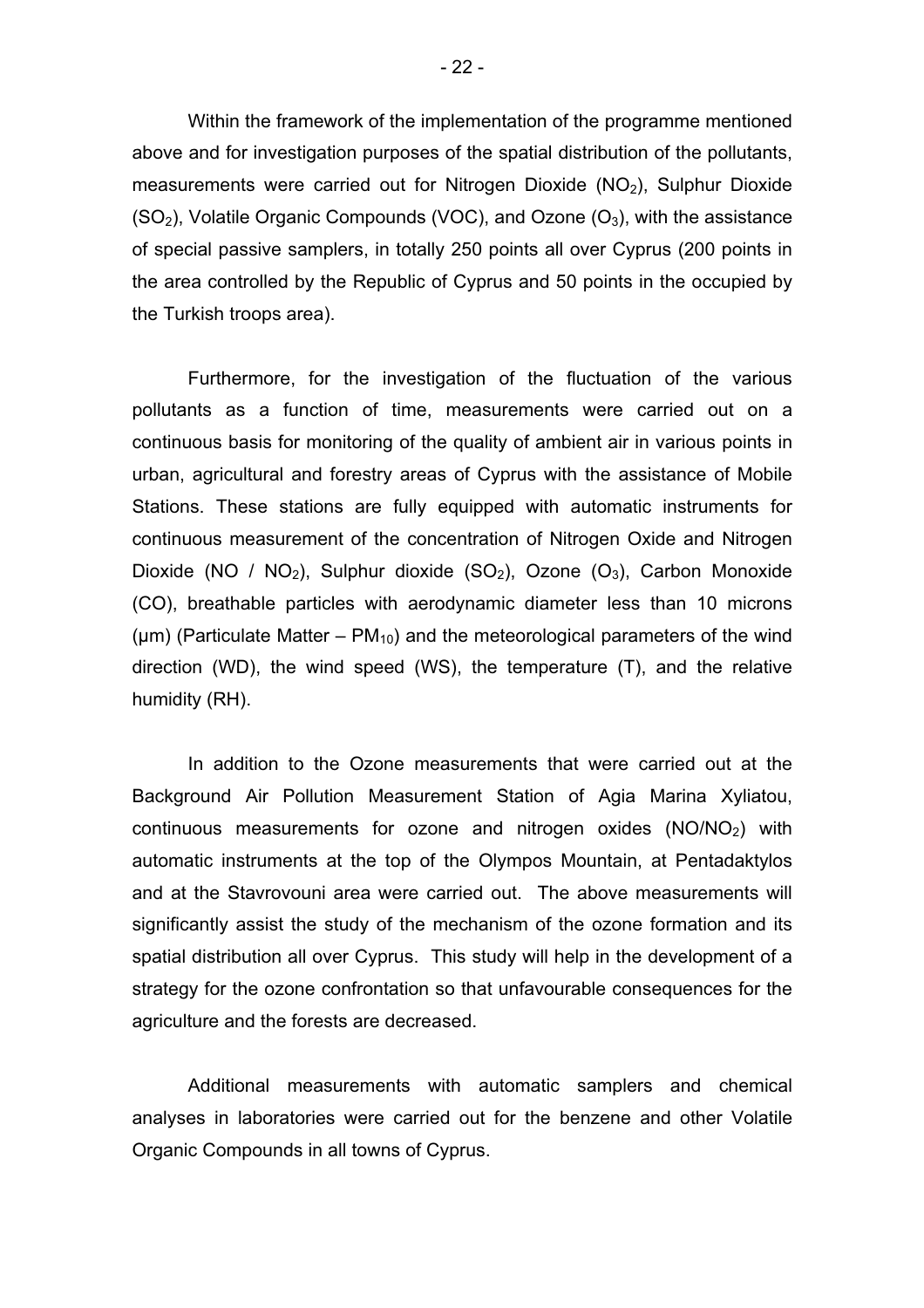With regards to the breathable suspended particles  $(PM_{10})$ measurements were carried out in 29 points all over the island.

As these fine particles are very hazardous for the human health, in the framework of the above mentioned programme, for the first time in Cyprus measurements were carried out for suspended particles with aerodynamic diameter lower than 2,5 microns ( $PM<sub>2.5</sub>$ ) in seven locations.

#### **5.4. Programmes with the European Union**

 In the framework of the implementation of the harmonised legislation in the industrial pollution control sector and the necessary upgrading of the required pollution monitoring mechanisms, the Department of Labour Inspection submitted in the year 2002 a proposal for financing a Project with title «Monitoring System of Ambient Air Pollution in Cyprus» from the pre accession assistance funds of the European Union.

 The aim of the Project is the installation at the Department of Labour Inspection of a central monitoring system of the ambient air quality and of the emissions of the industrial installations, with the objective to achieve full harmonisation and implementation of the European environmental acquis.

 Within the framework of this Project, the Department will be supplied with three additional mobile stations fully equipped for the measurement of the pollutants in ambient air. Furthermore, a central software system will be installed at the Department for collecting the measurements from the three new mobile stations, the existing mobile stations, the mobile stations of the Electricity Authority of Cyprus, as well as the measurements from the gas emissions of the industrial installations, which are being carried out on a continuous basis by the automatic analysers that are installed at the stacks of large industrial installations.

#### **5.5. Harmonisation with the Acquis Communautaires**

 In 2002, within the framework of the process of harmonising the Cyprus legislation to the European Union Acquis, the Department of Labour Inspection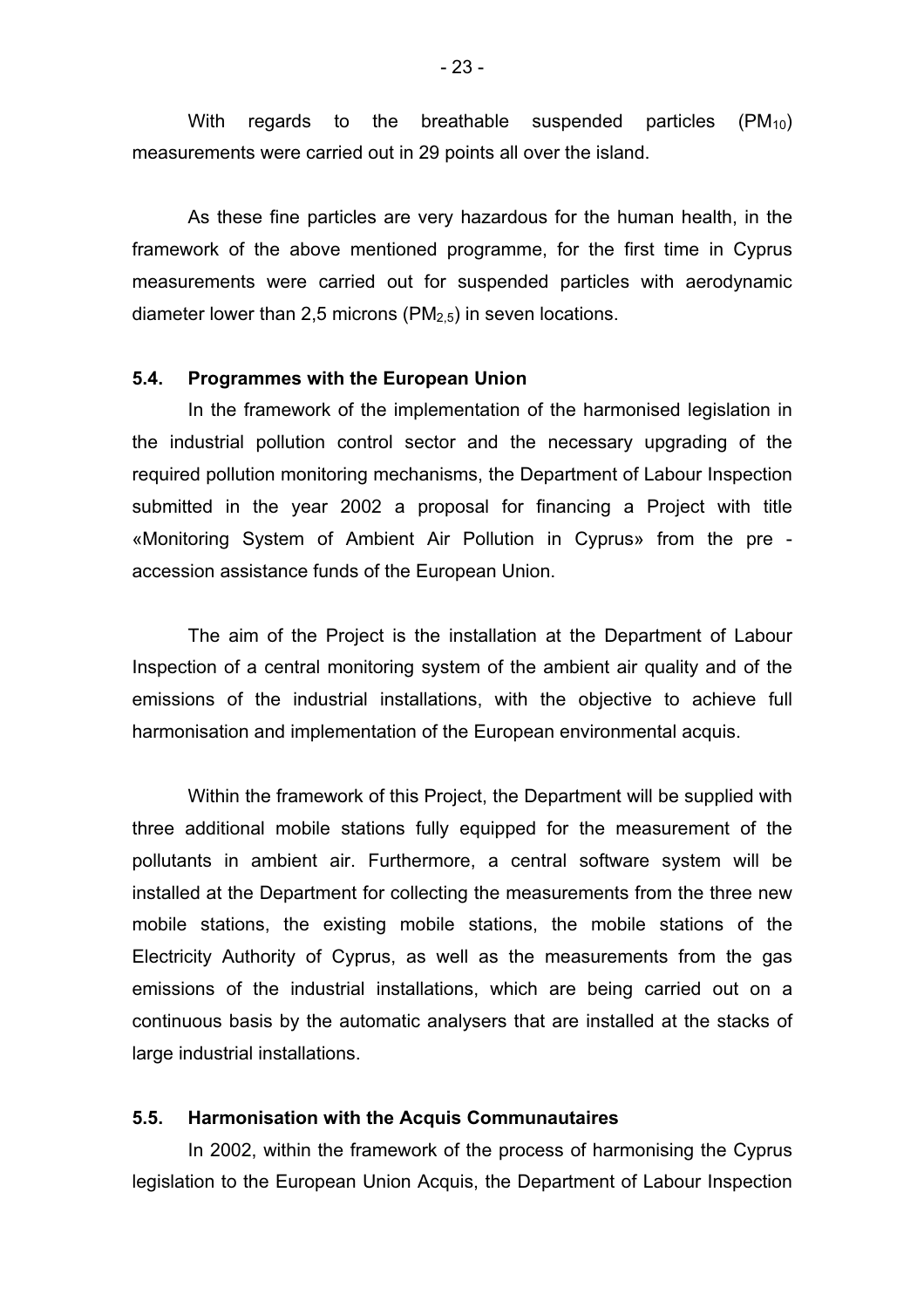transposed into the Cyprus legislation all the relevant European Directives on issues related to the area of the control of atmospheric pollution and ambient air quality.

 A brief summary of the specific legislation adopted by the House of Representatives and published in the Official Gazette is presented below.

## **5.5.1. Atmospheric Pollution Control**

A new Law entitled «The Control of Atmospheric Pollution Law of 2002» was adopted with enforcement date the 1.11.2002 replacing «The Control of Atmospheric Pollution Law of 1991». The new Law is the framework legislation in the area of atmospheric pollution control, and provides for the obligation of the industrial installations to obtain an Air Emission Permit.

In accordance with the provisions of the aforementioned framework Law, various series of Regulations were issued in order to fully harmonise the Cyprus legislation with the provisions of specific Directives of the European Union, which regulate issues regarding the operating conditions, air emission limits and other obligations that apply to specific categories of industrial installations. For this reason, the following Regulations were issued:

- $#$  The Control of Atmospheric Pollution (Incineration of Hazardous Wastes) Regulations of 2002.
- x The Control of Atmospheric Pollution (Prevention and Reduction of Atmospheric Pollution by Asbestos) Regulations of 2002.
- $#$  The Control of Atmospheric Pollution (Incineration of Waste Oils) Regulations of 2002.
- x The Control of Atmospheric Pollution (Limitation and Control of Atmospheric Pollution caused by Waste from Titanium Dioxide Industry) Regulations of 2002.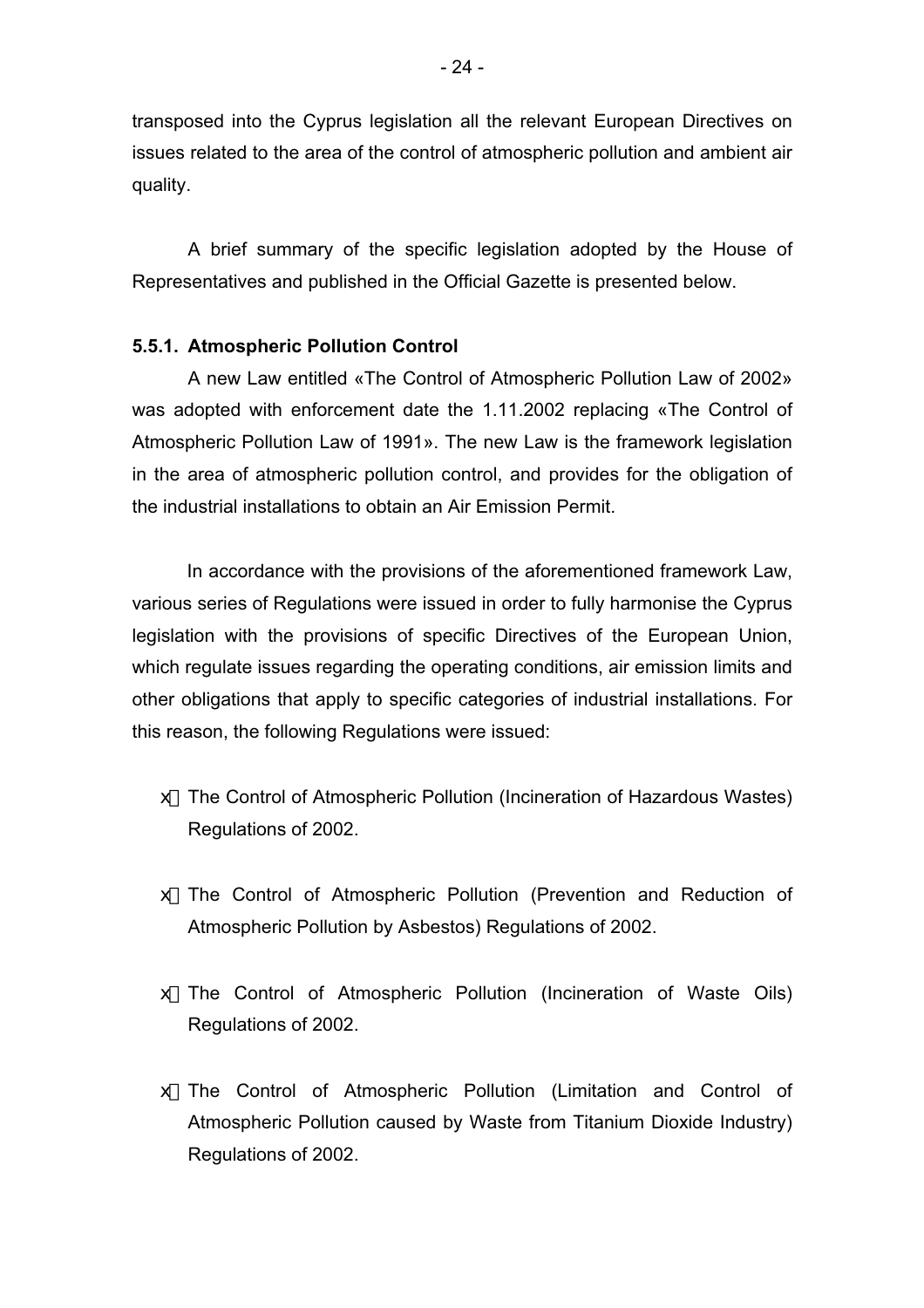$#$  The Control of Atmospheric Pollution (Procedures for the Surveillance and Monitoring of Environments concerned by Waste from Titanium Dioxide Industry) Regulations of 2002.

The harmonisation with the European Acquis in the industrial pollution control sector will be completed with the introduction of new legislation concerning the large-scale industrial installations, which secures high standards of protection to the environment covering a complete spectrum of environmental aspects (air, water, soil). Towards this direction a draft law, entitled «The Integrated Pollution Prevention and Control Law of 2002», was prepared in cooperation with the Ministry of Agriculture, Natural Resources and the Environment. The draft law introduces the concept of integrated pollution prevention and control, which provides for taking all the appropriate and precautionary pollution-reduction measures with the use of the Best Available Techniques and the rationale use of energy and raw materials.

#### **5.5.2. Ambient Air Quality**

 In view of the new approach and philosophy introduced by the European Union in the area of the quality assessment and management of the ambient air quality, the introduction of a new, independent and autonomous legislation was deemed necessary. The aforementioned legislation takes into account not only the pollution arising from industrial sources, but also the pollution from other sources (vehicles, central heating, aircrafts and ships) including also the natural sources of pollution.

 Within the framework of updating the Cyprus legislation and its harmonisation with the European Union Acquis, a new Law entitled «The Air Quality Law of 2002» was adopted with enforcement date the 1.11.2002. Based on the aforementioned Law, a number of Regulations were issued in order to fully harmonise the Cyprus legislation with the provisions of specialised European Directives, which set the limit values of specific ambient air pollutants. For this reason, the following Regulations were issued: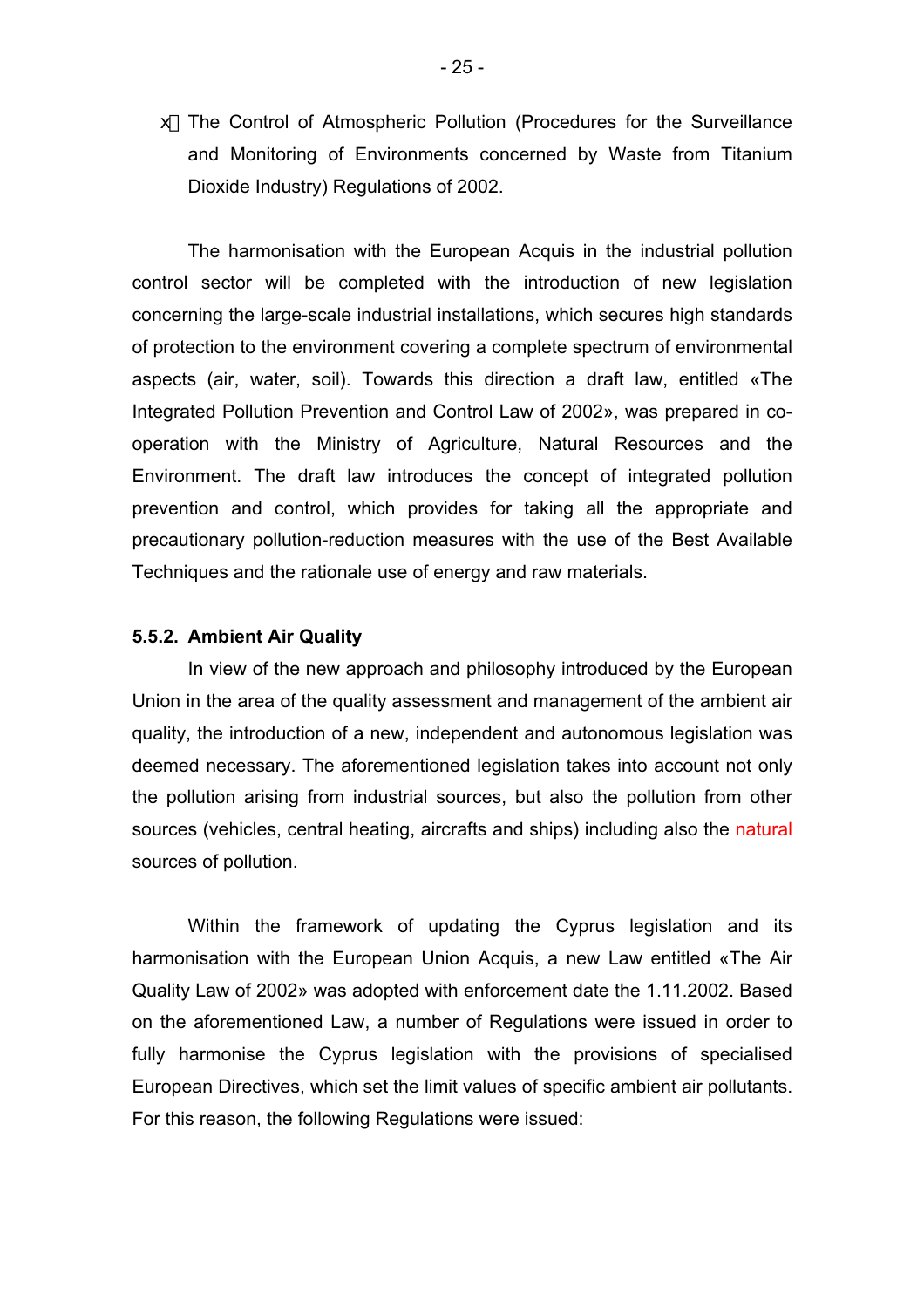- $\#$  The Air Quality (Limit Values of Sulphur Dioxide, Nitrogen Dioxide and Nitrogen Oxides, Particulate Matter and Lead in Ambient Air) Regulations of 2002.
- $#$  The Air Quality (Limit Values of Benzene and Carbon Monoxide in Ambient Air) Regulations of 2002.
- $#$  The Air Quality (Air Pollution by Ozone) Regulations of 2002.

## **6. SECTOR OF RADIATION PROTECTION, RADIOACTIVE WASTE MANAGEMENT AND NUCLEAR SAFETY**

The main objective of the Radiation Protection, Radioactive Waste Management and Nuclear Safety Sector is to secure adequate levels of protection of the workers, the public, the patients and the environment from the risks due to exposure to ionising radiation. This activity is new for the Department of Labour Inspection and fills the gap that has been existed in Cyprus in this Sector. The materialization of the above objective is achieved with the implementation of the relevant legislation through the Radiation Control and Inspection Service of the Department of Labour Inspection, the monitoring of environmental radioactivity levels and the preparation for the avoidance and confrontation of emergencies from radiological accidents, in co-operation with other services or agencies as well as with all parties concerned.

#### **6.1 Legislation for protection against risks from ionising radiation**

During 2002, the development of the legal framework was promoted and the establishment of a comprehensive system for radiation protection was effected, which covers the workers and the public as well as the persons exposed to ionising radiation for medical purposes.

 The House of Representatives adopted the Protection from Ionising Radiation Law of 2002, which came into force on 12.7.2002. On the basis of this Law, the Council of Ministers approved and the House of Representatives adopted the following Regulations, which came into force on 25.10.2002: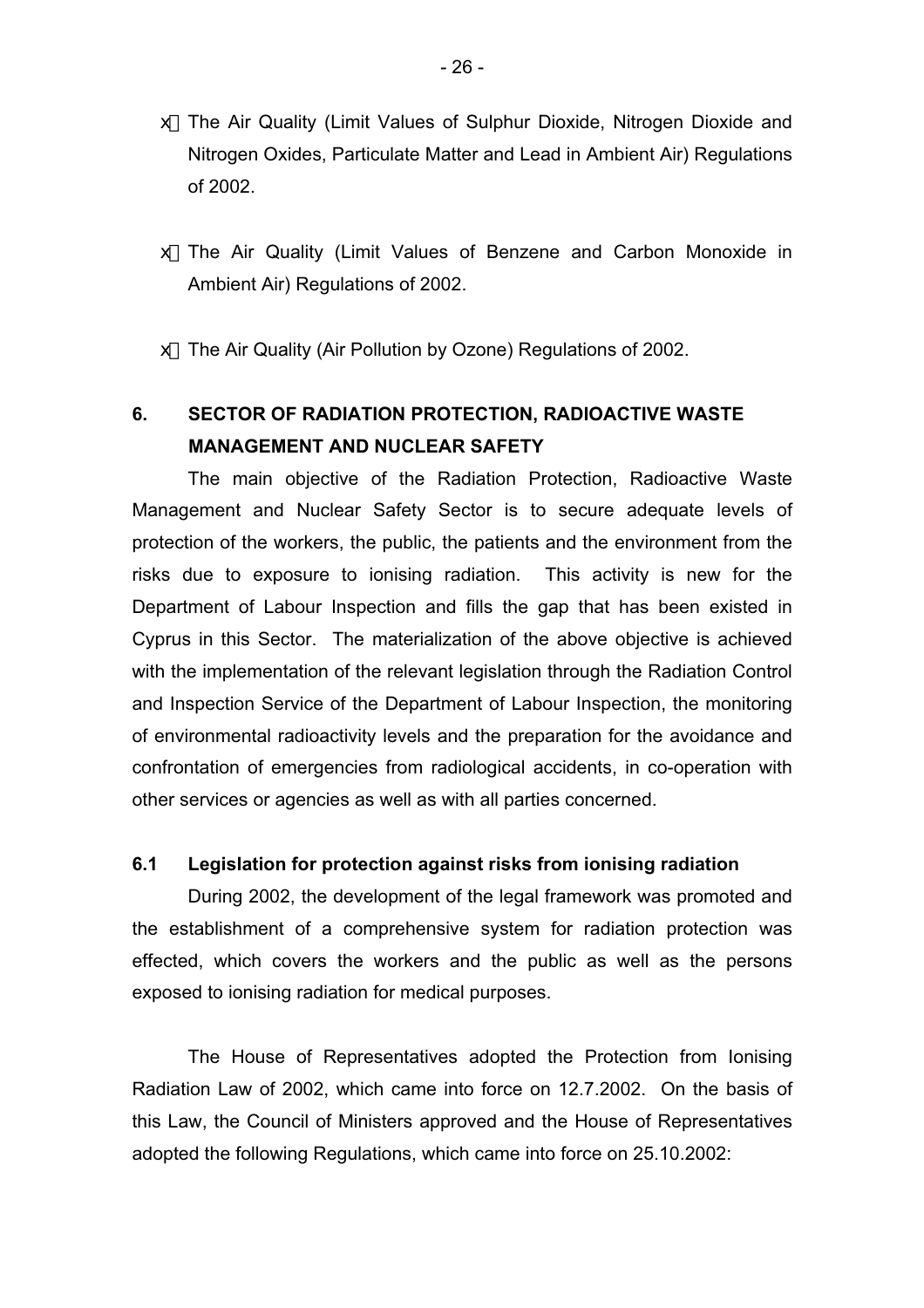- x The Protection from Ionising Radiation (Basic Principles) Regulations of 2002.
- x The Protection from Ionising Radiation (Medical Exposure) Regulations of 2002.
- x The Protection from Ionising Radiation (Informing the Public about Measures to be applied in case of Emergency) Regulations of 2002.
- x The Protection from Ionising Radiation (Supervision and Control of Shipments of Radioactive Wastes) Regulations of 2002.

Accordingly of the above Law, the Minister of Labour and Social Insurance is responsible for the administration of the Law and the Radiation Control and an Inspection Service is established within the Department of Labour Inspection for the application of the legislation. Also, on the basis of the Law, the general framework of obligations and procedures for the protection from ionising radiation is defined, the Radiation Protection Committee is established as an advisory instrument and the Council of Ministers is empowered to issue Regulations.

The above legislation is fully harmonized to the corresponding European Acquis as well as to the standards and Regulations of the International Atomic Energy Agency (IAEA), where Cyprus is a member since 1965.

#### **6.2. Inventory of Ionising Radiation Sources**

Within the framework of implementing the IAEA Model Project for Cyprus, the Department of Labour Inspection prepared the Inventory of Ionising Radiation Sources that exist in Cyprus.

This Inventory is kept by the Radiation Control and Inspection Service of the Department of Labour Inspection, in line with the provisions of the legislation, which impose the obligation on the users of ionising radiation to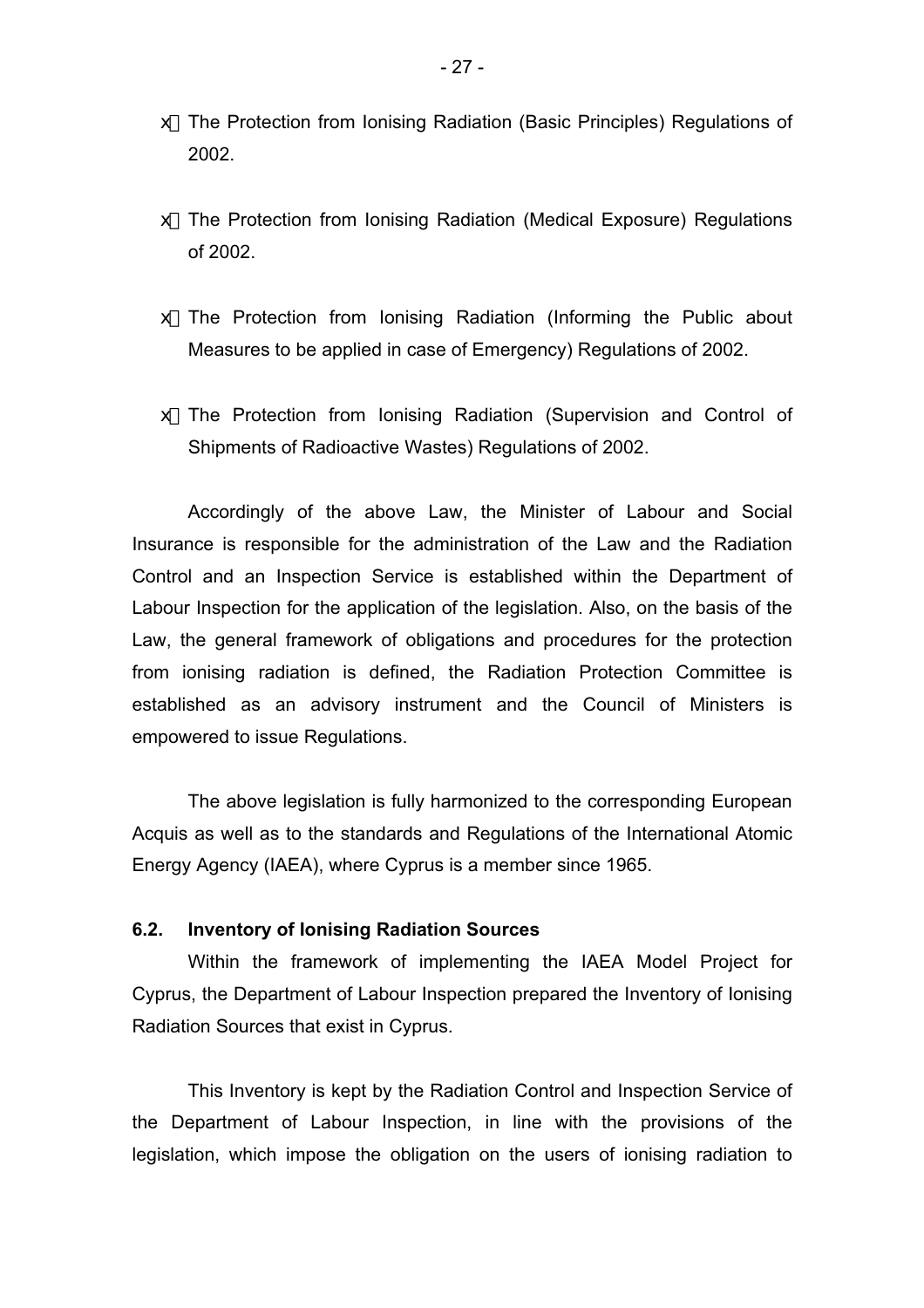submit a declaration and obtain a license for the possession of sources or the conduct of activities involving the use of ionising radiation.

#### **6.3. Implementation of the IAEA Model Project for Cyprus**

The Department of Labour Inspection, by decision of the Council of Ministers, continued the implementation of the IAEA Model Project, which aims at the establishment of a comprehensive radiation protection system, radioactive waste management and nuclear safety as well as at the improvement of the related infrastructure and capabilities of Cyprus.

In implementing this project, IAEA experts visited Cyprus and advised the Government on various related issues, personnel from various Ministers was trained by IAEA on related subjects and a number of IAEA meetings and seminars, were organised in Cyprus.

Also, additional equipment, which is necessary for the application of legislation and the better protection from ionising radiation, was secured through the Government Budget and through assistance offered by IAEA.

### **7. CONTROL OF RISKS FROM MAJOR ACCIDENTS SECTOR**

 The Sector on the Control of Risks from Major Accidents implements the Control of Major Accidents Hazards Related to Dangerous Substances Regulations of 2001 (P.I. 507/2001). The Regulations came into force on the 1<sup>st</sup> of May 2002 with relevant notification of the Council of Ministers (P.I. 211/2002). The aforementioned Regulations harmonise Cyprus legislation with the provisions of the Directive 96/82/EC of the European Union (SEVESO II) except with the provisions related to the use of land and the external emergency plans for which the respective authority lies with the Department of Housing and Town Planning and the Civil Defense Services.

 The Regulations aim at the prevention of major accidents related to the dangerous substances and at the limitation of their consequences on people and the environment.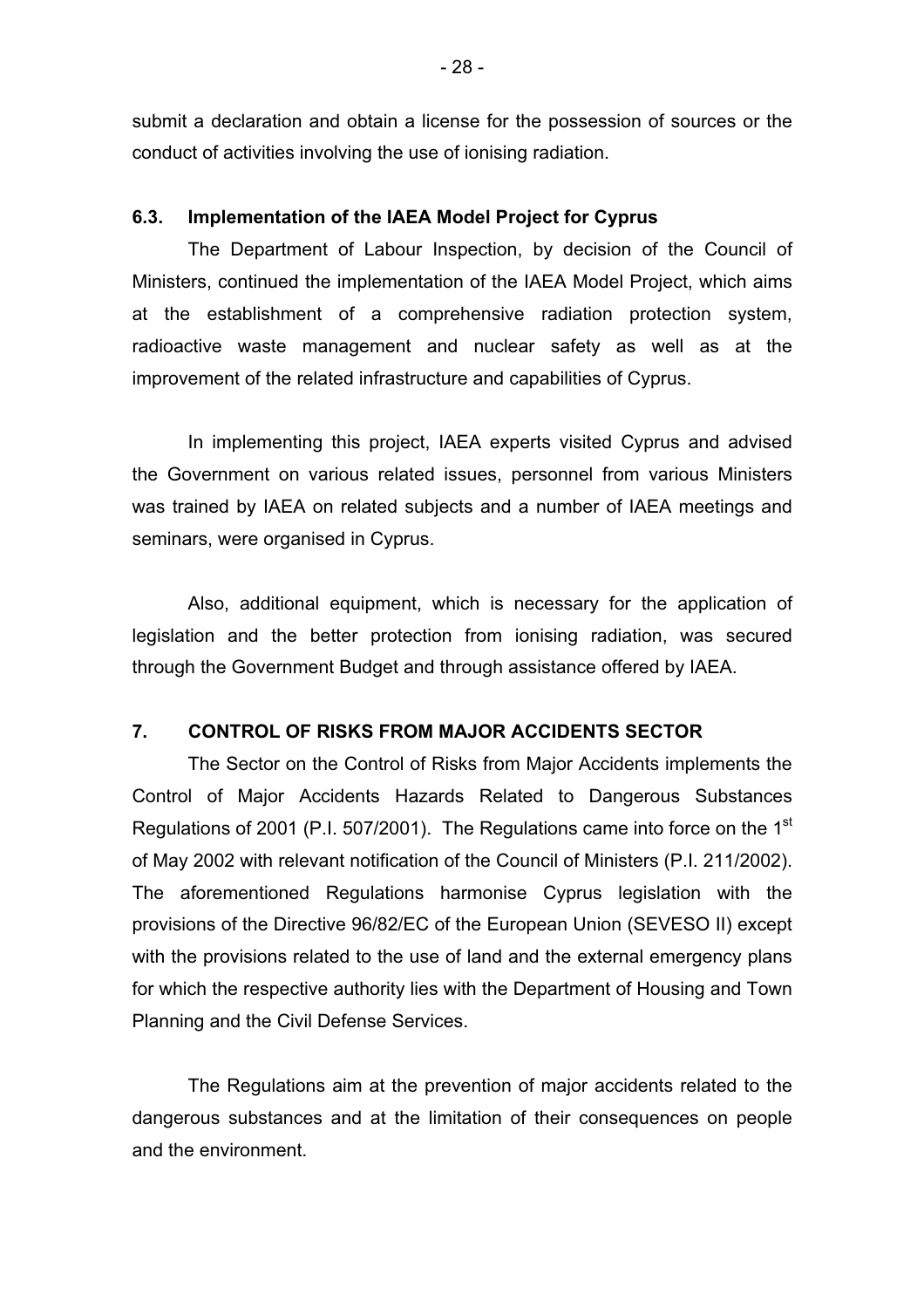The major accidents comprise the most serious form of accidents due to the dreadful consequences, which they may have not only on persons, but also on the environment. For this reason, their prevention and control has been rightly given particular attention, at a global scale.

 During 2002 inspections were carried out on most of the installations, which fall within the provisions of the above legislation. During these inspections, the basic provisions of the legislation were explained to the operators and their duties were pointed out as they arise from the legislation. Also, in relation to the notification, which the Regulations anticipate, an explanatory guide has been prepared.

 Also, the Department of Labour Inspection, as the component authority for the implementation of Directive 96/82/EC, was invited and participated, along with representatives of other competent authorities of the accession countries to the European Union, at the meetings of the competent authorities of the member states of the European Union on issues of implementation of the Directive 96/82/EC. These meetings take place every 6 months at the country presiding the European Union and at these meetings various issues related to the implementation of the Directive are discussed and the future policy is decided.

## **8. PARTICIPATION OF THE DEPARTMENT OF LABOUR INSPECTION TO COMMITTEES OF THE EUROPEAN UNION AND TO OTHER INTERNATIONAL ORGANISATIONS**

 During the year under review, the Department was represented by its Officers at the following Committees and Organisations of the European Union as well as at the following International Organisations:

8.1. Committee of Senior Labour Inspectors of the European Union.

This Committee, which has been established with the Decision no. 95/313/EC, convenes twice per year and examines issues of co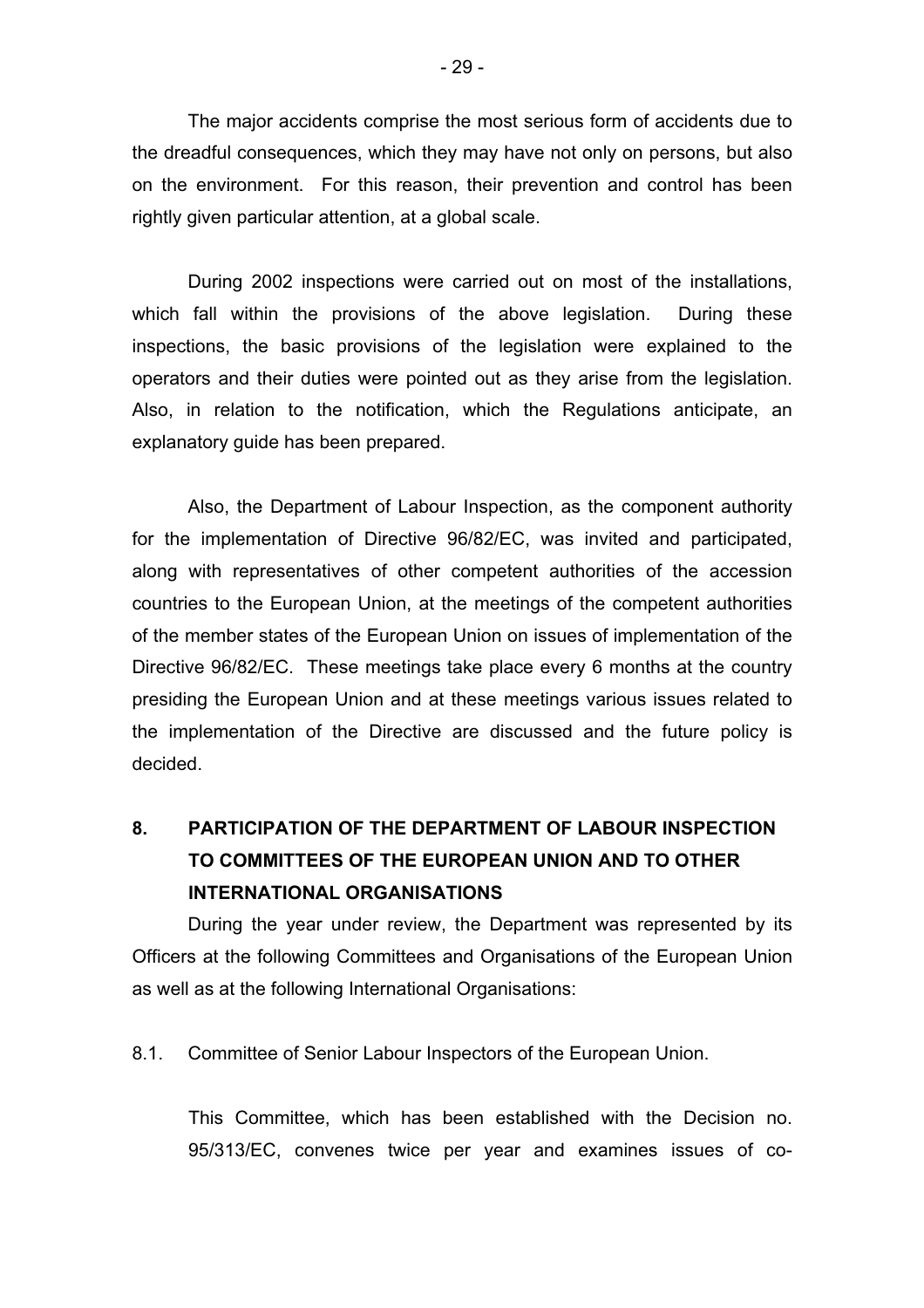ordination and uniformity of inspections in all member states. Cyprus participates with the status of observer.

8.2. European Agency for Safety and Health at Work.

This Agency was established on the basis of European Regulation no. 2062/94 and deals with information on issues of Safety and Health at Work. The Department of Labour Inspection is the Cyprus focal point to this Agency and participates in the meetings organised by the Agency for the focal points of the European Union Accession Countries.

8.3. Competent Authorities Committee for the implementation of Directive no. 96/82/EEC on Major Accidents.

This Committee convenes twice per year and examines issues of better and uniform policy for the implementation of the provisions of Directive no. 96/82/EEC.

Cyprus participates to this Committee with the status of observer.

8.4. Competent Authorities Committee on Dangerous Substances for the implementation of the provisions of Directive no 67/548/EEC.

This Committee convenes twice per year and examines issues of better implementation of the provisions of the Directive on the classification, packaging and labelling of dangerous substances. Cyprus participates to this Committee with the status of observer.

8.5. AC IMPEL Network

The AC IMPEL network is the body that formulates uniform policies on the inspections for the implementation of environmental legislation and the control on the environmental performance of industrial installations of the European Union Accession Countries.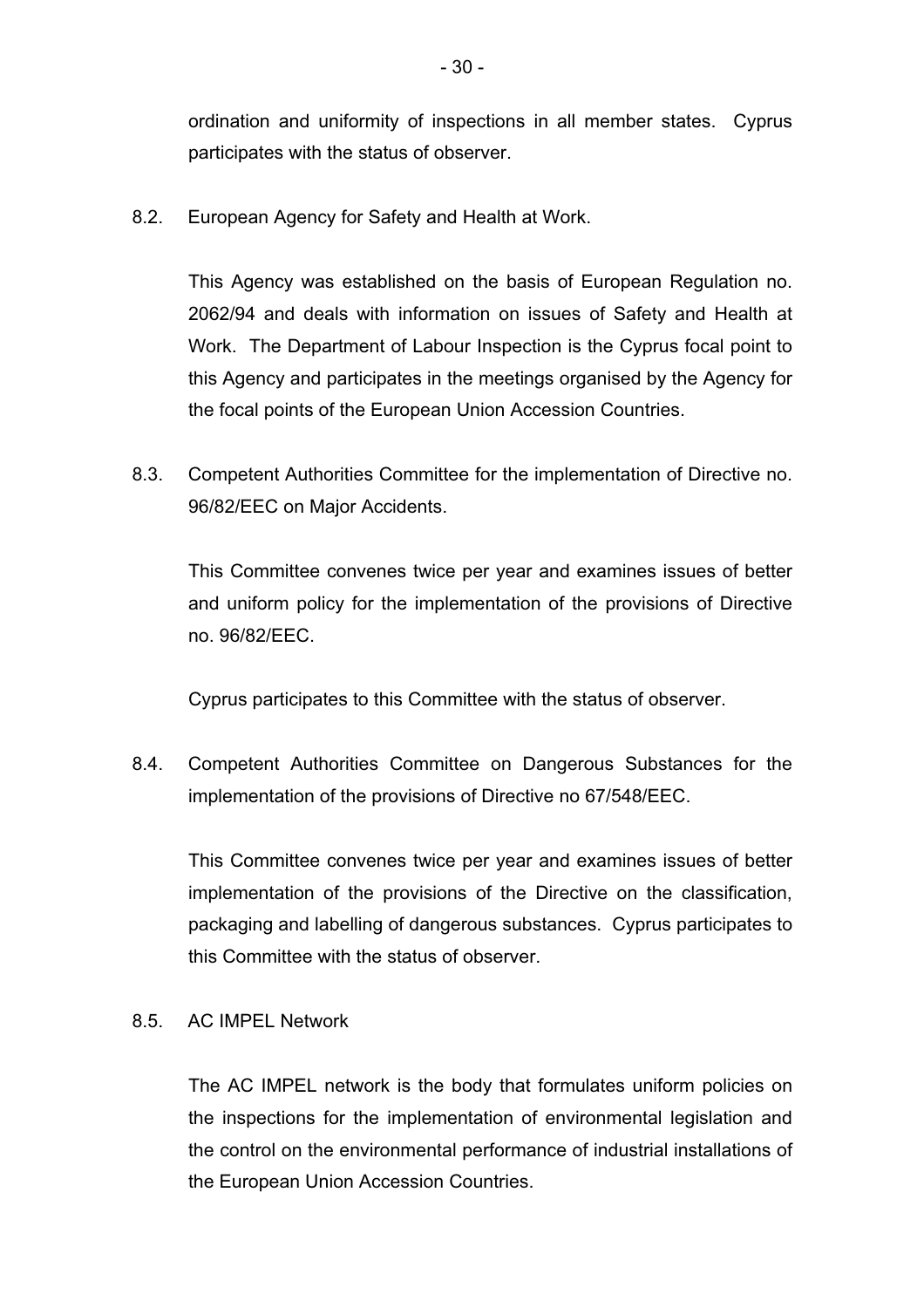The AC IMPEL network operates similarly to the IMPEL network that applies to the European Union member states.

8.6. Executive body of the International Convention of the United Nations Economic Committee for Europe on the Control of the Long-range Transboundary Air Pollution.

The Executive Body of the Convention, to which Cyprus is a member since 1992, convenes once every year and decides on the implementation policy of the provisions of the Convention.

8.7. Steering Body of the EMEP Protocol (European Monitoring and Evaluation Programme) to the Convention on the Control of the Longrange Transboundary Air Pollution for the Monitoring and Assessment of Transboundary Pollution in Europe.

The Steering Body of the EMEP Protocol, of which Cyprus is a member since 1992, convenes once per year and decides on the programme which will be followed in relation to the monitoring and assessment of the transboundary air pollution.

8.8. General Conference of the International Atomic Energy Agency (IAEA) of the United Nations.

The General Conference of IAEA, of which Cyprus is a member, convenes once per year and examines issues of prescribing policy and the implementation of the provisions of its Constitution.

8.9. EUROSTAT Committee for the codification of Work Accidents.

This Committee convenes once per year and examines various issues, which arise in the codification of work accidents on the basis of specific codes and methods, so that the comparison of accidents at the member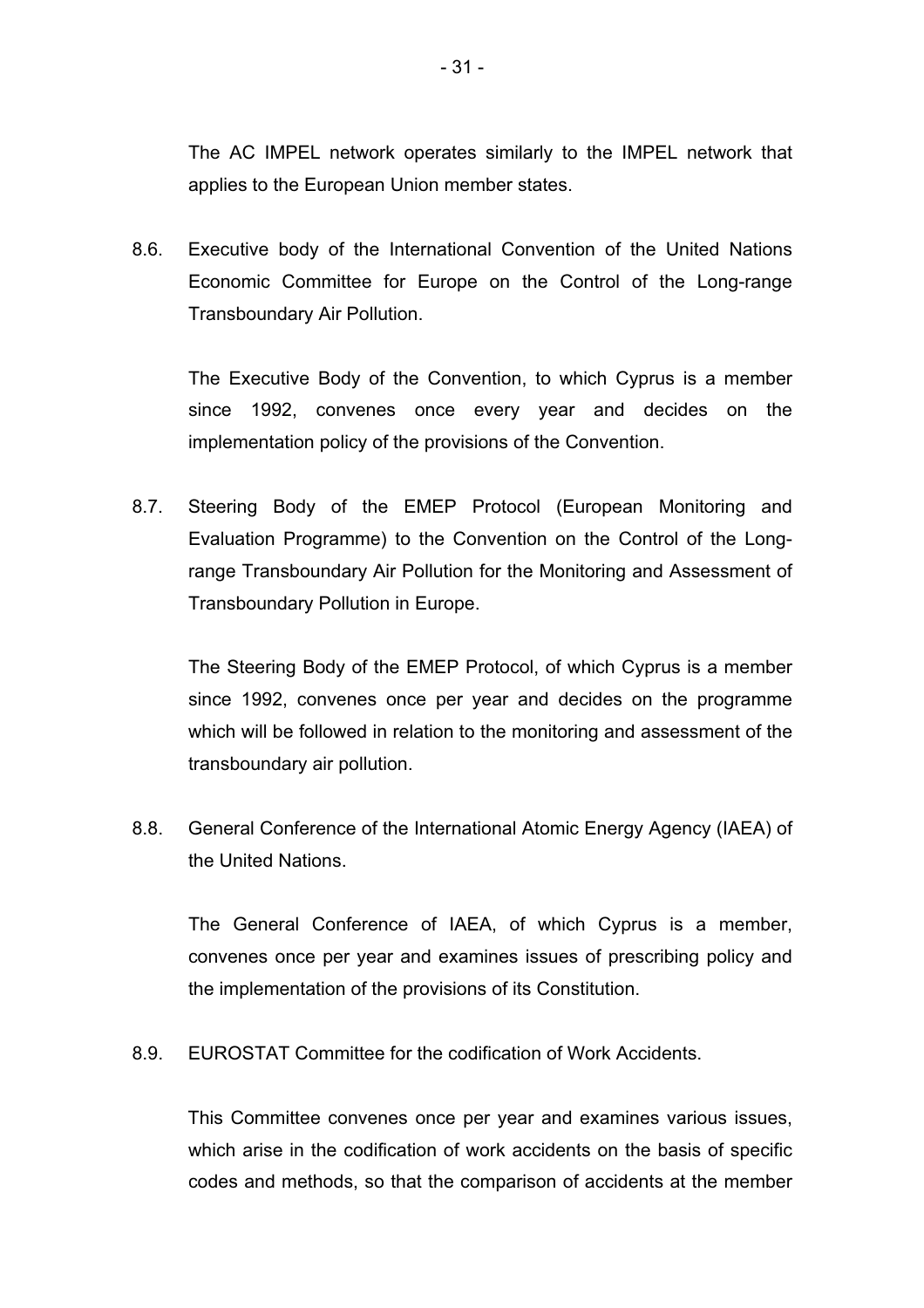states of the European Union and the accession countries becomes possible. Cyprus participates to this Committee with the status of observer.

- 8.10. Second meeting at Vienna, which took place in April 2002, for the implementation of IAEA Convention on Nuclear Safety that Cyprus has ratified. At this meeting the first report, which was submitted by Cyprus on the basis of this Convention, was presented and discussed.
- 8.11. Annual meeting of the member states of the European Union for the ECURIE system at Luxembourg during April 2002 at which the accession countries are also invited to participate.

## **9. TRAINING SEMINARS / VISITS**

During 2002, Officers of the Department of Labour Inspection attended the following seminars and participated in the following training visits:

- 1. Two Officers of the Department attended at Rome a two-day training seminar on the issue of Stress, which was organised within the framework of the Swedish Programme «Work Life and European Enlargement».
- 2. Two Labour Inspectors participated in a training visit on issues of general inspection of two weeks duration at the Safety and Health Authority of Ireland at Dublin.
- 3. One Officer of the Department participated in a training visit of two weeks duration on issues of implementation of the European Directive on Mobile Construction Sites at the Safety and Health Authority of Ireland at Dublin.
- 4. One Officer of the Department participated, through the International Atomic Energy Organisation, at a two week seminar on issues of Preparation for the confrontation of radiological accidents at Riga of Lettonia between 7 and 18 of October 2002.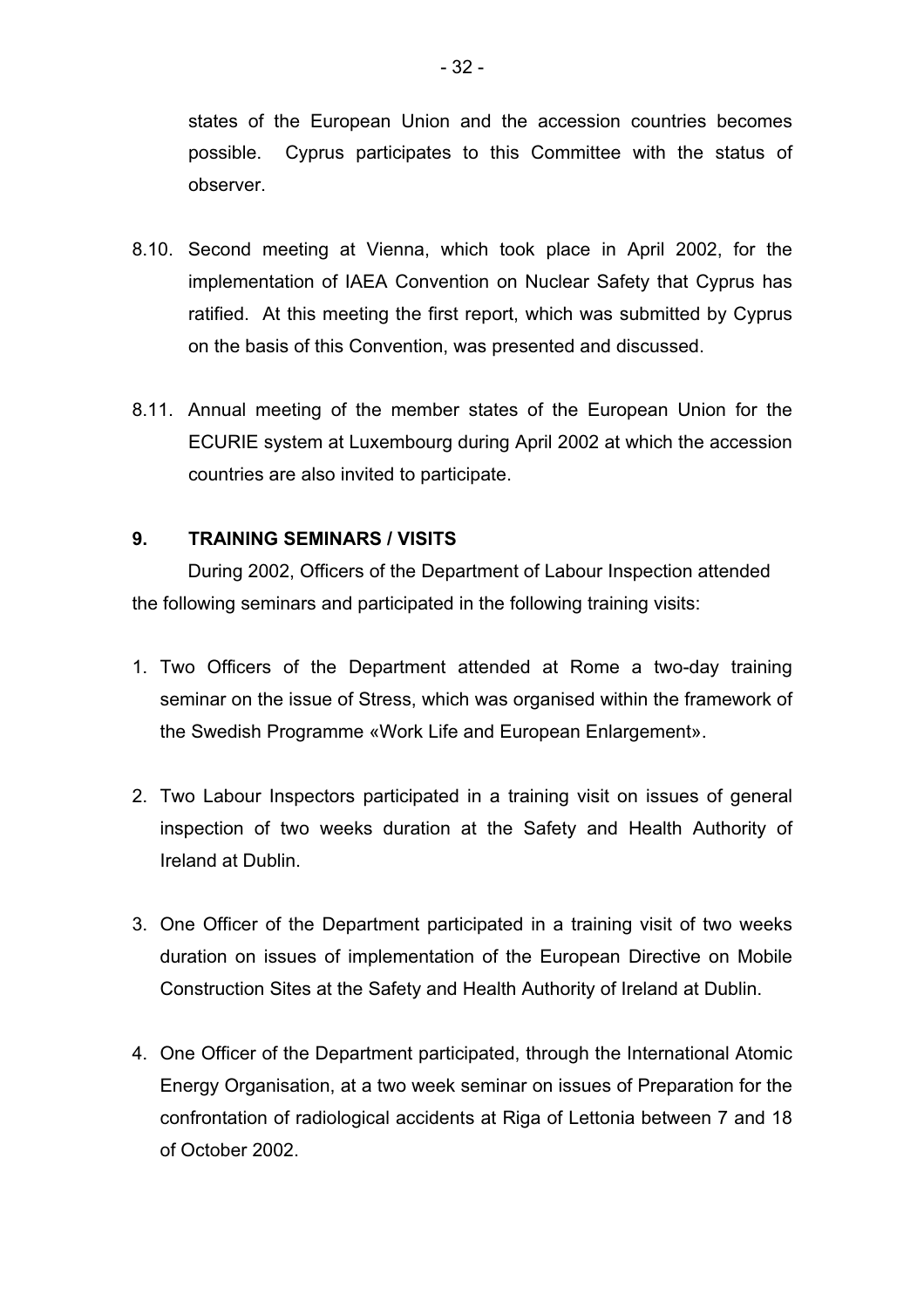**APPENDIX I – Organisational Structure of the Department of Labour Inspection** 

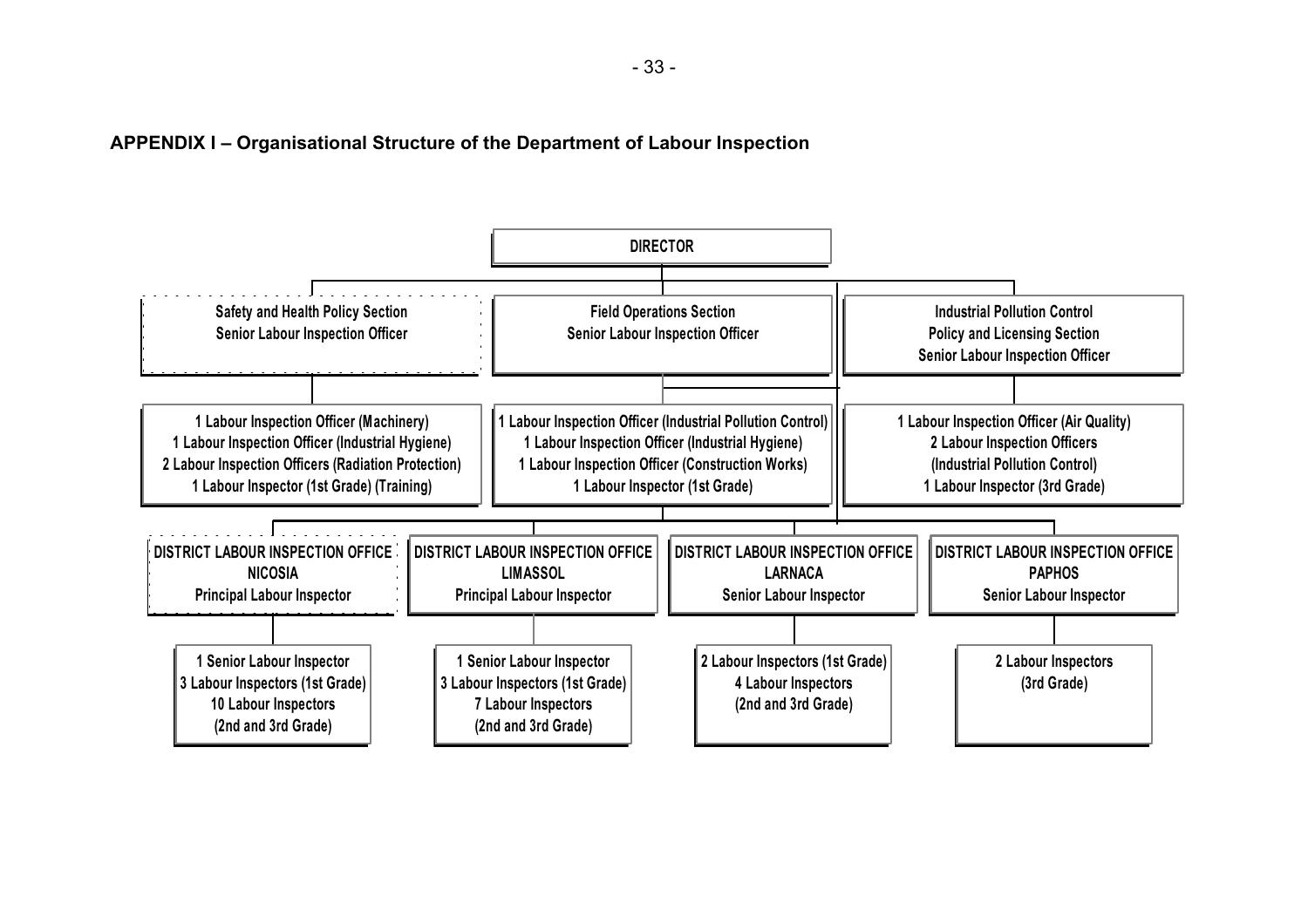# **APPENDIX II – List of Legislation for which the Department of Labour Inspection has Authority**

| Pos              | <b>Document Title</b>                                                                                                  | Code<br><b>Number</b> |
|------------------|------------------------------------------------------------------------------------------------------------------------|-----------------------|
| 1.               | The Safety and Health at Work Law of 1996                                                                              | N. 89(I)/1996         |
| 2.               | The Safety and Health at Work Notification of 1997                                                                     | P.I. 39/97            |
| $\overline{3}$ . | The Safety and Health at Work (Amendment) Law of 2001                                                                  | Law 158(I)/2001       |
| 4.               | The Safety and Health at Work (Amendment) Law of 2002                                                                  | Law 25(I)/2002        |
| $\overline{5}$ . | The Safety Committees at Work Regulations of 1997                                                                      | P.I. 134/97           |
| 6.               | The Safety Committees at the Workplaces Order of 1988                                                                  | P.I. 267/88           |
| $\overline{7}$ . | The Safety Committees at the Workplaces Order of 1992                                                                  | P.I. 296/92           |
| 8.               | The Safety Committees at the Workplaces Order of 1994                                                                  | P.I. 52/94            |
| 9.               | The Safety Committees at the Workplaces Order of 1994                                                                  | P.I. 310/94           |
| 10.              | The Safety Committees at the Workplaces Order of 1995                                                                  | P.I. 201/95           |
| 11.              | The Safety Committees at the Workplaces Order of 1996                                                                  | P.I. 26/96            |
| 12.              | The Minimum Requirements for Safety and Health Signs at Work                                                           | P.I. 212/2000         |
|                  | Regulations of 2000                                                                                                    |                       |
| 13.              | The Safety and Health at Work (Biological Agents) Regulations of<br>2001                                               | P.I. 144/2001         |
| 14.              | The Safety and Health at Work (Carcinogenic and Mutagenic<br>Agents) Regulations of 2001                               | P.I. 153/2001         |
| 15.              | The Safety and Health at Work (Manual Handling of Loads)<br>Regulations of 2001                                        | P.I. 267/2001         |
| 16.              | The Safety and Health at Work (Chemical Agents) Regulations of<br>2001                                                 | P.I. 268/2001         |
| 17.              | The Minimum Requirements for Safety and Health (Use of Work                                                            | P.I. 444/2001         |
|                  | Equipment at Work) Regulations of 2001                                                                                 |                       |
| 18.              | The Minimum Requirements for Safety and Health at Work with<br>Visual Display Screen Equipment Regulations of 2001     | P.I. 455/2001         |
| 19.              | The Minimum Requirements for Safety and Health (Use of<br>Personal Protective Equipment at Work) Regulations of 2001   | P.I. 470/2001         |
| 20.              | The Control of Major Accidents Hazards Related to Dangerous<br>Substances Regulations of 2001                          | P.I. 507/2001         |
| 21.              | The Control of Major Accidents Hazards Related to Dangerous<br><b>Substances Notification of 2002</b>                  | P.I. 211/2002         |
| 22.              | The Safety and Health (Minimum Requirements for Temporary or                                                           | P.I. 172/2002         |
|                  | Mobile Construction Sites) Regulations of 2002                                                                         |                       |
| 23.              | The Management of Safety and Health Issues at Work                                                                     | P.I. 173/2002         |
|                  | Regulations of 2002                                                                                                    |                       |
| 24.              | The Minimum Requirements for Safety and Health at the                                                                  | P.I. 174/2002         |
|                  | <b>Workplace Regulations of 2002</b>                                                                                   |                       |
| 25.              | The Safety and Health at work of workers with fixed-duration                                                           | P.I. 184/2002         |
|                  | employment or temporary employment Regulations of 2002                                                                 |                       |
| 26.              | The Safety and Health at Work (Protection from Noise)<br>Regulations of 2002                                           | P.I. 230/2002         |
| 27.              | The Minimum Requirements for Safety and Health at Work<br>(Extractive Industries Through Drilling) Regulations of 2002 | P.I. 274/2002         |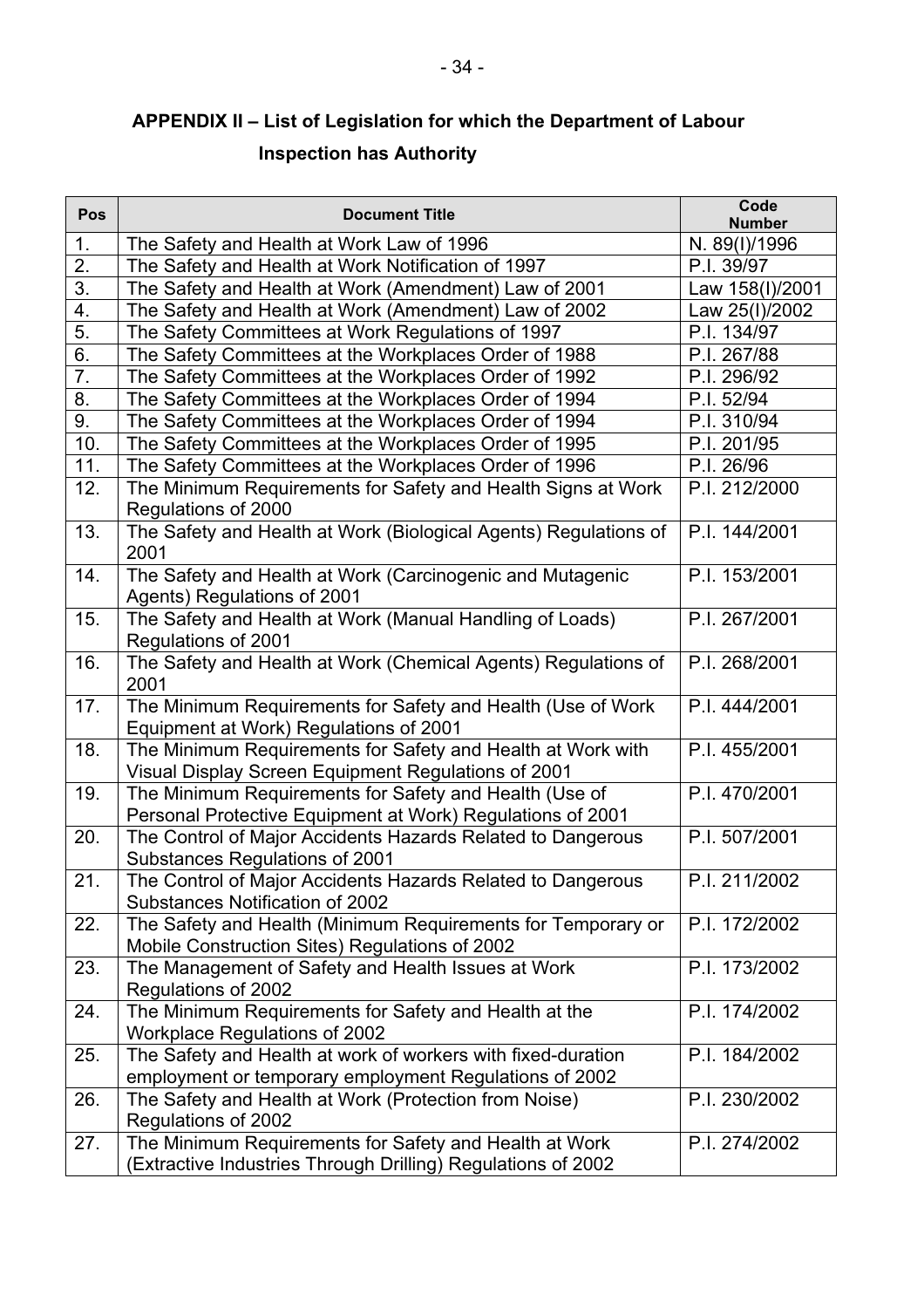| Pos        | <b>Document Title</b>                                                      | Code<br><b>Number</b>    |
|------------|----------------------------------------------------------------------------|--------------------------|
| 28.        | The Minimum Requirements for Safety and Health at Work                     | P.I. 275/2002            |
|            | (Surface and Underground Extractive Industries) Regulations of             |                          |
|            | 2002                                                                       |                          |
| 29.        | The Safety and Health at Work (Minimum Requirements for the                | P.I. 291/2002            |
|            | Protection of Persons at Work from Risks from Explosive                    |                          |
|            | Atmospheres) Regulations of 2002                                           |                          |
| 30.        | The Factories Law of 1957                                                  | Cap. 134                 |
| 31.        | The Factories (Amendment) Law of 1964                                      | Law 43/64                |
| 32.        | The Factories (Amendment) Law of 1972                                      | Law 32/72                |
| 33.        | The Factories (Amendment) Law of 1982                                      | Law 22/82                |
| 34.        | The Factories (Amendment) Law of 1989                                      | Law 25/89                |
| 35.        | The Factories (Amendment) Law of 1990                                      | Law 20/90                |
| 36.        | The Factories (Amendment) Law of 1991                                      | Law 220/91               |
| 37.        | The Factories (Amendment) Law of 1996                                      | Law 90(I)/96             |
| 38.        | The Factories (First-Aid) Order of 1957                                    | P.I. 375/57              |
| 39.        | The Factories (Manner of Preparing Boilers when Cold) Order of<br>1957     | $P.I. -- -/57$           |
| 40.        | The Factories Order of 1972                                                | $P.I. -- -72$            |
| 41.        | The Factories Order of 1973                                                | P.I. 162/73              |
| 42.        | The Factories (Prescribed Fees) Order of 1997                              | P.I. 191/97              |
| 43.        | The Standards for Health Provisions (in Factories) Regulations of          | $\overline{P.I.}$ 312/73 |
|            | 1973                                                                       |                          |
| 44.        | The Standards for Health Provisions in Factories (Amendment)               | P.I. 165/81              |
|            | <b>Regulations of 1981</b>                                                 |                          |
| 45.        | The Standards for Health Provisions in Factories (Amendment)               | P.I. 40/86               |
|            | Regulations of 1986                                                        |                          |
| 46.        | The Control of Factory Atmosphere and Dangerous Substances                 | P.I. 311/73              |
|            | in Factories Regulations of 1973                                           |                          |
| 47.        | The Control of Factory Atmosphere and Dangerous Substances                 | P.I. 166/81              |
|            | in Factories (Amendment) Regulations of 1981                               |                          |
| 48.        | The Control of Factory Atmosphere and Dangerous Substances                 | P.I. 41/86               |
|            | in Factories (Amendment) Regulations of 1986                               |                          |
| 49.        | The Woodworking Machinery Regulations of 1973                              | P.I. 279/73              |
| 50.<br>51. | The Woodworking Machinery (Amendment) Regulations of 1988                  | P.I. 311/83              |
|            | The Electricity in Factories Special Regulations of 1981                   | P.I. 315/81              |
| 52.        | The Electricity in Factories Special (Amendment) Regulations of<br>1983    | P.I. 84/83               |
| 53.        | The Buildings and Works of Engineering Construction (Safety,               | P.I. 161/73              |
|            | Health and Welfare) Regulations of 1973                                    |                          |
| 54.        | The Agricultural Works (Safety, Health and Welfare) Regulations<br>of 1982 | P.I. 271/82              |
| 55.        | The Occupational Safety and Health in Dockwork Regulations of<br>1991      | P.I. 349/91              |
| 56.        | The Occupational Safety and Health in Dockwork (Medical                    | P.I. 321/2002            |
|            | Examinations) Order of 2002                                                |                          |
| 57.        | The Standards for Health Provisions in Factories (Amendment)               | P.I. 225/2002            |
|            | Regulations of 2002                                                        |                          |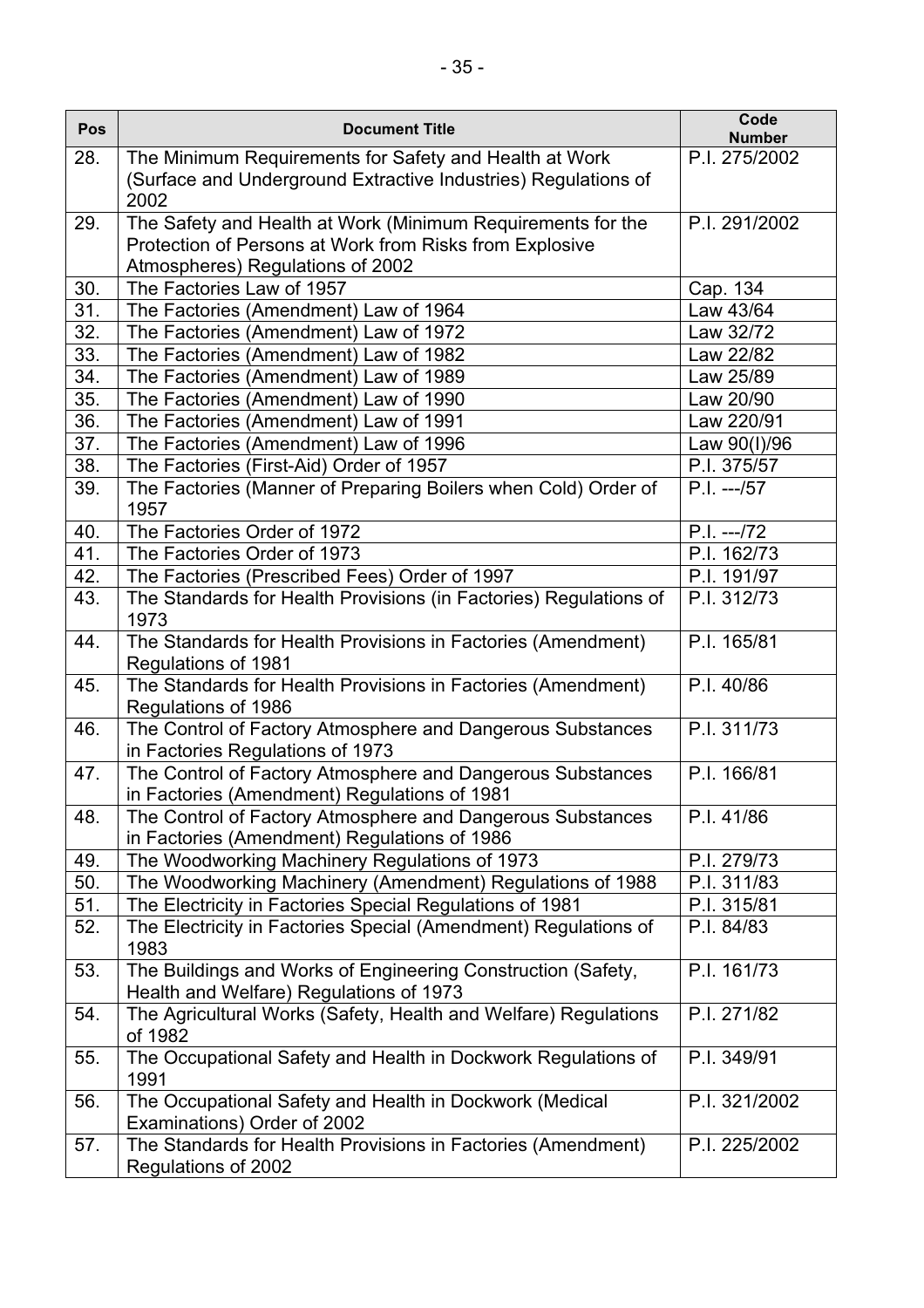| Pos | <b>Document Title</b>                                                                                                                                                                                            | Code<br><b>Number</b> |
|-----|------------------------------------------------------------------------------------------------------------------------------------------------------------------------------------------------------------------|-----------------------|
| 58. | The Asbestos (Safety and Health of Persons at Work) Law of<br>1993                                                                                                                                               | Law 23(I)/93          |
| 59. | The Asbestos (Safety and Health of Persons at Work)<br>(Amendment) Law of 2000                                                                                                                                   | Law 47(I)/2000        |
| 60. | The Asbestos (Safety and Health of Persons at Work)<br>Regulations of 1993                                                                                                                                       | P.I. 272/93           |
| 61. | The Asbestos (Safety and Health of Persons at Work)<br>(Amendment) Regulations of 2000                                                                                                                           | P.I. 104/2000         |
| 62. | The Accidents and Occupational Diseases (Notification) Law of<br>1953                                                                                                                                            | Cap.176               |
| 63. | The Accidents and Occupational Diseases (Notification)<br>(Dangerous Occurrences) Order of 1953                                                                                                                  |                       |
| 64. | The Protection of Young Persons at Work Law of 2001                                                                                                                                                              | Law 48()/2001         |
| 65. | The Hours of Employment Law as amended                                                                                                                                                                           | Cap. 182              |
| 66. | The Minimum Wage Law of 1941 as amended                                                                                                                                                                          | Cap. 183              |
| 67. | The Shop Assistants Law of 1942 as amended                                                                                                                                                                       | Cap. 185              |
| 68. | The Summer Afternoon Recess Law of 1938 as amended                                                                                                                                                               | Cap. 186              |
| 69. | The Domestic Servants (Employment of Children and Young<br>Persons) Law of 1952 as amended                                                                                                                       | Cap. 179              |
| 70. | The Motor Vehicles (Drivers Hours of Employment) Regulations<br>of 1980                                                                                                                                          |                       |
| 71. | The Maternity Protection Law of 1997                                                                                                                                                                             | Law 100(I)/97         |
| 72. | The Maternity Protection (Amendment) Law of 2000                                                                                                                                                                 | Law 45()/2000         |
| 73. | The Maternity Protection (Amendment) Law of 2002                                                                                                                                                                 | Law 64(I)/2002        |
| 74. | The Maternity Protection (Safety and Health at Work) Regulations<br>of 2002                                                                                                                                      | P.I. 255/2002         |
| 75. | The Control of Atmospheric Pollution Law of 2002                                                                                                                                                                 | Law 187(I)/2002       |
| 76. | The Control of Atmospheric Pollution (Limitation and Control of<br>Atmospheric Pollution caused by Waste from Titanium Dioxide<br>Industry) Regulations of 2002                                                  | P.I. 527/2002         |
| 77. | The Control of Atmospheric Pollution (Prevention and Reduction<br>of Atmospheric Pollution by Asbestos) Regulations of 2002                                                                                      | P.I. 528/2002         |
| 78. | The Control of Atmospheric Pollution (Incineration of Waste Oils)<br>Regulations of 2002                                                                                                                         | P.I. 529/2002         |
| 79. | The Control of Atmospheric Pollution (Procedures for the<br>Surveillance and Monitoring of Environments concerned by Waste<br>from Titanium Dioxide Industry) Regulations of 2002                                | P.I. 545/2002         |
| 80. | The Air Quality Law of 2002                                                                                                                                                                                      | Law 188(I)/2002       |
| 81. | The Air Quality (Limit Values for Benzene and Carbon Monoxide<br>in Ambient Air) Regulations of 2002                                                                                                             | P.I. 516/2002         |
| 82. | The Air Quality (Air Pollution by Ozone) Regulations of 2002                                                                                                                                                     | P.I. 530/2002         |
| 83. | The Air Quality (Limit Values for Sulphur Dioxide, Nitrogen<br>Dioxide and Nitrogen Oxides, Particulate Matter and Lead in<br>Ambient Air) Regulations of 2002                                                   | P.I. 574/2002         |
| 84. | The Control of Atmospheric Pollution (Control of Volatile Organic<br>Compounds Emissions Resulting from the Storage of Petrol and<br>its Distribution from Terminals to Service Stations) Regulations of<br>2003 | P.I. 76/2003          |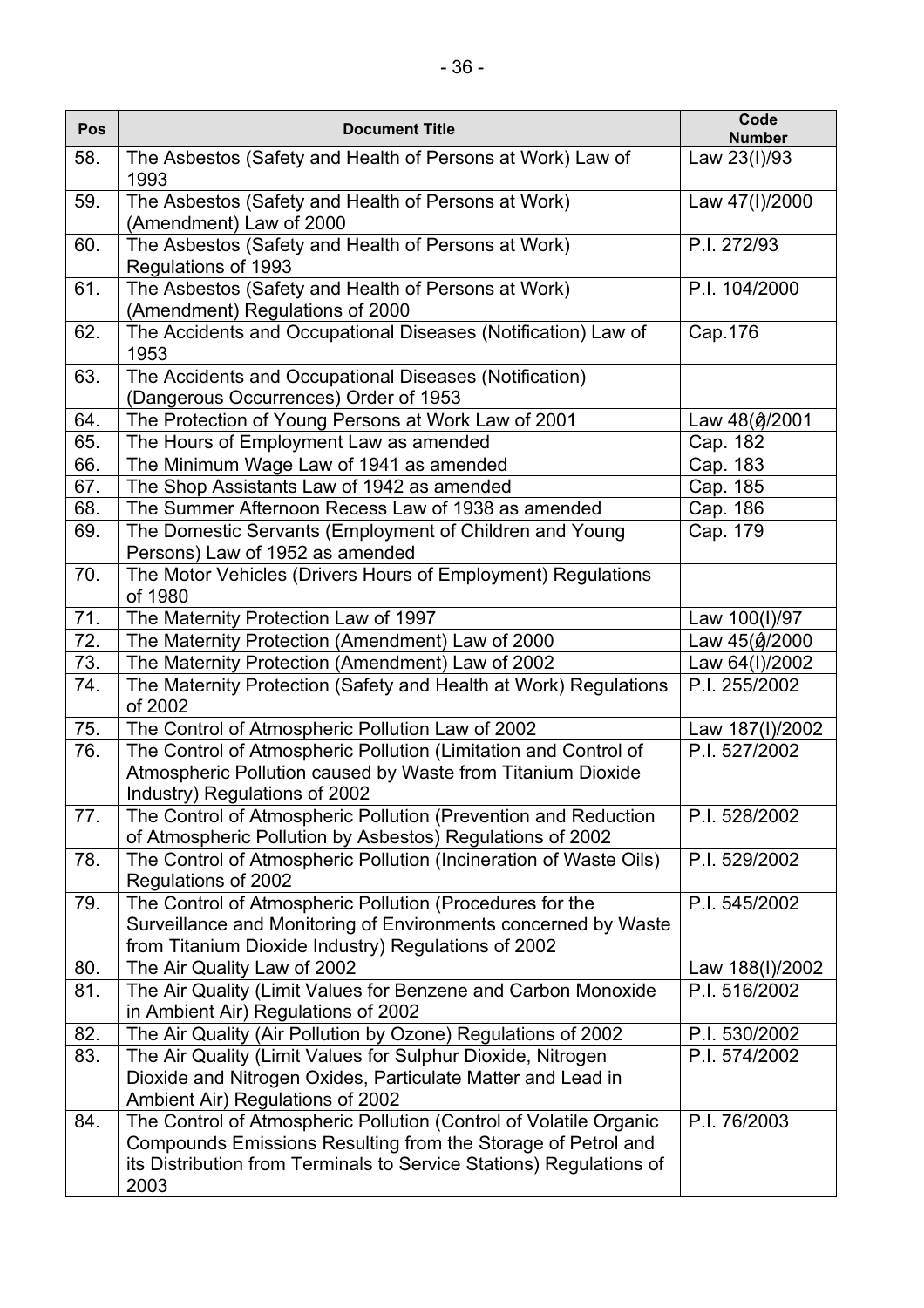| Pos | <b>Document Title</b>                                           | Code<br><b>Number</b> |
|-----|-----------------------------------------------------------------|-----------------------|
| 85. | The Dangerous Substances Law of 1991                            | Law 199/91            |
| 86. | The Dangerous Substances (Amendment) Law of 1997                | Law 27()/97           |
| 87. | The Dangerous Substances (Amendment) Law of 2002                | Law 81(I)/2002        |
| 88. | The Dangerous Substances (Classification, Packaging and         | P.I. 292/2002         |
|     | Labelling of Dangerous Substances and Preparations)             |                       |
|     | Regulations of 2002                                             |                       |
| 89. | The Mines and Quarries (Safety Organisation) Regulations of     | $P.I. -173$           |
|     | 1973                                                            |                       |
| 90. | The Protection from Ionising Radiation Law of 2002              | Law 115(I)/2002       |
| 91. | The Protection from Ionising Radiation (Basic Principles)       | P.I. 494/2002         |
|     | Regulations of 2002                                             |                       |
| 92. | The Protection from Ionising Radiation (Informing the Public    | P.I. 495/2002         |
|     | about Measures to be applied in Case of Emergency)              |                       |
|     | Regulations of 2002                                             |                       |
| 93. | The Protection from Ionising Radiation (Supervision and Control | P.I. 496/2002         |
|     | of Shipments of Radioactive Wastes) Regulations of 2002         |                       |
| 94. | The Protection from Ionising Radiation (Medical Exposure)       | P.I. 497/2002         |
|     | Regulations of 2002                                             |                       |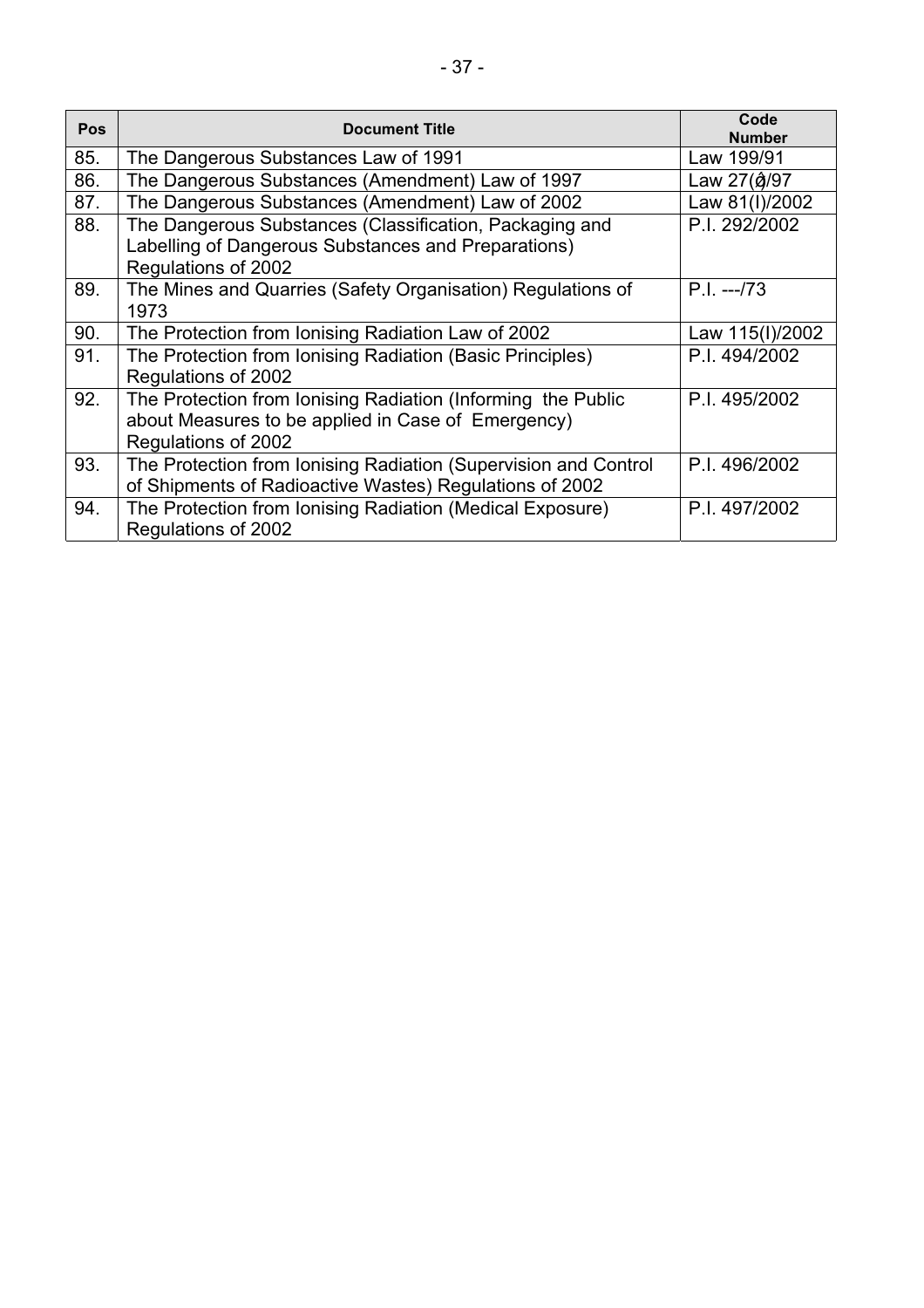#### **APPENDIX III – Inspections of Undertakings for the Year 2002**

#### **TABLE**

|     |                                                                                                          | <b>DISTRICT</b><br><b>FAMAGUSTA</b> |                |        |                |                 |       |              |                |         |              |       |       |              |               |         |               |              |
|-----|----------------------------------------------------------------------------------------------------------|-------------------------------------|----------------|--------|----------------|-----------------|-------|--------------|----------------|---------|--------------|-------|-------|--------------|---------------|---------|---------------|--------------|
| No. | <b>ECONOMIC ACTIVITY SECTOR</b>                                                                          |                                     | <b>NICOSIA</b> |        |                | <b>LIMASSOL</b> |       |              | <b>LARNACA</b> |         |              |       |       |              | <b>PAPHOS</b> |         |               | <b>TOTAL</b> |
|     |                                                                                                          | <b>No</b>                           | % (1)          | % (2)  | <b>No</b>      | % (1)           | % (2) | <b>No</b>    | % (1)          | % (2)   | <b>No</b>    | % (1) | % (2) | <b>No</b>    | % (1)         | % (2)   | <b>No</b>     | % (3)        |
|     | AGRICULTURE, LIVESTOCK AND FORESTRY                                                                      | 34                                  | 2,0%           | 39,1%  | 41             | 3.0%            | 47.1% | 3            | 1.6%           | 3,4%    | 8            | 0,9%  | 9.2%  |              | 0.2%          | 1.1%    | 87            | 1.9%         |
| 2   | FISHING                                                                                                  | $\Omega$                            | $0,0\%$        | 0,0%   |                | 0.4%            | 83,3% | 0            | 0.0%           | 0.0%    |              | 0.1%  | 16,7% | $\mathbf{0}$ | 0.0%          | 0.0%    | 6             | 0.1%         |
| 3   | MINING AND QUARRYING                                                                                     | 10                                  | 0,6%           | 22,7%  | 12             | 0,9%            | 27,3% | 2            | 1.1%           | 4,5%    | 13           | 1,5%  | 29,5% |              | 1,6%          | 15,9%   | 44            | 1,0%         |
| 4   | MANUFACTURING                                                                                            | 696                                 | 41.8%          | 38,5%  | 498            | 35,9%           | 27,6% | 83           | 44,4%          | 4,6%    | 365          | 41,3% | 20,2% | 165          | 37,1%         | 9,1%    | 1807          | 39,5%        |
| 5   | ELECTRICITY, GAS AND WATER SUPPLY                                                                        | $\Delta$                            | 0.2%           | 16,0%  | 14             | 1,0%            | 56,0% | 0            | 0.0%           | 0.0%    |              | 0,8%  | 28,0% | 0            | 0.0%          | 0.0%    | 25            | 0.5%         |
| 6   | <b>CONSTRUCTION</b>                                                                                      | 548                                 | 32,9%          | 32,1%  | 601            | 43,3%           | 35,2% | 52           | 27,8%          | 3.0%    | 301          | 34,1% | 17,6% | 207          | 46,5%         | 12.1%   | 1709          | 37.4%        |
|     | WHOLESALE AND RETAIL TRADE; REPAIR OF<br>MOTOR VEHICLES, MOTORCYCLES AND<br>PERSONAL AND HOUSEHOLD GOODS | 190                                 | 11.4%          | 40.3%  | 91             | 6.6%            | 19.3% | 12           | 6.4%           | 2,5%    | 137          | 15,5% | 29.0% | 42           | 9.4%          | 8,9%    | 472           | 10,3%        |
| 8   | <b>HOTELS AND RESTAURANTS</b>                                                                            | 8                                   | 0.5%           | 11,4%  | 25             | 1.8%            | 35,7% | 13           | 7.0%           | 18,6%   | 15           | 1.7%  | 21.4% | 9            | 2.0%          | 12,9%   | 70            | 1.5%         |
| 9   | TRANSPORT, STORAGE AND COMMUNICATION                                                                     | 18                                  | 1.1%           | 29,0%  | 23             | 1,7%            | 37,1% | 4            | 2,1%           | 6,5%    | 17           | 1,9%  | 27,4% | 0            | 0.0%          | 0.0%    | 62            | 1,4%         |
| 10  | <b>FINANCIAL INTERMEDIATION</b>                                                                          | 5                                   | 0.3%           | 27.8%  | 12             | 0,9%            | 66.7% | $\mathbf{0}$ | $0.0\%$        | 0.0%    |              | 0,1%  | 5,6%  | $\mathbf{0}$ | 0.0%          | $0.0\%$ | 18            | 0.4%         |
| 11  | REAL ESTATE, RENTING AND BUSINESS<br><b>ACTIVITIES</b>                                                   | 18                                  | 1.1%           | 78,3%  | 5.             | 0.4%            | 21,7% | $\mathbf{0}$ | 0.0%           | 0.0%    | $\mathbf{0}$ | 0.0%  | 0.0%  | $\mathbf{0}$ | 0.0%          | 0.0%    | 23            | 0.5%         |
| 12  | PUBLIC ADMINISTRATION AND DEFENCE,<br><b>COMPULSORY SOCIAL SECURITY</b>                                  | 28                                  | 1.7%           | 38,9%  | 28             | 2,0%            | 38,9% | $\mathbf{0}$ | 0.0%           | 0.0%    | 15           | 1.7%  | 20,8% |              | 0.2%          | 1.4%    | 72            | 1.6%         |
|     | 13 EDUCATION                                                                                             | 37                                  | 2,2%           | 92,5%  | $\overline{2}$ | 0,1%            | 5,0%  | $\mathbf{0}$ | 0.0%           | 0.0%    |              | 0,1%  | 2,5%  | 0            | 0,0%          | 0,0%    | 40            | 0.9%         |
| 14  | <b>HEALTH AND SOCIAL WORK</b>                                                                            | 20                                  | 1,2%           | 76,9%  | 6              | 0.4%            | 23,1% | $\mathbf{0}$ | 0,0%           | 0,0%    | $\Omega$     | 0.0%  | 0,0%  | 0            | 0,0%          | 0,0%    | 26            | 0.6%         |
| 15  | <b>OTHER COMMUNITY, SOCIAL AND PERSONAL</b><br><b>ACTIVITIES</b>                                         | 47                                  | 2,8%           | 44,3%  | 26             | 1,9%            | 24,5% | 18           | 9.6%           | 17,0%   | 2            | 0,2%  | 1,9%  | 13           | 2,9%          | 12,3%   | 106           | 2,3%         |
| 16  | PRIVATE HOUSEHOLDS WITH EMPLOYED<br><b>PERSONS</b>                                                       |                                     | 0.0%           | $0\%$  |                | 0.0%            | 0%    | $\Omega$     | 0.0%           | 0%      | 0            | 0.0%  | 0%    | $\Omega$     | 0.0%          | 0%      |               | 0.0%         |
| 17  | <b>OTHER INDUSTRIAL ACTIVITIES</b>                                                                       | 2                                   | 0.1%           | 100,0% |                | $0.0\%$         | 0.0%  | $\mathbf{0}$ | $0.0\%$        | $0.0\%$ | $\Omega$     | 0.0%  | 0,0%  | 0            | 0.0%          | $0.0\%$ | $\mathcal{P}$ | 0.0%         |
| 18  | EXTRA - TERRITORIAL ORGANISATIONS AND<br><b>BODIES</b>                                                   | n                                   | 0.0%           | $0\%$  | 0              | $0.0\%$         | $0\%$ | $\Omega$     | $0.0\%$        | 0%      | $\Omega$     | 0.0%  | $0\%$ | $\Omega$     | 0.0%          | 0%      | n             | $0.0\%$      |
|     | <b>Total Inspections of Undertakings</b>                                                                 | 1665                                |                | 36.4%  | 1389           | 30.4%           |       | 187          | 4.1%           |         | 883          |       | 19.3  | 445          |               | 9.7%    |               | 4569         |
|     |                                                                                                          |                                     |                | (4)    |                | (4)             |       |              | (4)            |         |              |       | (4)   |              |               | (4)     |               |              |

#### **Table Notes:**

1. Percentage contribution of District Inspections for the specific Economic Activity, on the total number of District Inspections.

2. Percentage contribution of District Inspections for the specific Economic Activity, on the Cyprus wide total number of Inspections of the same Economic Activity.

3. Percentage contribution of Cyprus wide Inspections for the specific Economic Activity, on the total number of Inspections.

4. Percentage contribution of District Inspections on the total number of Inspections Cyprus wide.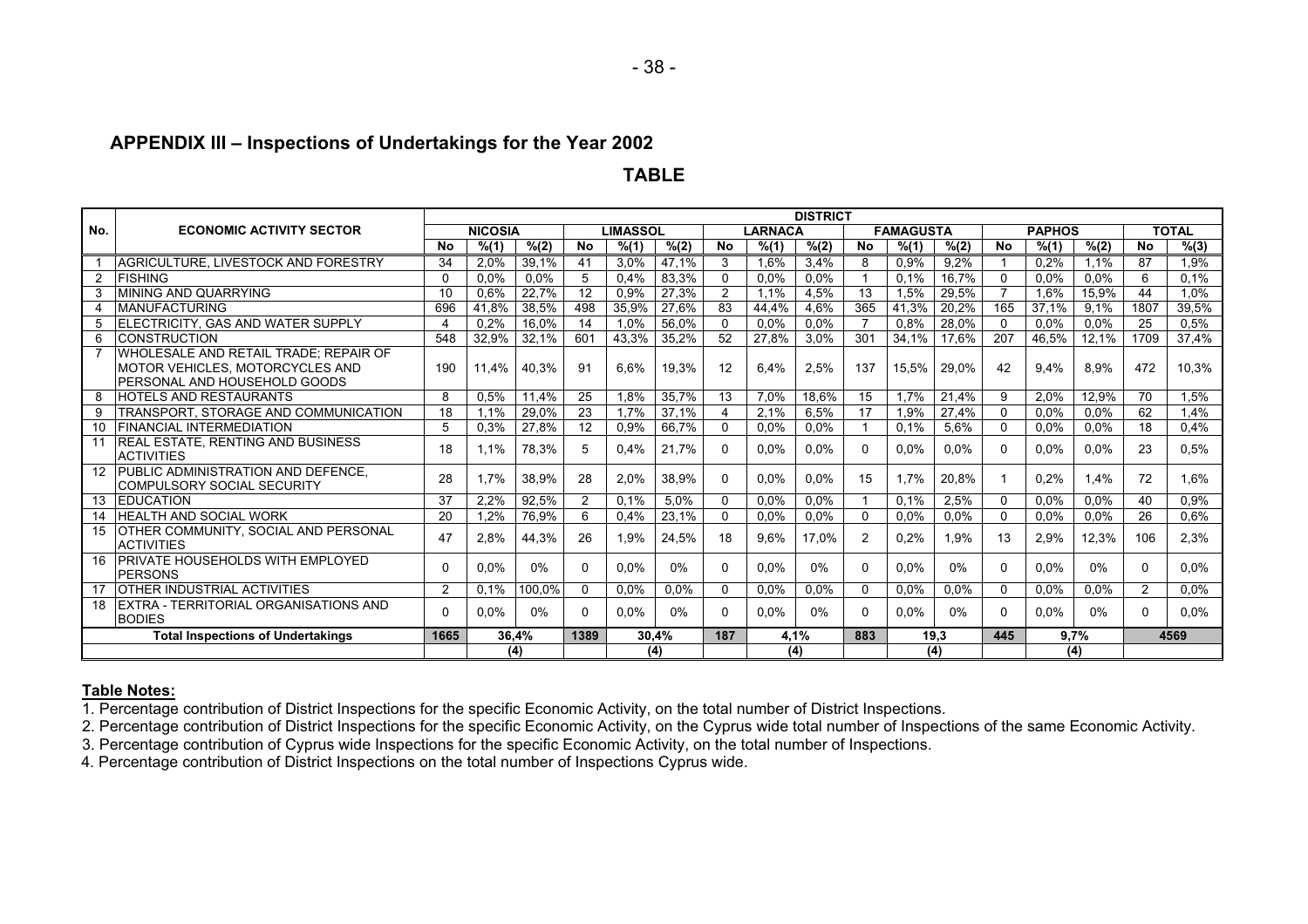#### **APPENDIX IV – Registered Undertakings as on 31.12.2002**

#### **TABLE**

| <b>DISTRICT</b><br><b>TOTAL</b><br><b>FAMAGUSTA</b> |                                                                                                          |              |                |        |          |                 |        |     |                |          |                |        |        |          |               |          |          |        |
|-----------------------------------------------------|----------------------------------------------------------------------------------------------------------|--------------|----------------|--------|----------|-----------------|--------|-----|----------------|----------|----------------|--------|--------|----------|---------------|----------|----------|--------|
| No.                                                 | <b>ECONOMIC ACTIVITY SECTOR</b>                                                                          |              | <b>NICOSIA</b> |        |          | <b>LIMASSOL</b> |        |     | <b>LARNACA</b> |          |                |        |        |          | <b>PAPHOS</b> |          |          |        |
|                                                     |                                                                                                          | No.          | % (1)          | % (2)  | No.      | % (1)           | % (2)  | No. | % (1)          | % (2)    | No.            | % (1)  | % (2)  | No.      | % (1)         | % (2)    | No.      | % (3)  |
|                                                     | AGRICULTURE, LIVESTOCK AND FORESTRY                                                                      | 154          | 3.09%          | 53.66% | 70       | 2.67%           | 24.39% | 8   | $1.00\%$       | 2.79%    | 32             | 2.06%  | 11.15% | 23       | 2.73%         | 8.01%    | 287      | 2.66%  |
| 2                                                   | <b>IFISHING</b>                                                                                          | 0            | 0,00%          | 0,00%  | 5        | 0.19%           | 45.45% |     | 0.00%          | 0,00%    | 5              | 0,32%  | 45,45% |          | 0.12%         | 9.09%    | 11       | 0,10%  |
|                                                     | MINING AND QUARRYING                                                                                     | 10           | 0.20%          | 22,22% | 11       | 0.42%           | 24.44% | 3   | 0.37%          | 6.67%    | 16             | 1,03%  | 35,56% | -5       | 0.59%         | 11.11%   | 45       | 0.42%  |
|                                                     | <b>MANUFACTURING</b>                                                                                     | 2654         | 53,20%         | 51,42% | 1154     | 44,10%          | 22,36% | 326 | 40,65%         | 6,32%    | 760            | 48,81% | 14,73% | 267      | 31,75%        | 5,17%    | 516'     | 47,76% |
|                                                     | ELECTRICITY, GAS AND WATER SUPPLY                                                                        | я            | 0.18%          | 27,27% | 8        | 0,31%           | 24,24% |     | 0,00%          | 0,00%    | 13             | 0,83%  | 39,39% | -3       | 0,36%         | 9.09%    | 33       | 0,31%  |
| 6                                                   | <b>CONSTRUCTION</b>                                                                                      | 604          | 12.11%         | 36.45% | 567      | 21.67%          | 34,22% | 69  | 8.60%          | 4.16%    | 194            | 12.46% | 11.71% | 223      | 26.52%        | 13.46%   | 1657     | 15,33% |
|                                                     | WHOLESALE AND RETAIL TRADE: REPAIR OF<br>MOTOR VEHICLES, MOTORCYCLES AND<br>PERSONAL AND HOUSEHOLD GOODS | 1129         | 22.63%         | 47,34% | 530      | 20,25%          | 22,22% | 185 | 23,07%         | 7.76%    | 348            | 22,35% | 14,59% | 193      | 22,95%        | 8,09%    | 2385     | 22,07% |
| 8                                                   | <b>HOTELS AND RESTAURANTS</b>                                                                            | 32           | 0,64%          | 7,31%  | 85       | 3,25%           | 19,41% | 166 | 20,70%         | 37,90%   | 83             | 5,33%  | 18,95% | 72       | 8,56%         | 16,44%   | 438      | 4,05%  |
| 9                                                   | TRANSPORT. STORAGE AND COMMUNICATION                                                                     | 62           | 1.24%          | 40.52% | 47       | 1.80%           | 30.72% | 8   | 1,00%          | 5.23%    | 28             | 1.80%  | 18.30% | -8       | 0.95%         | 5.23%    | 153      | 1,42%  |
| 10                                                  | <b>FINANCIAL INTERMEDIATION</b>                                                                          |              | 0,14%          | 31,82% | 12       | 0,46%           | 54,55% |     | 0,00%          | 0,00%    | $\overline{2}$ | 0,13%  | 9,09%  |          | 0,12%         | 4,55%    | 22       | 0,20%  |
| 11                                                  | REAL ESTATE, RENTING AND BUSINESS<br><b>ACTIVITIES</b>                                                   | 62           | 1.24%          | 75.61% | 12       | 0.46%           | 14.63% |     | 0.25%          | 2.44%    | $\overline{2}$ | 0.13%  | 2.44%  | -4       | 0.48%         | 4.88%    | 82       | 0.76%  |
|                                                     | PUBLIC ADMINISTRATION AND DEFENCE,<br>COMPULSORY SOCIAL SECURITY                                         | 55           | 1.10%          | 46.61% | 27       | 1.03%           | 22,88% | 3   | 0,37%          | 2,54%    | 26             | 1.67%  | 22,03% | -7       | 0.83%         | 5,93%    | 118      | 1.09%  |
| 13                                                  | <b>IEDUCATION</b>                                                                                        | 42           | 0.84%          | 77.78% |          | 0.27%           | 12.96% | 2   | 0,25%          | 3.70%    | $\overline{2}$ | 0.13%  | 3.70%  | - 1      | 0.12%         | 1.85%    | 54       | 0,50%  |
| 14                                                  | <b>HEALTH AND SOCIAL WORK</b>                                                                            | 26           | $0,52\%$       | 66,67% | 5        | 0,19%           | 12,82% | 2   | 0,25%          | 5,13%    |                | 0,06%  | 2,56%  | -5       | 0,59%         | 12,82%   | 39       | 0,36%  |
| 15                                                  | OTHER COMMUNITY, SOCIAL AND PERSONAL<br><b>ACTIVITIES</b>                                                | 142          | 2,85%          | 44,51% | 77       | 2.94%           | 24,14% | 28  | 3.49%          | 8.78%    | 44             | 2,83%  | 13.79% | 28       | 3.33%         | 8.78%    | 319      | 2,95%  |
| 16                                                  | PRIVATE HOUSEHOLDS WITH EMPLOYED<br><b>PERSONS</b>                                                       | <sup>0</sup> | 0.00%          | 0.00%  | $\Omega$ | 0.00%           | 0.00%  |     | 0.00%          | $0.00\%$ | $\Omega$       | 0.00%  | 0.00%  | $\Omega$ | $0.00\%$      | $0.00\%$ | $\Omega$ | 0.00%  |
| 17                                                  | OTHER INDUSTRIAL ACTIVITIES                                                                              |              | 0,02%          | 50,00% | $\Omega$ | 0,00%           | 0,00%  |     | 0,00%          | 0,00%    |                | 0,06%  | 50,00% | $\Omega$ | $0.00\%$      | 0.00%    | 2        | 0.02%  |
| 18                                                  | EXTRA - TERRITORIAL ORGANISATIONS AND<br><b>BODIES</b>                                                   | O            | 0,00%          | 0,00%  | $\Omega$ | 0,00%           | 0,00%  |     | 0,00%          | 0,00%    | 0              | 0,00%  | 0,00%  | $\Omega$ | 0,00%         | 0,00%    | 0        | 0,00%  |
|                                                     | <b>Total Registered Undertakings</b>                                                                     | 4989         | 46.17%         |        | 2617     | 24,22%          |        | 802 | 7,42%          |          | 1557           |        | 14.41% | 841      | 7,78%         |          |          | 10806  |
|                                                     |                                                                                                          |              | (4)            |        |          |                 | (4)    |     | (4)            |          |                |        | (4)    |          |               | (4)      |          |        |

#### **Table Notes:**

1. Percentage contribution of District Undertakings for the specific Economic Activity, on the total number of District Undertakings.

2. Percentage contribution of District Undertakings for the specific Economic Activity, on the Cyprus wide total number of Undertakings of the same Economic Activity.

3. Percentage contribution of Cyprus wide Undertakings for the specific Economic Activity, on the total number of Undertakings.

4. Percentage contribution of District Undertakings on the total number of Undertakings Cyprus wide.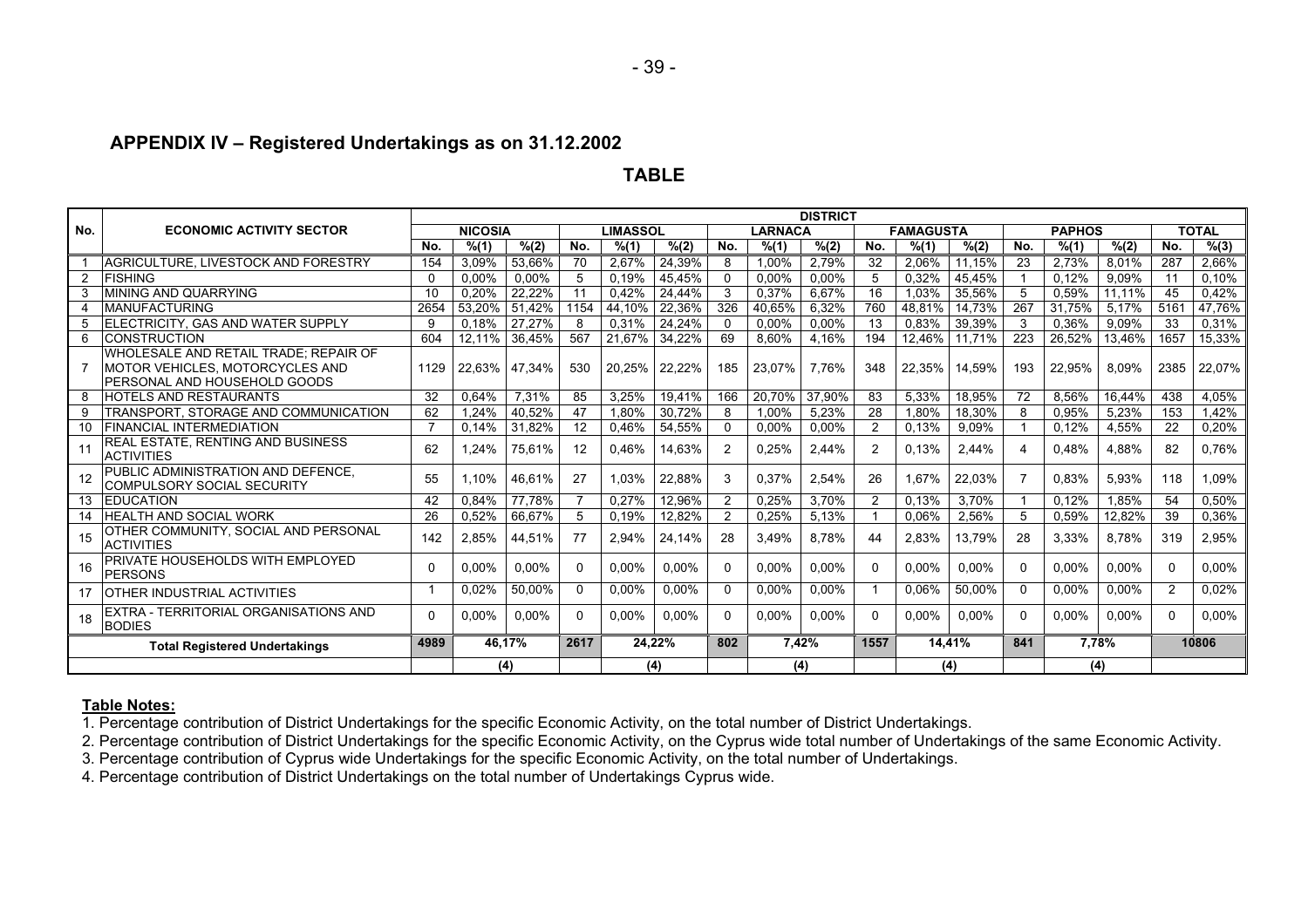#### **APPENDIX V – New Registered Undertakings for the Period between 1.1.2002 to 31.12.2002**

**TABLE**

|              |                                                                         | <b>DISTRICT</b><br><b>NICOSIA</b><br><b>LIMASSOL</b><br>LARNACA<br><b>FAMAGUSTA</b><br><b>PAPHOS</b> |          |                 |                |          |        |              |          |          |              |        |        |                |          |          |                |              |
|--------------|-------------------------------------------------------------------------|------------------------------------------------------------------------------------------------------|----------|-----------------|----------------|----------|--------|--------------|----------|----------|--------------|--------|--------|----------------|----------|----------|----------------|--------------|
| No.          | <b>ECONOMIC ACTIVITY SECTOR</b>                                         |                                                                                                      |          |                 |                |          |        |              |          |          |              |        |        |                |          |          |                | <b>TOTAL</b> |
|              |                                                                         | No.                                                                                                  | % (1)    | $\sqrt[6]{(2)}$ | No.            | % (1)    | % (2)  | No.          | % (1)    | % (2)    | No.          | % (1)  | % (2)  | No.            | % (1)    | % (2)    | No.            | % (3)        |
|              | AGRICULTURE. LIVESTOCK AND                                              | 15                                                                                                   | 3,55%    | 30,00%          | 24             | 7,41%    | 48.00% |              | 3.57%    | 8.00%    | 5            | 1.85%  | 10,00% | 2              | 1,96%    | 4,00%    | 50             | 4.06%        |
|              | <b>FORESTRY</b>                                                         |                                                                                                      |          |                 |                |          |        |              |          |          |              |        |        |                |          |          |                |              |
|              | <b>FISHING</b>                                                          | $\mathbf{0}$                                                                                         | 0.00%    | 0.00%           | $\overline{2}$ | 0.62%    | 100.0% | 0            | 0,00%    | 0.00%    | 0            | 0.00%  | 0.00%  | 0              | 0.00%    | $0.00\%$ | $\overline{2}$ | 0.16%        |
| 3            | MINING AND OUARRYING                                                    | 2                                                                                                    | 0.47%    | 50,00%          |                | 0.31%    | 25,00% | -0           | 0.00%    | 0,00%    |              | 0,37%  | 25,00% | $\mathbf{0}$   | $0.00\%$ | $0.00\%$ |                | 0,32%        |
| 4            | <b>MANUFACTURING</b>                                                    | 65                                                                                                   | 15.40%   | 27,54%          | 63             | 19,44%   | 26,69% | 16           | 14,29%   | $6,78\%$ | 68           | 25,09% | 28,81% | 24             | 23,53%   | 10,17%   | 236            | 19,17%       |
|              | ELECTRICITY, GAS AND WATER SUPPLY                                       | 2                                                                                                    | 0.47%    | 66.67%          |                | 0.31%    | 33.33% | $\Omega$     | $0.00\%$ | 0,00%    | 0            | 0.00%  | 0.00%  | 0              | 0.00%    | $0.00\%$ | 3              | 0,24%        |
| 6            | <b>CONSTRUCTION</b>                                                     | 181                                                                                                  | 42,89%   | 35,91%          | 147            | 45,37%   | 29,17% | 35           | 31,25%   | 6,94%    | 91           | 33,58% | 18,06% | 50             | 49,02%   | 9,92%    | 504            | 40,94%       |
|              | WHOLESALE AND RETAIL TRADE: REPAIR                                      |                                                                                                      |          |                 |                |          |        |              |          |          |              |        |        |                |          |          |                |              |
|              | OF MOTOR VEHICLES, MOTORCYCLES                                          | 77                                                                                                   | 18.25%   | 39,29%          | 39             | 12.04%   | 19,90% | .q           | 8.04%    | 4.59%    | 55           | 20.30% | 28,06% | 16             | 15.69%   | 8.16%    | 196            | 15,92%       |
|              | AND PERSONAL AND HOUSEHOLD GOODS                                        |                                                                                                      |          |                 |                |          |        |              |          |          |              |        |        |                |          |          |                |              |
| 8            | <b>HOTELS AND RESTAURANTS</b>                                           | 9                                                                                                    | 2.13%    | 13,43%          | 8              | 2.47%    | 11.94% | -31          | 27,68%   | 46.27%   | 14           | 5,17%  | 20,90% | 5              | 4,90%    | 7.46%    | 67             | 5,44%        |
| $\mathbf{Q}$ | TRANSPORT. STORAGE AND<br><b>COMMUNICATION</b>                          | 9                                                                                                    | 2.13%    | 21,43%          | 14             | 4.32%    | 33,33% | 5            | 4.46%    | 11,90%   | 14           | 5.17%  | 33,33% | $\mathbf{0}$   | $0.00\%$ | $0.00\%$ | 42             | 3.41%        |
| 10           | <b>FINANCIAL INTERMEDIATION</b>                                         | 2                                                                                                    | 0,47%    | 16,67%          | 9              | 2,78%    | 75,00% | $\Omega$     | 0,00%    | $0,00\%$ |              | 0,37%  | 8,33%  | $\mathbf{0}$   | 0.00%    | 0,00%    | 12             | 0,97%        |
| 11           | REAL ESTATE. RENTING AND BUSINESS<br><b>ACTIVITIES</b>                  | 13                                                                                                   | 3,08%    | 61,90%          | 5              | 1.54%    | 23,81% |              | 0,89%    | 4,76%    |              | 0,37%  | 4,76%  |                | 0,98%    | 4,76%    | 21             | 1.71%        |
|              | PUBLIC ADMINISTRATION AND DEFENCE,<br><b>COMPULSORY SOCIAL SECURITY</b> | 8                                                                                                    | 1.90%    | 36,36%          |                | 0.31%    | 4.55%  | <sup>0</sup> | 0.00%    | $0.00\%$ | 11           | 4.06%  | 50.00% | $\overline{2}$ | 1.96%    | 9.09%    | 22             | 1.79%        |
| 13           | <b>EDUCATION</b>                                                        | 19                                                                                                   | 4,50%    | 86.36%          |                | 0,31%    | 4,55%  |              | 0.89%    | 4,55%    |              | 0,37%  | 4,55%  | $\mathbf{0}$   | 0.00%    | $0.00\%$ | 22             | 1.79%        |
| 14           | <b>HEALTH AND SOCIAL WORK</b>                                           | 11                                                                                                   | 2.61%    | 73,33%          | 2              | 0.62%    | 13,33% |              | 0.89%    | 6.67%    |              | 0.37%  | 6.67%  | $\mathbf{0}$   | 0.00%    | $0.00\%$ | 15             | 1,22%        |
| 15           | OTHER COMMUNITY, SOCIAL AND<br>PERSONAL ACTIVITIES                      | 9                                                                                                    | 2,13%    | 25,71%          |                | 2.16%    | 20,00% | 9            | 8,04%    | 25,71%   | 8            | 2,95%  | 22,86% | $\overline{2}$ | 1,96%    | 5,71%    | 35             | 2,84%        |
| 16           | PRIVATE HOUSEHOLDS WITH EMPLOYED<br><b>PERSONS</b>                      | $\mathbf{0}$                                                                                         | $0.00\%$ | 0,00%           | 0              | $0.00\%$ | 0,00%  | $\Omega$     | $0.00\%$ | $0.00\%$ | $\mathbf{0}$ | 0.00%  | 0,00%  | $\mathbf{0}$   | $0.00\%$ | 0,00%    | 0              | $0.00\%$     |
| 17           | IOTHER INDUSTRIAL ACTIVITIES                                            | $\mathbf{0}$                                                                                         | 0,00%    | 0,00%           | $\Omega$       | 0,00%    | 0,00%  | 0            | 0,00%    | 0,00%    | $\mathbf{0}$ | 0.00%  | 0,00%  | $\mathbf{0}$   | 0,00%    | 0,00%    | $\mathbf{0}$   | 0,00%        |
| 18           | EXTRA - TERRITORIAL ORGANISATIONS<br><b>AND BODIES</b>                  | $\Omega$                                                                                             | 0,00%    | 0,00%           | $\Omega$       | 0,00%    | 0,00%  | $\Omega$     | 0,00%    | 0,00%    | $\mathbf{0}$ | 0.00%  | 0,00%  | $\mathbf{0}$   | 0,00%    | 0,00%    | <sup>0</sup>   | 0,00%        |
|              | <b>Total New Undertakings</b>                                           | 422                                                                                                  |          | 34.28%          | 324            |          | 26.32% | 112          |          | 9.10%    | 271          |        | 22.01% | 102            |          | 8.29%    |                | 1231         |
|              |                                                                         |                                                                                                      |          | (4)             |                |          | (4)    |              |          | (4)      |              |        | (4)    |                |          | (4)      |                |              |

#### **Table Notes:**

1. Percentage contribution of District Undertakings for the specific Economic Activity, on the total number of District Undertakings.

2. Percentage contribution of District Undertakings for the specific Economic Activity, on the Cyprus wide total number of Undertakings of the same Economic Activity.

3. Percentage contribution of Cyprus wide Undertakings for the specific Economic Activity, on the total number of Undertakings.

4. Percentage contribution of District Undertakings on the total number of Undertakings Cyprus wide.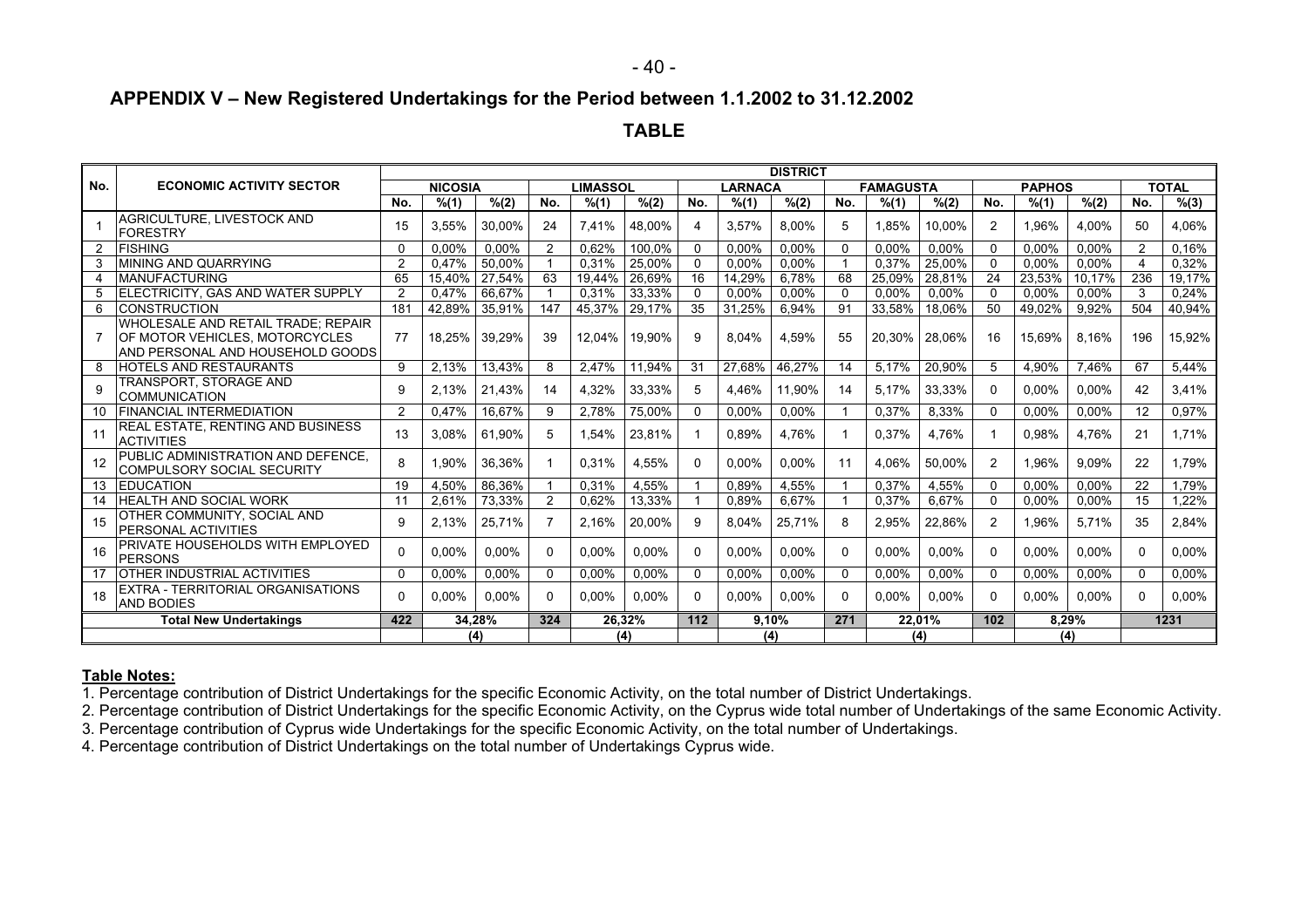## **APPENDIX VI – Legal Cases**

| No.            | Law / Regulation                                                                          |      | Number of<br><b>Contraventions</b> | fines charged $(E)$ | <b>Total amount of</b> |
|----------------|-------------------------------------------------------------------------------------------|------|------------------------------------|---------------------|------------------------|
|                |                                                                                           | 2001 | 2002                               | 2001                | 2002                   |
|                | The Safety and Health at Work Law<br>of 1996, . 89(I)/1996                                | 16   | 14                                 | 21.700              | 16.500                 |
| 2              | The Factories Law, Cap. 134                                                               | 1    | 0                                  | 1.400               | 0                      |
| 3              | The Accident and Dangerous<br>Occurrences (Notification) Law of<br>1953, Cap.176          | 2    | 6                                  | 300                 | 580                    |
| $\overline{4}$ | The Woodworking Machinery<br>Regulations of 1973 and 1988, P.I.<br>279/73 and P.I. 311/88 |      | 0                                  | 350                 |                        |
| 5              | The Maternity Protection Law of<br>1997, .100(I)/97                                       | 2    | 2                                  | 235                 | 400                    |
|                | <b>Total Number of Contraventions and Fines</b>                                           | 22   | 22                                 | 23,985              | 17.570                 |

## **TABLE**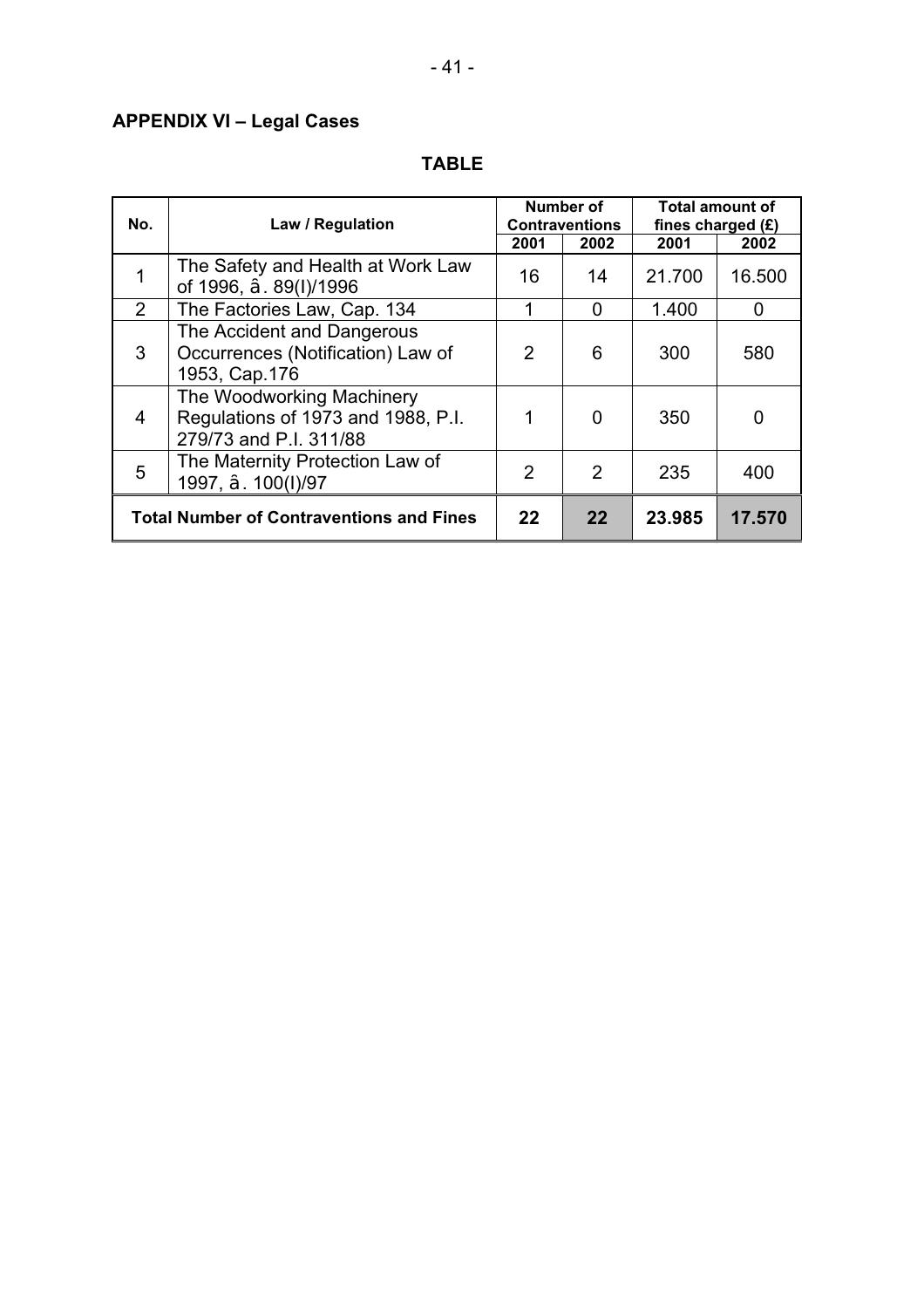# **APPENDIX VII – Analysis of Work Accidents by Economic Activity Sector, Gender, Age, Degree of Injury & Causation**

**TABLE**

|                |                                                                  | <b>ACCIDENTS</b>        |      | <b>GENDER</b>   |                |                    | <b>AGE</b>                 |                | <b>INJURY</b><br><b>DEGREE</b> |                |                          |                         | <b>CAUSATION</b>          |                     |                        |
|----------------|------------------------------------------------------------------|-------------------------|------|-----------------|----------------|--------------------|----------------------------|----------------|--------------------------------|----------------|--------------------------|-------------------------|---------------------------|---------------------|------------------------|
| No.            | <b>ECONOMIC ACTIVITY SECTOR</b>                                  | <b>NUMBER</b>           | వి   | Men             | <b>Women</b>   | Under<br>$\vec{8}$ | $\vec{\circ}$<br>and above | Fatal          | Non Fatal                      | Equipment      | Transportati<br>on Means | Equipment<br>Other      | Materials /<br>Substances | Work<br>Environment | <b>Other</b><br>Causes |
| $\mathbf{1}$   | AGRICULTURE, HUNTING AND FORESTRY                                | 27                      | 1.62 | 23              | $\overline{4}$ | $\Omega$           | 27                         | $\Omega$       | $\overline{27}$                | -1             | 2                        | $\overline{1}$          | $\Omega$                  | $\overline{7}$      | 16                     |
| $\overline{2}$ | <b>FORESTRY, LOGGING AND RELATED SERVICE ACTIVITIES</b>          | $\overline{\mathbf{1}}$ | 0.06 | $\mathbf{1}$    | $\Omega$       | $\Omega$           | $\overline{1}$             | $\mathbf{0}$   | $\overline{1}$                 | $\Omega$       | $\Omega$                 | $\overline{1}$          | $\Omega$                  | $\Omega$            | $\Omega$               |
| 3              | FISHING, OPER. OF FISH HATCH. & FISH FARMS; INC. ACT.            | $\mathbf{0}$            | 0.00 | $\mathbf{0}$    | $\Omega$       | $\Omega$           | $\mathbf{0}$               | $\mathbf{0}$   | $\mathbf 0$                    | $\Omega$       | $\mathbf{0}$             | $\Omega$                | $\mathbf{0}$              | $\Omega$            | $\Omega$               |
| 4              | <b>IMINING OF COAL AND LIGNITE: EXTRACTION OF PEAT</b>           | $\Omega$                | 0.00 | $\Omega$        | $\mathbf{0}$   | $\Omega$           | $\mathbf{0}$               | $\Omega$       | $\mathbf{0}$                   | $\Omega$       | $\mathbf{0}$             | $\Omega$                | $\mathbf{0}$              | $\Omega$            | $\Omega$               |
| 5              | EXTR. OF CRUDE PETROLEUM AND NATUR. GAS: INCID. ACT.             | $\Omega$                | 0.00 | $\mathbf 0$     | $\mathbf 0$    | $\mathbf{0}$       | $\mathbf{0}$               | $\mathbf 0$    | $\mathbf 0$                    | $\mathbf{0}$   | $\mathbf{0}$             | $\Omega$                | $\mathbf{0}$              | $\mathbf{0}$        | $\Omega$               |
| 6              | <b>IMINING OF URANIUM AND THORIUM ORES</b>                       | $\Omega$                | 0.00 | $\mathbf 0$     | $\mathbf{0}$   | $\Omega$           | $\mathbf{0}$               | $\Omega$       | $\mathbf{0}$                   | $\Omega$       | $\mathbf{0}$             | $\Omega$                | $\Omega$                  | $\Omega$            | $\Omega$               |
| $\overline{7}$ | MINING OF METAL ORES                                             | $\overline{2}$          | 0.12 | 2               | $\mathbf{0}$   | $\Omega$           | 2                          | $\Omega$       | 2                              | -1             | $\mathbf{0}$             | $\Omega$                | $\Omega$                  | $\Omega$            | $\mathbf{1}$           |
| 8              | <b>OTHER MINING AND QUARRYING</b>                                | $\overline{14}$         | 0.84 | $\overline{14}$ | $\mathbf 0$    | $\Omega$           | $\overline{14}$            | $\overline{0}$ | $\overline{14}$                | 3              | $\mathbf{1}$             | $\Omega$                | $\mathbf{0}$              | 2                   | $\overline{8}$         |
| 9              | MANUFACTURE OF FOOD PRODUCTS AND BEVERAGES                       | 140                     | 8,38 | 109             | 31             | $\mathbf{1}$       | 139                        | $\overline{2}$ | 138                            | 14             | 14                       | 29                      | 3                         | 34                  | 46                     |
| 10             | MANUFACTURE OF TOBACCO PRODUCTS                                  | $\mathbf{0}$            | 0.00 | $\Omega$        | $\mathbf{0}$   | $\Omega$           | $\mathbf{0}$               | $\mathbf{0}$   | $\mathbf{0}$                   | $\Omega$       | $\mathbf{0}$             | $\Omega$                | $\mathbf{0}$              | $\Omega$            | $\Omega$               |
| 11             | <b>MANUFACTURE OF TEXTILES</b>                                   | $\overline{1}$          | 0.06 | $\mathbf{1}$    | $\Omega$       | $\mathbf{0}$       | $\overline{1}$             | $\Omega$       | $\mathbf{1}$                   |                | $\mathbf{0}$             | $\Omega$                | $\mathbf{0}$              | $\mathbf{0}$        | $\mathbf 0$            |
| 12             | MANUFACT. OF WEARING APPAREL, DRESS. & DYEING OF FUR             | 3                       | 0.18 | 2               | $\overline{1}$ | $\Omega$           | 3                          | $\Omega$       | 3                              | $\Omega$       | $\mathbf{0}$             | $\Omega$                | $\mathbf{0}$              | $\overline{1}$      | 2                      |
| 13             | TAN. & DRESS. OF LEATHER; MAN. OF LUGGAGE & FOOTWEAR             | 3                       | 0.18 | 3               | $\mathbf{0}$   | $\Omega$           | 3                          | $\mathbf 0$    | 3                              | $\overline{2}$ | $\mathbf{0}$             | $\Omega$                | $\Omega$                  | $\Omega$            | $\mathbf{1}$           |
| 14             | MANUF, OF WOOD & OF PRODUCTS OF WOOD EXC. FURNITURE              | 45                      | 2.69 | 42              | 3              | $\mathbf{0}$       | 45                         | $\mathbf{0}$   | 45                             | 21             |                          | $\overline{2}$          | $\Omega$                  | $\overline{7}$      | 14                     |
| 15             | MANUFACTURE OF PULP, PAPER AND PAPER PRODUCTS                    | 9                       | 0.54 | 8               | $\overline{1}$ | $\mathbf{0}$       | 9                          | $\Omega$       | 9                              | 5              | $\mathbf{1}$             | $\mathbf{1}$            | $\mathbf{1}$              | $\overline{1}$      | $\mathbf{0}$           |
| 16             | PUBLISHING, PRINTING AND REPR. OF RECORD. MEDIA                  | $\overline{10}$         | 0.60 | 9               | $\overline{1}$ | $\Omega$           | 10                         | $\Omega$       | $\overline{10}$                | 4              | 2                        | $\Omega$                | $\Omega$                  | 4                   | $\Omega$               |
| 17             | MANUFACTURE OF COKE, REFINED PETROLEUM PRODUCTS ETC              | $\mathbf{1}$            | 0.06 | $\mathbf{1}$    | $\mathbf{0}$   | $\Omega$           | $\mathbf{1}$               | $\Omega$       | $\mathbf{1}$                   | $\Omega$       | $\mathbf{0}$             | $\Omega$                | $\mathbf{1}$              | $\Omega$            | $\Omega$               |
| 18             | MANUFACTURE OF CHEMICALS AND CHEMICAL PRODUCTS                   | $\overline{25}$         | 1.50 | $\overline{18}$ | $\overline{7}$ | $\Omega$           | $\overline{25}$            | $\mathbf 0$    | 25                             | $\overline{4}$ | 2                        | 0                       | 2                         | 6                   | 11                     |
| 19             | MANUFACTURE OF RUBBER AND PLASTIC PRODUCTS                       | 24                      | 1.44 | 21              | 3              | $\Omega$           | 24                         | $\Omega$       | 24                             | 5              | $\mathbf{0}$             | 2                       | $\mathbf{0}$              | $\overline{7}$      | 10                     |
| 20             | MANUFACTURE OF OTHER NON-METALLIC MINERAL PROD.                  | 81                      | 4.85 | 80              | $\mathbf{1}$   | $\Omega$           | 81                         | $\mathbf{1}$   | 80                             | 5              | 20                       | 3                       | $\mathbf{0}$              | 17                  | 36                     |
| 21             | MANUFACTURE OF BASIC METALS                                      | $\overline{12}$         | 0.72 | 10              | 2              | $\Omega$           | 12                         | $\Omega$       | $\overline{12}$                | 4              | -1                       | $\overline{2}$          | $\mathbf{0}$              | 3                   | $\overline{2}$         |
| 22             | MANUF. OF FABRICATED METAL PRODUCTS, EXC. MACHIN.                | 72                      | 4,31 | 69              | 3              | 2                  | 69                         | $\mathbf{1}$   | $\overline{71}$                | 10             | 4                        | 3                       | $\overline{1}$            | 15                  | 39                     |
| 23             | MANUFACTURE OF MACHINERY AND EQUIPMENT N.E.C.                    | $\overline{19}$         | 1.14 | $\overline{19}$ | $\Omega$       | $\Omega$           | 19                         | $\Omega$       | $\overline{19}$                | 4              | $\overline{1}$           | $\Omega$                | $\mathbf{1}$              | 3                   | 10                     |
| 24             | <b>MANUFACTURE OF OFFICE MACHINERY &amp; COMPUTERS</b>           | $\mathbf{0}$            | 0.00 | $\Omega$        | $\mathbf{0}$   | $\mathbf{0}$       | $\mathbf{0}$               | $\mathbf{0}$   | $\mathbf{0}$                   | $\Omega$       | $\mathbf{0}$             | $\Omega$                | $\Omega$                  | $\Omega$            | $\mathbf{0}$           |
| 25             | <b>IMANUFACTURE OF ELECTRICAL MACHINERY &amp; APPAR. NEC</b>     | $\overline{4}$          | 0.24 | 2               | 2              | $\Omega$           | $\overline{4}$             | $\Omega$       | 4                              | $\Omega$       | $\overline{1}$           | $\Omega$                | $\mathbf{0}$              | $\Omega$            | 3                      |
| 26             | MANUFACT. OF RADIO, TELEVISION & COMMUN. EQUI. & APP.            | $\overline{1}$          | 0.06 | $\mathbf{1}$    | $\mathbf{0}$   | $\Omega$           | $\mathbf{1}$               | $\Omega$       | $\overline{1}$                 | $\Omega$       | $\mathbf{0}$             | $\Omega$                | $\mathbf{0}$              | $\Omega$            | $\mathbf{1}$           |
| 27             | MANUF. OF MEDICAL, PRECISION & OPTICAL INSTR., WATCH.            | 3                       | 0,18 | 3               | $\mathbf{0}$   | $\mathbf{0}$       | 3                          | $\Omega$       | 3                              | $\Omega$       | 2                        | $\Omega$                | $\mathbf{0}$              | $\Omega$            | $\mathbf{1}$           |
| 28             | <b>IMANUFACTURE OF MOTOR VEHICLES. TRAILERS &amp; SEMI-TRAIL</b> | 3                       | 0.18 | 3               | $\mathbf{0}$   | $\mathbf{0}$       | 3                          | $\Omega$       | $\overline{3}$                 | $\mathbf{0}$   | $\mathbf{0}$             | $\Omega$                | $\mathbf{0}$              | 2                   | $\mathbf{1}$           |
| 29             | MANUFACTURE OF OTHER TRANSPORT EQUIPMENT                         | 4                       | 0,24 | $\overline{4}$  | $\mathbf{0}$   | $\mathbf{0}$       | $\overline{4}$             | $\Omega$       | $\overline{4}$                 | $\mathbf{0}$   | $\mathbf{1}$             | $\Omega$                | $\mathbf{0}$              | $\mathbf{0}$        | 3                      |
| 30             | MANUFACTURE OF FURNITURE: MANUFACTURING N.E.C.                   | 50                      | 2,99 | 46              | $\overline{4}$ | $\mathbf{0}$       | 50                         | $\mathbf{1}$   | 49                             | 20             | $\overline{4}$           | 5                       | $\mathbf{0}$              | 5                   | 16                     |
| 31             | <b>RECYCLING</b>                                                 | 2                       | 0.12 | 2               | $\mathbf{0}$   | $\Omega$           | 2                          | $\Omega$       | 2                              | $\Omega$       | $\mathbf{1}$             | $\Omega$                | $\Omega$                  | $\mathbf 1$         | $\Omega$               |
| 32             | ELECTRICITY, GAS, STEAM AND HOT WATER SUPPLY                     | 16                      | 0,96 | 15              | $\overline{1}$ | $\Omega$           | 16                         | $\Omega$       | 16                             | $\Omega$       | $\mathbf{1}$             | $\overline{\mathbf{1}}$ | $\mathbf{0}$              | $\overline{7}$      | $\overline{7}$         |
| 33             | COLLECTION, PURIFICATION & DISTRIBUT. OF WATER                   | 4                       | 0.24 | $\overline{4}$  | $\Omega$       | $\Omega$           | $\overline{4}$             | $\Omega$       | $\overline{4}$                 | $\Omega$       | 2                        | $\Omega$                | $\Omega$                  | $\mathcal{P}$       | $\Omega$               |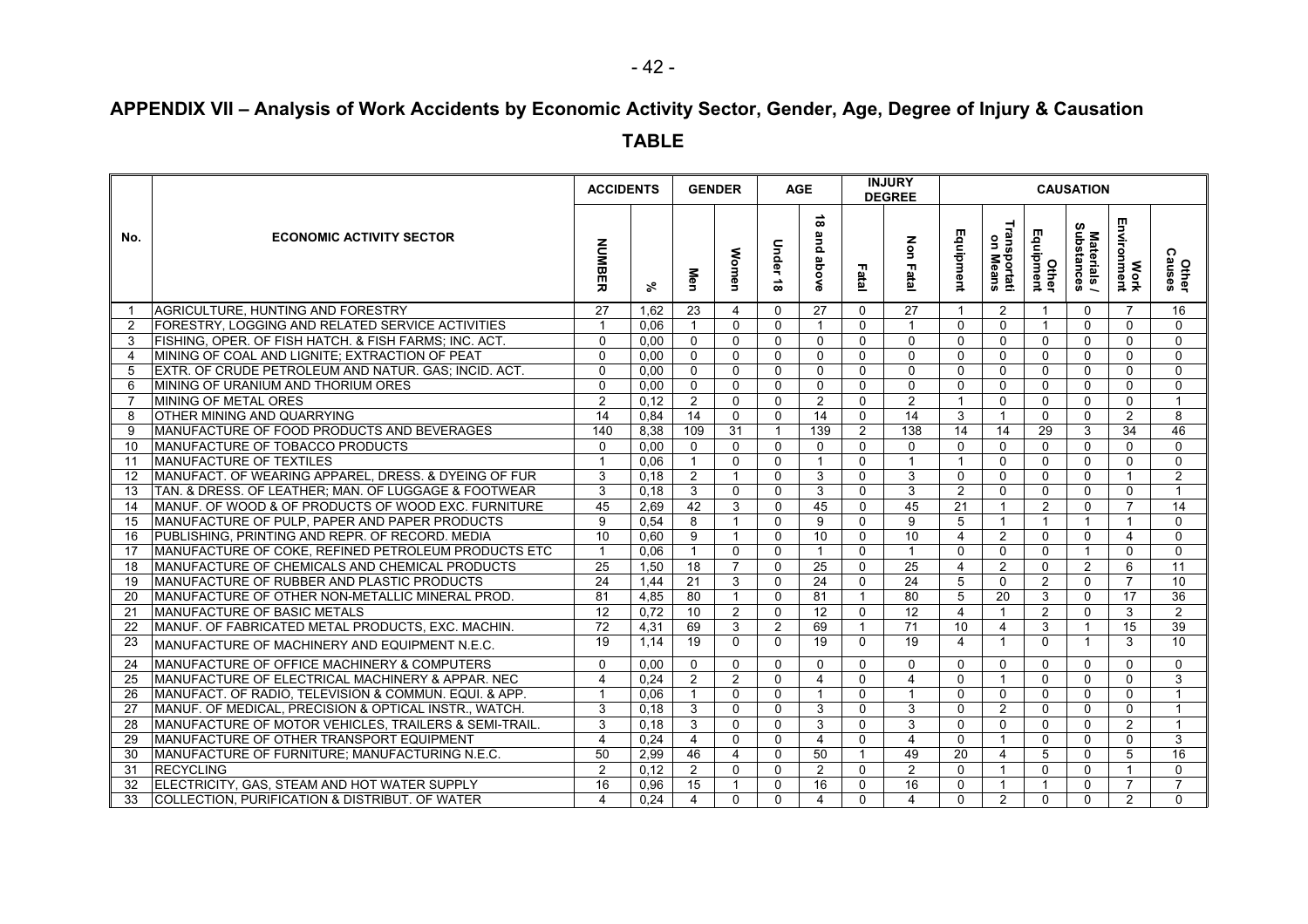|     |                                                        | <b>ACCIDENTS</b>        |       |                 | <b>GENDER</b>   |                        | <b>AGE</b>                |                | <b>INJURY</b><br><b>DEGREE</b> |                |                          |                         | <b>CAUSATION</b>          |                     |                         |
|-----|--------------------------------------------------------|-------------------------|-------|-----------------|-----------------|------------------------|---------------------------|----------------|--------------------------------|----------------|--------------------------|-------------------------|---------------------------|---------------------|-------------------------|
| No. | <b>ECONOMIC ACTIVITY SECTOR</b>                        | <b>NUMBER</b>           | వ్    | Men             | Women           | Under<br>∸<br>$\infty$ | $\vec{8}$<br>and<br>above | Fatal          | <b>Non Fatal</b>               | m<br>quipment  | Transportati<br>on Means | Other<br>Equipment      | Materials /<br>Substances | Work<br>Environment | <b>Other</b><br>Causes  |
| 34  | <b>CONSTRUCTION</b>                                    | 477                     | 28.56 | 471             | 6               | $\overline{2}$         | 475                       | 6              | 471                            | 37             | 39                       | 20                      | 3                         | 140                 | 238                     |
| 35  | SALE, MAINT. & REPAIR OF MOTOR VEHICLES                | 54                      | 3,23  | 54              | $\mathbf{0}$    | -1                     | 53                        | $\overline{1}$ | 53                             | $\overline{2}$ | 12                       | $\overline{7}$          | 3                         | 7                   | $\overline{23}$         |
| 36  | WHOLESALE & COMMISSION TRADE, EXC. OF MOTOR VEHICLES   | $\overline{57}$         | 3,41  | $\overline{51}$ | 6               | $\mathbf{0}$           | $\overline{57}$           | $\mathbf{0}$   | $\overline{57}$                | 1              | 10                       | 2                       | $\mathbf{1}$              | 19                  | $\overline{24}$         |
| 37  | RETAIL TRADE, EXC. MOTOR VEH.; REPAIR OF PERS. GOODS   | 55                      | 3,29  | $\overline{37}$ | $\overline{18}$ | -1                     | 54                        | $\overline{2}$ | $\overline{53}$                | 5              | 8                        | 2                       | $\overline{1}$            | 13                  | $\overline{26}$         |
| 38  | HOTELS AND RESTAURANTS                                 | 220                     | 13,17 | 121             | 99              | 6                      | 214                       | $\mathbf{1}$   | $\overline{219}$               | $\overline{7}$ | 8                        | 19                      | $\overline{7}$            | 109                 | 70                      |
| 39  | LAND TRANSPORT: TRANSPORT VIA PIPELINES                | 22                      | 1.32  | 21              | $\overline{1}$  | $\Omega$               | 22                        | $\Omega$       | 22                             | $\mathbf 1$    | 10                       | $\Omega$                | $\mathbf{0}$              | 5                   | 6                       |
| 40  | <b>WATER TRANSPORT</b>                                 | $\overline{1}$          | 0.06  | $\mathbf{0}$    | $\overline{1}$  | $\mathbf{0}$           | $\mathbf{1}$              | $\mathbf{0}$   | $\mathbf{1}$                   | $\mathbf 0$    | $\mathbf{0}$             | $\mathbf 0$             | $\mathbf{0}$              | -1                  | $\mathbf{0}$            |
| 41  | <b>AIR TRANSPORT</b>                                   | $\overline{7}$          | 0,42  | 3               | $\overline{4}$  | $\Omega$               | $\overline{7}$            | $\Omega$       | $\overline{7}$                 | $\mathbf{0}$   | $\mathbf{1}$             | $\mathbf{0}$            | $\mathbf{0}$              | 4                   | 2                       |
| 42  | SUPPORTING & AUXILIARY TRANSP. ACTIV.; TRAVEL AGENCIES | $\overline{35}$         | 2.10  | 31              | $\overline{4}$  | $\Omega$               | 35                        | $\mathbf{0}$   | $\overline{35}$                | $\overline{2}$ | $\overline{12}$          | $\overline{\mathbf{1}}$ | $\Omega$                  | 8                   | $\overline{12}$         |
| 43  | <b>POST AND TELECOMMUNICATIONS</b>                     | $\overline{\mathbf{4}}$ | 0.24  | 4               | $\mathbf 0$     | $\Omega$               | $\overline{4}$            | $\mathbf{0}$   | 4                              |                | $\overline{2}$           | $\mathbf 0$             | $\mathbf 0$               | -1                  | $\mathbf{0}$            |
| 44  | FINANCIAL INTERMEDIATION, EXC. INSUR, & PENSION FUND.  | $\Omega$                | 0.00  | $\Omega$        | $\mathbf{0}$    | $\Omega$               | $\mathbf{0}$              | $\mathbf{0}$   | $\Omega$                       | $\Omega$       | $\Omega$                 | $\mathbf 0$             | $\Omega$                  | $\Omega$            | $\mathbf{0}$            |
| 45  | INSURANCE AND PENSION FUNDING, EXC. SOCIAL SECURITY    | $\Omega$                | 0.00  | $\Omega$        | $\mathbf{0}$    | $\mathbf{0}$           | $\mathbf{0}$              | $\mathbf{0}$   | $\Omega$                       | $\mathbf{0}$   | 0                        | $\mathbf{0}$            | $\mathbf{0}$              | $\mathbf{0}$        | $\mathbf{0}$            |
| 46  | ACTIVITIES AUXILIARY TO FINANCIAL INTERMEDIAT.         | $\Omega$                | 0.00  | $\mathbf{0}$    | $\mathbf{0}$    | $\Omega$               | $\mathbf{0}$              | $\mathbf{0}$   | $\Omega$                       | $\Omega$       | $\Omega$                 | $\mathbf{0}$            | $\Omega$                  | $\Omega$            | $\mathbf{0}$            |
| 47  | <b>REAL ESTATE ACTIVITIES</b>                          | 3                       | 0.18  | 3               | $\mathbf{0}$    | $\Omega$               | 3                         | $\mathbf{0}$   | 3                              | $\mathbf{0}$   | $\Omega$                 | $\mathbf{0}$            | $\mathbf{0}$              |                     | 2                       |
| 48  | RENTING OF MACHINERY & EQUIPM. WITHOUT OPERATOR        | $\overline{2}$          | 0.12  | $\overline{2}$  | $\mathbf{0}$    | $\Omega$               | 2                         | $\mathbf{0}$   | $\overline{2}$                 | $\Omega$       | $\Omega$                 | $\mathbf{0}$            | $\Omega$                  | $\mathbf{1}$        | $\overline{1}$          |
| 49  | <b>COMPUTER AND RELATED ACTIVITIES</b>                 | $\overline{2}$          | 0.12  | $\overline{2}$  | $\Omega$        | $\Omega$               | 2                         | $\mathbf{0}$   | $\overline{2}$                 | $\mathbf{0}$   | $\Omega$                 | $\Omega$                | $\Omega$                  | $\mathbf{1}$        | $\overline{1}$          |
| 50  | <b>IRESEARCH AND DEVELOPMENT</b>                       | $\Omega$                | 0.00  | $\Omega$        | $\Omega$        | $\Omega$               | $\mathbf{0}$              | $\Omega$       | $\Omega$                       | $\Omega$       | $\Omega$                 | $\mathbf{0}$            | $\Omega$                  | $\Omega$            | $\Omega$                |
| 51  | <b>OTHER BUSINESS ACTIVITIES</b>                       | 15                      | 0,90  | 12              | 3               | $\mathbf{0}$           | 15                        | $\mathbf{0}$   | 15                             | $\Omega$       | 6                        | $\mathbf{0}$            | $\Omega$                  | 5                   | $\overline{4}$          |
| 52  | PUBLIC ADMINISTR. AND DEFENCE: COMP. SOCIAL SECURITY   | $\overline{73}$         | 4,37  | 63              | 10              | $\Omega$               | $\overline{73}$           | 2              | $\overline{71}$                | 6              | 14                       | $\overline{\mathbf{4}}$ | 3                         | 29                  | 17                      |
| 53  | <b>EDUCATION</b>                                       | 5                       | 0,30  | $\overline{1}$  | $\overline{4}$  | $\Omega$               | 5                         | $\Omega$       | 5                              | $\Omega$       | $\Omega$                 | $\Omega$                | $\overline{1}$            | 3                   | $\overline{\mathbf{1}}$ |
| 54  | IHEALTH AND SOCIAL WORK                                | 10                      | 0,60  | 2               | 8               | $\Omega$               | 10                        | $\mathbf{0}$   | 10                             | $\mathbf{0}$   | $\mathbf{1}$             | $\Omega$                | $\overline{1}$            | $\overline{7}$      | $\overline{\mathbf{1}}$ |
| 55  | SEWAGE AND REFUSE DISPOSAL, SANITATION & SIM. ACT.     | 14                      | 0.84  | 14              | $\mathbf{0}$    | $\Omega$               | 14                        | $\mathbf{0}$   | 14                             | $\overline{4}$ | $\overline{7}$           | $\mathbf{0}$            | $\mathbf{0}$              | 3                   | $\mathbf{0}$            |
| 56  | ACTIVITIES OF MEMBERSHIP ORGANISATION N.E.C.           | $\overline{2}$          | 0.12  | $\mathbf{0}$    | 2               | $\Omega$               | 2                         | $\Omega$       | $\overline{2}$                 | $\mathbf{0}$   | $\Omega$                 | $\mathbf{0}$            | $\Omega$                  | $\mathbf{1}$        | $\overline{1}$          |
| 57  | RECREATIONAL, CULTURAL AND SPORTING ACTIVITIES         | 29                      | 1.74  | $\overline{27}$ | 2               | 2                      | $\overline{27}$           | $\Omega$       | 29                             |                | 4                        | $\overline{1}$          | $\Omega$                  | 6                   | $\overline{17}$         |
| 58  | <b>OTHER SERVICE ACTIVITIES</b>                        | $\overline{7}$          | 0.42  | 5               | 2               | $\Omega$               | $\overline{7}$            | $\mathbf{0}$   | $\overline{7}$                 | 1              | $\mathbf 1$              | $\mathbf{0}$            | $\Omega$                  | 1                   | $\overline{4}$          |
| 59  | <b>PRIVATE HOUSEHOLDS WITH EMPLOYED PERSONS</b>        | $\Omega$                | 0.00  | $\mathbf{0}$    | $\mathbf{0}$    | $\mathbf{0}$           | $\Omega$                  | $\Omega$       | $\Omega$                       | $\mathbf{0}$   | $\Omega$                 | $\mathbf{0}$            | $\mathbf{0}$              | $\Omega$            | $\mathbf{0}$            |
| 60  | <b>OTHER EMPLOYED PERSONS</b>                          | $\Omega$                | 0.00  | $\mathbf{0}$    | $\mathbf{0}$    | $\Omega$               | $\mathbf{0}$              | $\mathbf{0}$   | $\Omega$                       | $\mathbf{0}$   | $\Omega$                 | $\mathbf{0}$            | $\Omega$                  | $\Omega$            | $\mathbf{0}$            |
| 61  | EXTRA - TERRITORIAL ORGANISATIONS & BODIES             | $\Omega$                | 0.00  | $\mathbf{0}$    | $\mathbf 0$     | $\Omega$               | $\mathbf{0}$              | $\mathbf{0}$   | $\Omega$                       | $\mathbf 0$    | $\mathbf{0}$             | $\mathbf 0$             | $\mathbf{0}$              | $\Omega$            | $\mathbf{0}$            |
|     | <b>TOTAL ACCIDENTS</b>                                 | 1670                    | 100.0 | 1436            | 234             | 15                     | 1655                      | 17             | 1653                           | 170            | 196                      | 106                     | 29                        | 489                 | 678                     |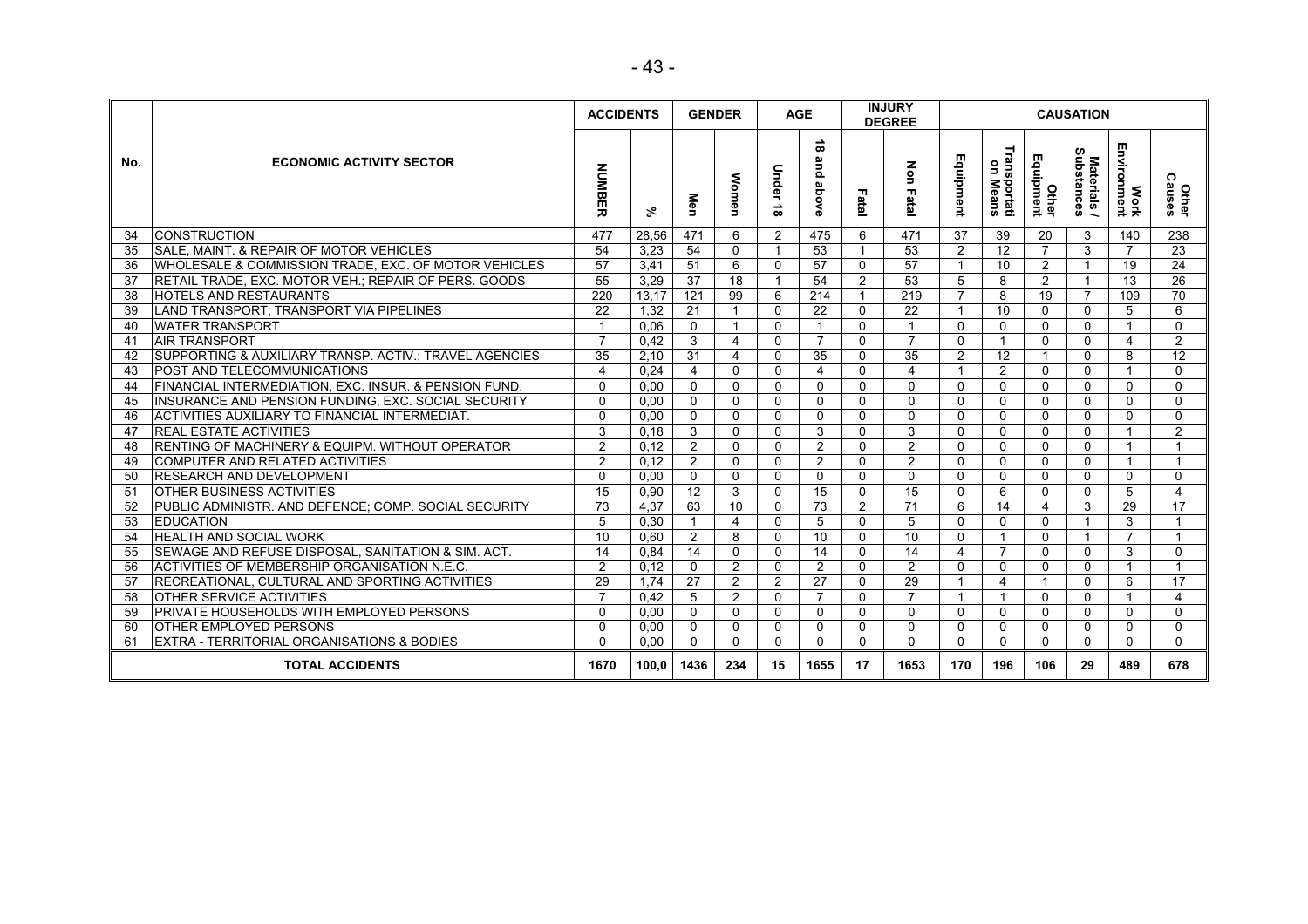- 44 -

**APPENDIX VIII – Analysis of Work Accidents by Economic Activity Sector** 

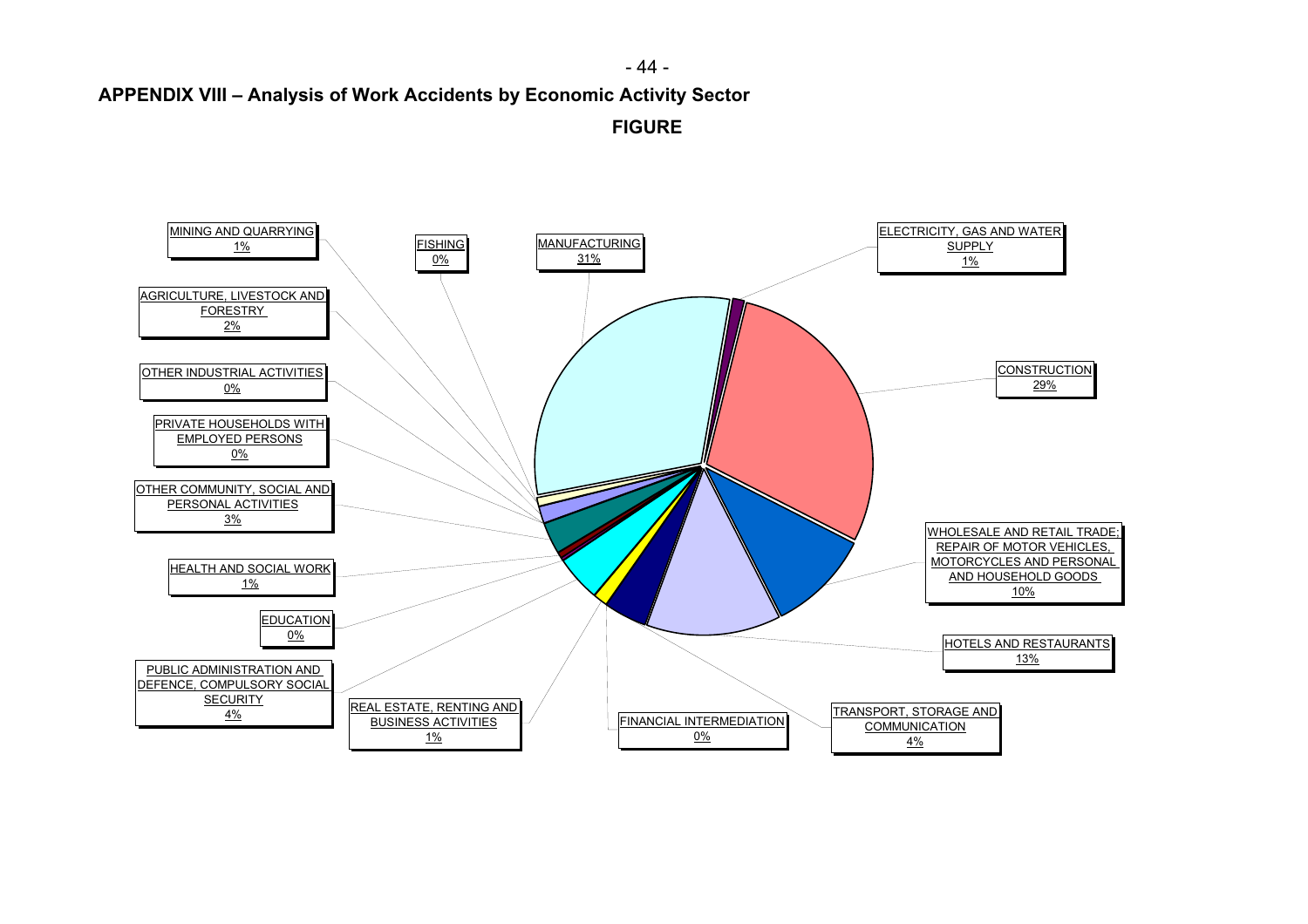

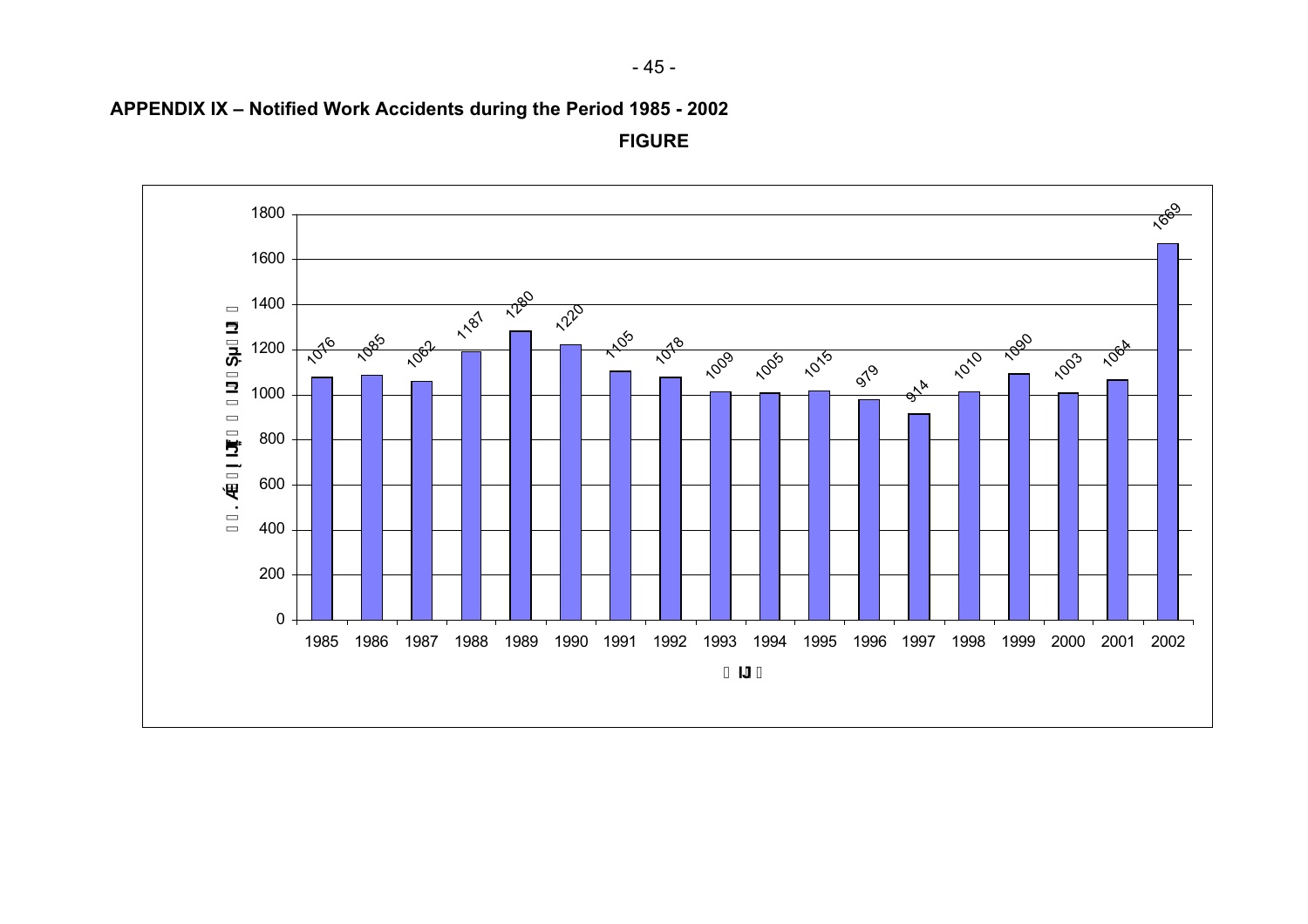

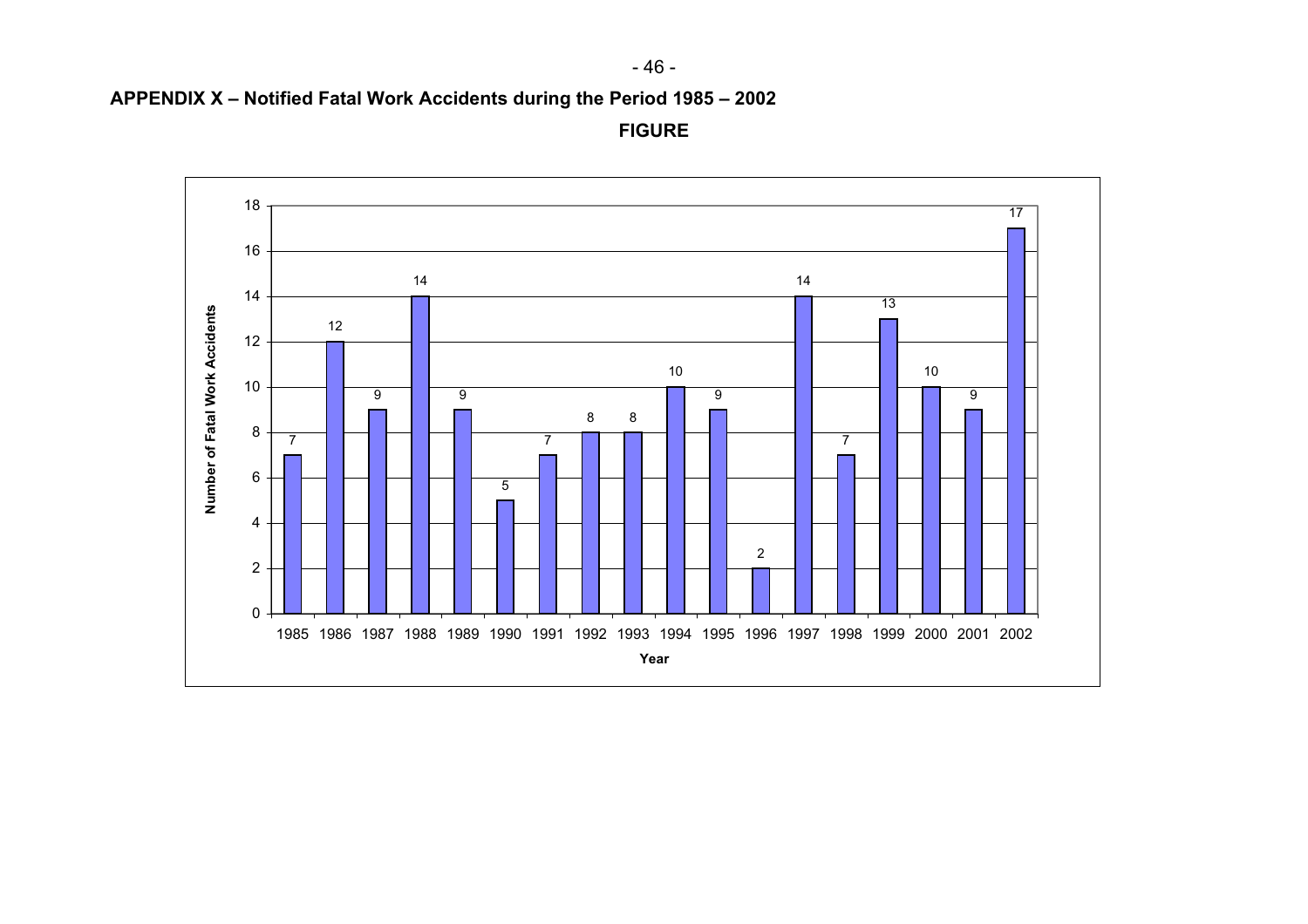- 47 -



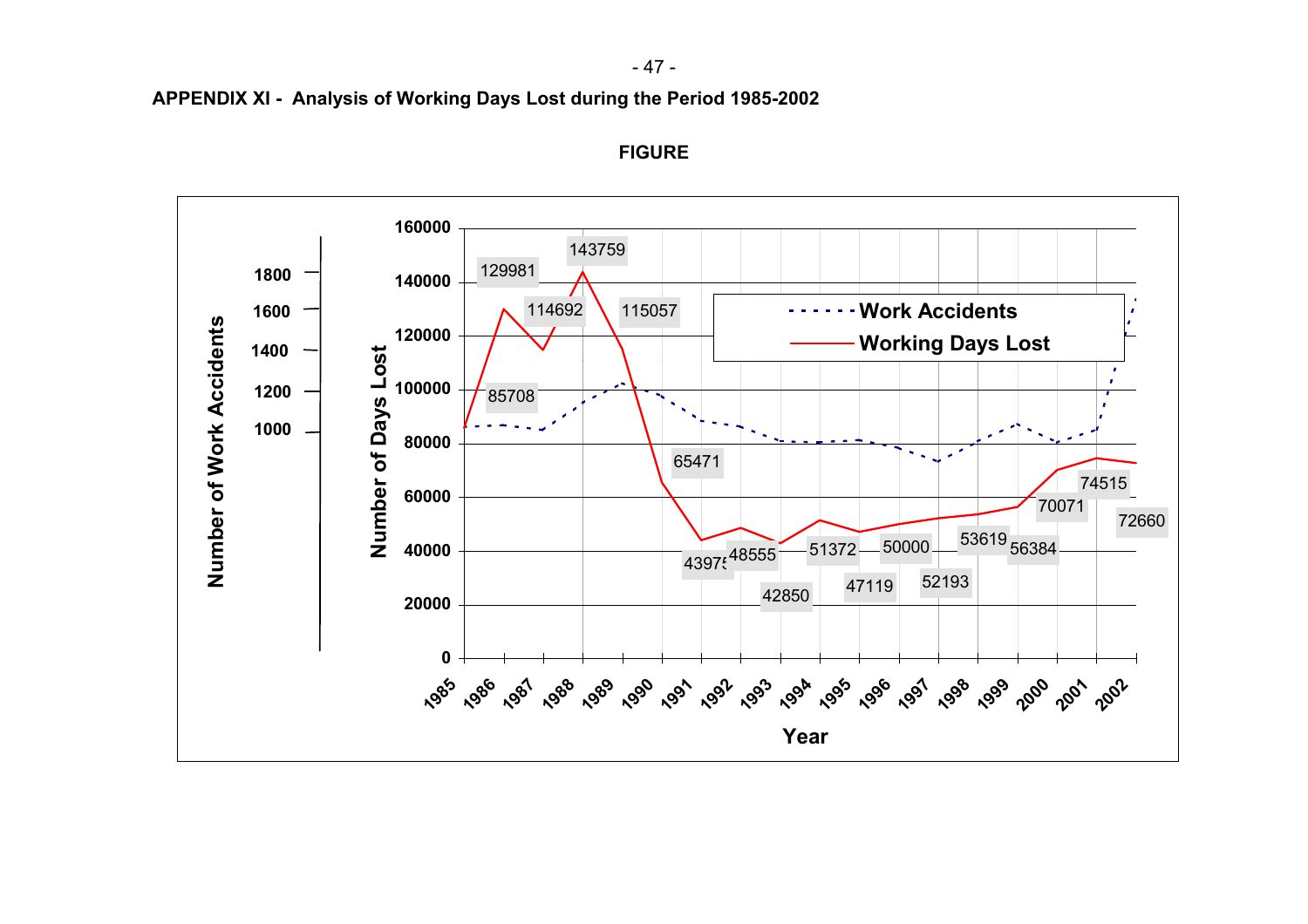- 48 -

**APPENDIX XII – Analysis of Work Accidents by Causation for the Year 2002** 

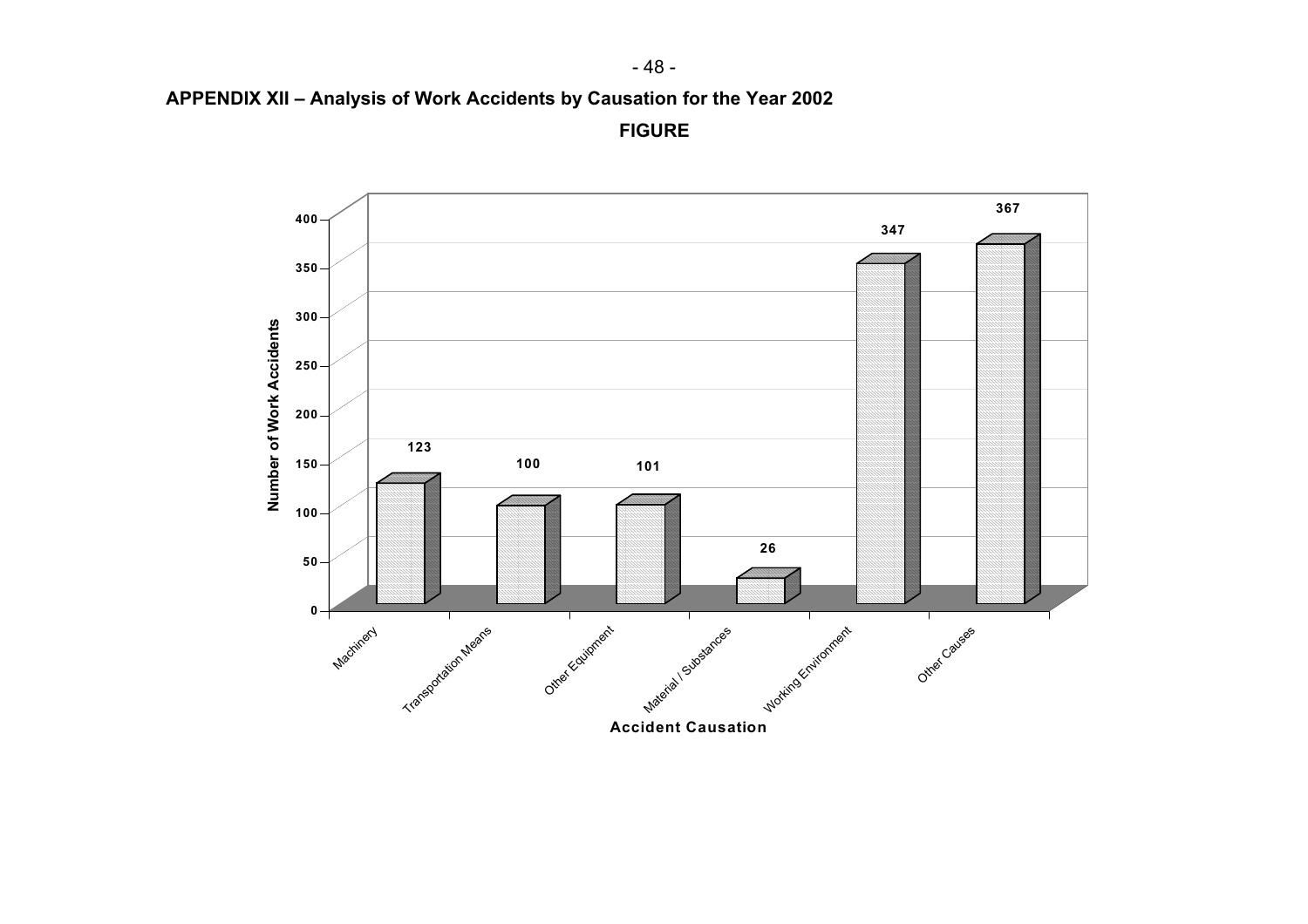- 49 -

## **APPENDIX XIII – Frequency Index 2002 of Work Accidents by Economic Activity Sector**

**TABLE**

| No.             | <b>ECONOMIC ACTIVITY SECTOR</b>                                                                       | <b>NUMBER OF</b><br><b>ACCIDENTS</b> | <b>NUMBER OF</b><br><b>EMPLOYED</b><br><b>PERSONS</b><br>(Note 1) | <b>FREQUENCY</b><br><b>INDEX</b><br>(Note 2) |
|-----------------|-------------------------------------------------------------------------------------------------------|--------------------------------------|-------------------------------------------------------------------|----------------------------------------------|
|                 | AGRICULTURE, LIVESTOCK AND FORESTRY                                                                   | 28                                   | 23000                                                             | 121,7                                        |
| $\overline{2}$  | <b>FISHING</b>                                                                                        | 0                                    | 1300                                                              | 0,0                                          |
|                 | MINING AND QUARRYING                                                                                  | 16                                   | 600                                                               | 2666,7                                       |
| 4               | <b>MANUFACTURING</b>                                                                                  | 512                                  | 37400                                                             | 1369,0                                       |
| 5               | ELECTRICITY, GAS AND WATER SUPPLY                                                                     | 20                                   | 1500                                                              | 1333,3                                       |
| 6               | <b>CONSTRUCTION</b>                                                                                   | 477                                  | 27300                                                             | 1747,3                                       |
|                 | WHOLESALE AND RETAIL TRADE; REPAIR OF MOTOR VEHICLES,<br>MOTORCYCLES AND PERSONAL AND HOUSEHOLD GOODS | 166                                  | 55600                                                             | 298,6                                        |
| 8               | <b>HOTELS AND RESTAURANTS</b>                                                                         | 220                                  | 32700                                                             | 672,8                                        |
| 9               | TRANSPORT, STORAGE AND COMMUNICATION                                                                  | 69                                   | 21900                                                             | 315,1                                        |
| 10              | <b>FINANCIAL INTERMEDIATION</b>                                                                       | $\mathbf 0$                          | 15000                                                             | 0,0                                          |
| 11              | <b>REAL ESTATE, RENTING AND BUSINESS ACTIVITIES</b>                                                   | 22                                   | 15900                                                             | 138,4                                        |
| 12              | PUBLIC ADMINISTRATION AND DEFENCE, COMPULSORY SOCIAL<br><b>SECURITY</b>                               | 73                                   | 23000                                                             | 317,4                                        |
| 13              | <b>EDUCATION</b>                                                                                      | 5                                    | 17700                                                             | 28,2                                         |
| 14              | <b>HEALTH AND SOCIAL WORK</b>                                                                         | 10                                   | 12700                                                             | 78,7                                         |
| 15 <sub>1</sub> | OTHER COMMUNITY, SOCIAL AND PERSONAL ACTIVITIES                                                       | 52                                   | 14900                                                             | 349,0                                        |
| 16              | <b>PRIVATE HOUSEHOLDS WITH EMPLOYED PERSONS</b>                                                       | 0                                    | 10600                                                             | 0,0                                          |
| 18              | <b>EXTRA - TERRITORIAL ORGANISATIONS AND BODIES</b>                                                   | $\overline{0}$                       | 2800                                                              | 0,0                                          |
|                 | Total                                                                                                 | 1670                                 | 313900                                                            | 532,0                                        |

#### **Table Notes:**

1. Number of Employed Persons based on data of the Statistics Department, as updated on 2.12.2002

2. Frequency Index = (Number of Accidents / Number of Employed Persons) 100.000.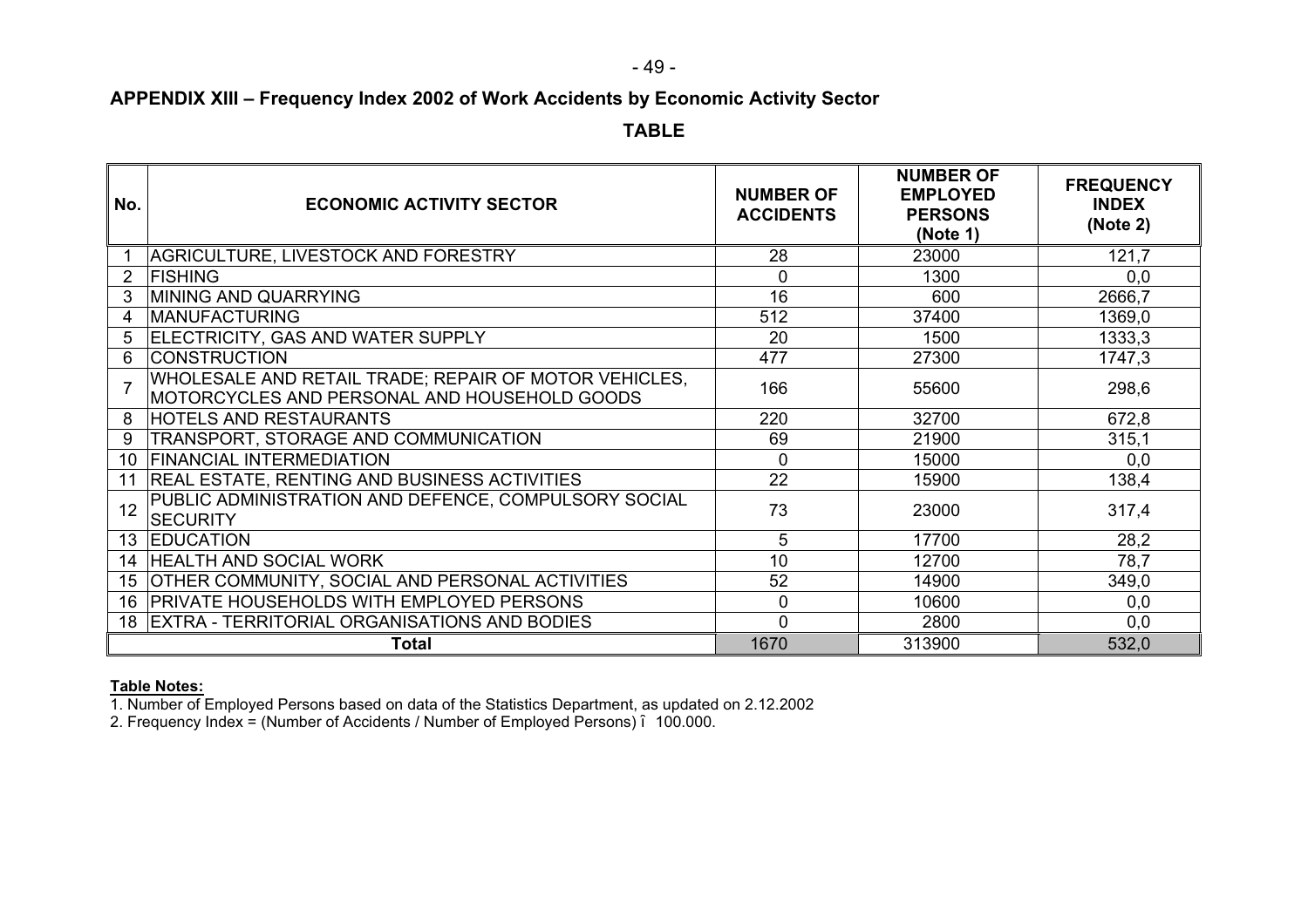## **APPENDIX XIV – Comparison of Frequency Indexes of Work Accidents by Economic Activity Sector for the Years 2001 - 2002**

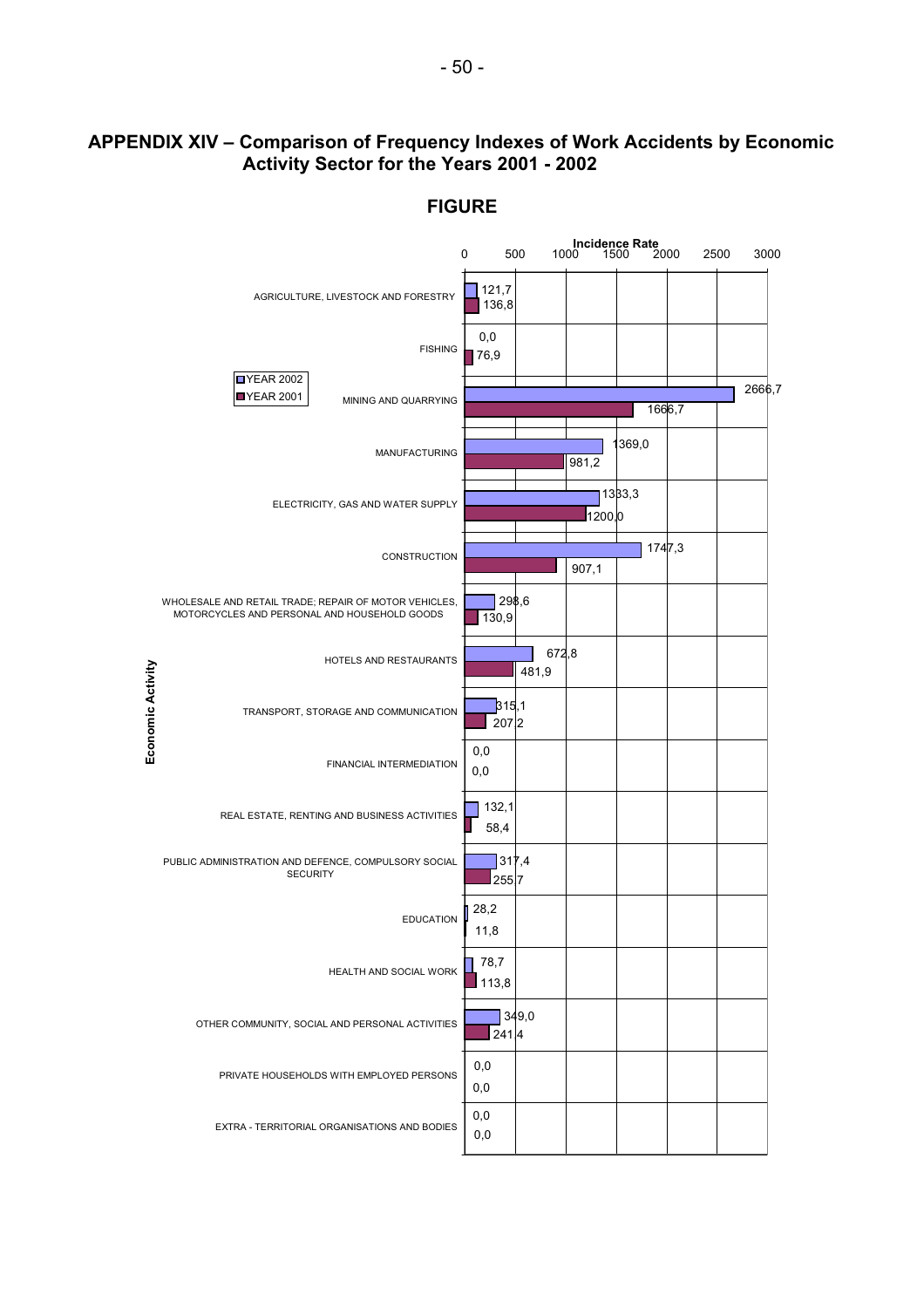## **APPENDIX XV – Inspections of Machinery for the Year 2002**

#### **TABLE**

|     |                                                        |          |                |          |          |                 |          |     |                | <b>DISTRICT</b> |     |                  |          |                |               |          |     |              |
|-----|--------------------------------------------------------|----------|----------------|----------|----------|-----------------|----------|-----|----------------|-----------------|-----|------------------|----------|----------------|---------------|----------|-----|--------------|
| No. | <b>TYPE OF MACHINERY</b>                               |          | <b>NICOSIA</b> |          |          | <b>LIMASSOL</b> |          |     | <b>LARNACA</b> |                 |     | <b>FAMAGUSTA</b> |          |                | <b>PAPHOS</b> |          |     | <b>TOTAL</b> |
|     |                                                        | No.      | % (1)          | % (2)    | No.      | % (1)           | % (2)    | No. | % (1)          | % (2)           | No. | % (1)            | % (2)    | No.            | % (1)         | % (2)    | No. | % (3)        |
|     | LIFTS                                                  | 331      | 56,97%         | 43,10%   | 254      | 45,52%          | 33,07%   | 38  | 16,67%         | 4,95%           | 40  | 45,45%           | 5,21%    | 105            | 64,42%        | 13,67%   | 768 | 47,47%       |
|     | <b>HYDRAULIC LIFTING</b><br>PLATFORMS                  | 0        | 0,00%          | $0.00\%$ | 0        | $0.00\%$        | $0.00\%$ |     | 0,00%          | 0,00%           |     | 0,00%            | $0.00\%$ | $\mathbf{0}$   | 0,00%         | 0,00%    | 0   | $0.00\%$     |
|     | LIFTING MACHINERY AND<br>DEVICES                       | 8        | .38%           | 8,89%    | 57       | 10,22%          | 63,33%   | 16  | 7,02%          | 17.78%          |     | 5,68%            | 5,56%    | $\overline{4}$ | 2,45%         | 4,44%    | 90  | 5,56%        |
|     | CRANES                                                 | 31       | 5,34%          | 38.75%   | 25       | 4,48%           | 31.25%   | 20  | 8.77%          | 25.00%          |     | $0,00\%$         | 0,00%    | 4              | 2,45%         | 5,00%    | 80  | 4,94%        |
|     | <b>TOWER CRANES</b>                                    |          | $0.00\%$       | 0,00%    | 0        | $0.00\%$        | $0.00\%$ |     | $0.00\%$       | $0.00\%$        |     | $0.00\%$         | $0.00\%$ | 0              | $0.00\%$      | 0.00%    |     | $0.00\%$     |
|     | <b>STEAM BOILERS</b>                                   | 178      | 30,64%         | 31,12%   | 193      | 34,59%          | 33.74%   | 138 | 60,53%         | 24,13%          | 39  | 44,32%           | 6,82%    | 24             | 14,72%        | 4,20%    | 572 | 35,35%       |
|     | <b>ISTEAM RECEIVERS</b>                                | 19       | 3,27%          | 59.38%   | 10       | .79%            | 31.25%   |     | .32%           | 9,38%           |     | $0.00\%$         | $0.00\%$ | $\Omega$       | 0,00%         | $0.00\%$ | 32  | 1,98%        |
|     | <b>AIR RECEIVERS</b>                                   | 14       | 2,41%          | 18.42%   | 19       | 3,41%           | 25,00%   | 13  | 5.70%          | 17,11%          |     | 4,55%            | 5,26%    | 26             | 15,95%        | 34,21%   | 76  | 4,70%        |
|     | <b>CHAINS</b>                                          | 0        | $0.00\%$       | $0.00\%$ | 0        | $0.00\%$        | $0.00\%$ |     | $0.00\%$       | $0.00\%$        |     | $0.00\%$         | $0.00\%$ | $\mathbf{0}$   | $0.00\%$      | $0.00\%$ |     | $0.00\%$     |
| 10  | <b>ROPES</b>                                           | $\Omega$ | $0.00\%$       | $0.00\%$ | $\Omega$ | 0,00%           | 0,00%    |     | $0.00\%$       | $0.00\%$        |     | 0,00%            | $0.00\%$ | $\mathbf{0}$   | 0,00%         | 0.00%    |     | $0.00\%$     |
|     | <b>LIFTING TACKLES</b>                                 | 0        | 0,00%          | 0,00%    | 0        | $0,00\%$        | 0,00%    |     | $0,00\%$       | 0,00%           |     | $0.00\%$         | $0,00\%$ |                | 0,00%         | 0,00%    |     | 0,00%        |
|     | <b>Total Number of</b><br><b>Machinery Inspections</b> | 581      |                | 35,91%   | 558      |                 | 34,49%   | 228 | 14,09%         |                 | 88  |                  | 5,44%    | 163            |               | 10,07%   |     | 1618         |
|     |                                                        |          |                | (4)      |          |                 | (4)      |     |                | (4)             |     | (4)              |          |                | (4)           |          |     |              |

#### **Table Notes:**

1. Percentage contribution on the Total Number of Inspections for the same District.

2. Percentage contribution on the Total Number of Inspections for the same Machinery Type Cyprus wide.

3. Percentage contribution on the Total Number of Inspections Cyprus wide.

4. Percentage contribution of District Inspections on the Total Number of Inspections Cyprus wide.